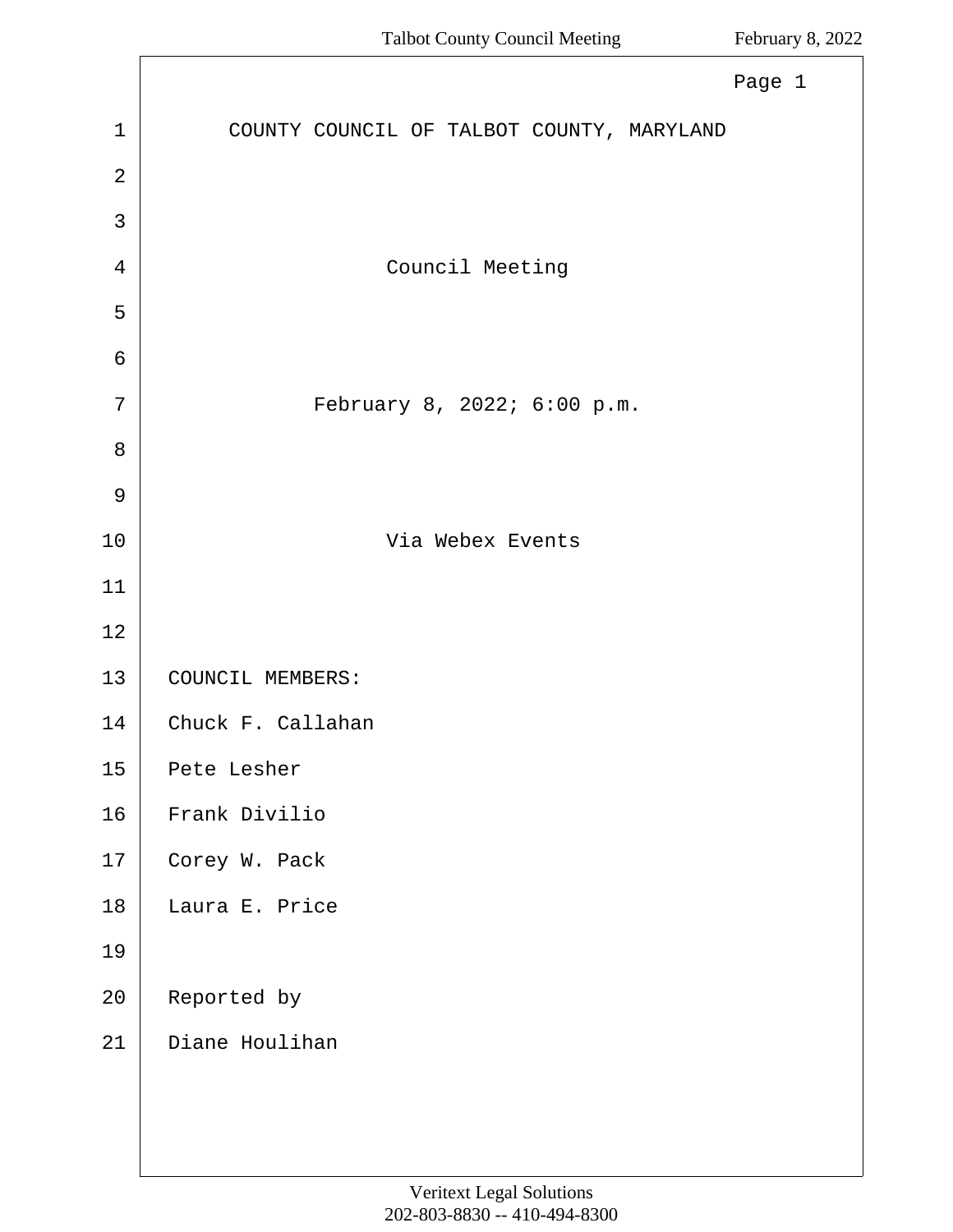<span id="page-1-0"></span>

|                | Page 2                                          |                          | Page 4                                          |
|----------------|-------------------------------------------------|--------------------------|-------------------------------------------------|
| 1              | TRANSCRIPT OF PROCEEDINGS                       | 1                        | MR. CALLAHAN: Okay. That's great. There         |
| $\overline{c}$ |                                                 | $\overline{2}$           | she is.                                         |
| 3              | MR. CALLAHAN: Okay, Council. So okay. [13]      |                          | How you doing?                                  |
| 4              | want to welcome everybody. I want to welcome    | $\overline{\mathcal{A}}$ | MS. NEAL: Fine. And thank you all for           |
| 5              | Council. Good evening to everybody.             | 5                        | having me this evening.                         |
| 6              | So let's go ahead and stand and let             | 6                        | MR. CALLAHAN: That's good. Is there any         |
| 7              | Mr. Lesher, if he would, to do the opening      | 7                        | way you might be able to turn your volume up    |
| 8              | prayer and then the Pledge of Allegiance of the | 8                        | just a little bit, if you can?                  |
| 9              | Flag.                                           | 9                        | MS. NEAL: Is that better?                       |
| 10             | (Prayer and Pledge of Allegiance.)              | 10                       | MR. CALLAHAN: You might just have to get        |
| 11             | MR. CALLAHAN: Thank you, Mr. Lesher.            | 11                       | a hair closer. That's all.                      |
| 12             | Good job. Okay.                                 | 12                       | MS. NEAL: Would you like me to call in?         |
| 13             | Definitely don't want this computer to          | 13                       | You think it would be better if I call in?      |
| 14             | fall. Okay, okay. All right.                    | 14                       | MR. CALLAHAN: What do you think, Jess?          |
| 15             | Tonight's agenda is before us,                  | 15                       | Can everybody hear her okay?                    |
| 16             | February 8th. Are there any, deletions,         | 16                       | MR. LESHER: It's better when she's closer       |
| 17             | additions, deletions, corrections to the        | 17                       | to the mike. That does help.                    |
| 18             | agenda? Hearing none, the chair moves that the  | 18                       | MS. MORRIS: I think you just need to            |
| 19             | agenda be accepted as unanimous consent. Okay.  | 19                       | scoot up.                                       |
| 20             | Let's move on to minutes. So minutes of         | 20                       | MS. NEAL: Okay. I'm scooting.                   |
| 21             | January 11th are before us. Council has had a   | 21                       | So are you ready, Jessica?                      |
|                | Page 3                                          |                          | Page 5                                          |
| 1              | chance to take a look at all that. Are there    | 1                        | MR. CALLAHAN: Yup. That would be great          |
| 2              | any additions, deletions, or corrections to the | $\overline{c}$           | Yeah. Go ahead.                                 |
| 3              | minutes? Everything looked good? Okay.          | 3                        | MS. NEAL: Okay. So in addition to               |
| 4              | Hearing none, the chair moves that the agenda   | $\overline{4}$           | reintroducing the Neighborhood Service Center   |
| 5              | be accepted as unanimous consent. Okay.         | 5                        | so that everyone is sort of up to speed on what |
| 6              | Next on the agenda is disbursements for         | 6                        | we are currently doing, also want to use this   |
| 7              | February 1st and February 8th. Council has had  | 7                        | opportunity as a repurpose of the Ridgeway      |
| 8              | a chance to review the disbursements. So are    | 8                        | Shelter.                                        |
| 9              | there any additions, deletions, or corrections  | 9                        | You can go to the next slide, please.           |
| 10             | to the disbursements? Everything look okay on   | 10                       | So Ridgeway, a little background on             |
| 11             | that, Council? Hearing none, the chair moves    | 11                       | Ridgeway. It opened in 1991. Housed, fed, and   |
| 12             | that the disbursements be accepted as unanimous | 12                       | provided 30 to 45 men and women each year with  |
| 13             | consent.                                        | 13                       | case management services pre-pandemic.          |
| 14             | Okay. That's good. All right. Now, now          | 14                       | A few years back, Ridgeway transitioned         |
| 15             | we're going to have an update on the            | 15                       | into a low barrier shelter. As a low barrier    |
| 16             | Neighborhood Service Center. We're going to     | 16                       | shelter, Ridgeway no longer was able to require |
| 17             | have an update with I think -- is Ms. Marilyn   | 17                       | criminal background checks or drug testing for  |
| 18             | Neal, is she here?                              | 18                       | admission.                                      |
|                |                                                 |                          |                                                 |
| 19             | MS. NEAL: Yes, she is.                          | 19                       | Pre-pandemic, Ridgeway provided three beds      |
| 20             | MR. CALLAHAN: You with us?                      | 20                       | for women and three beds for men. However,      |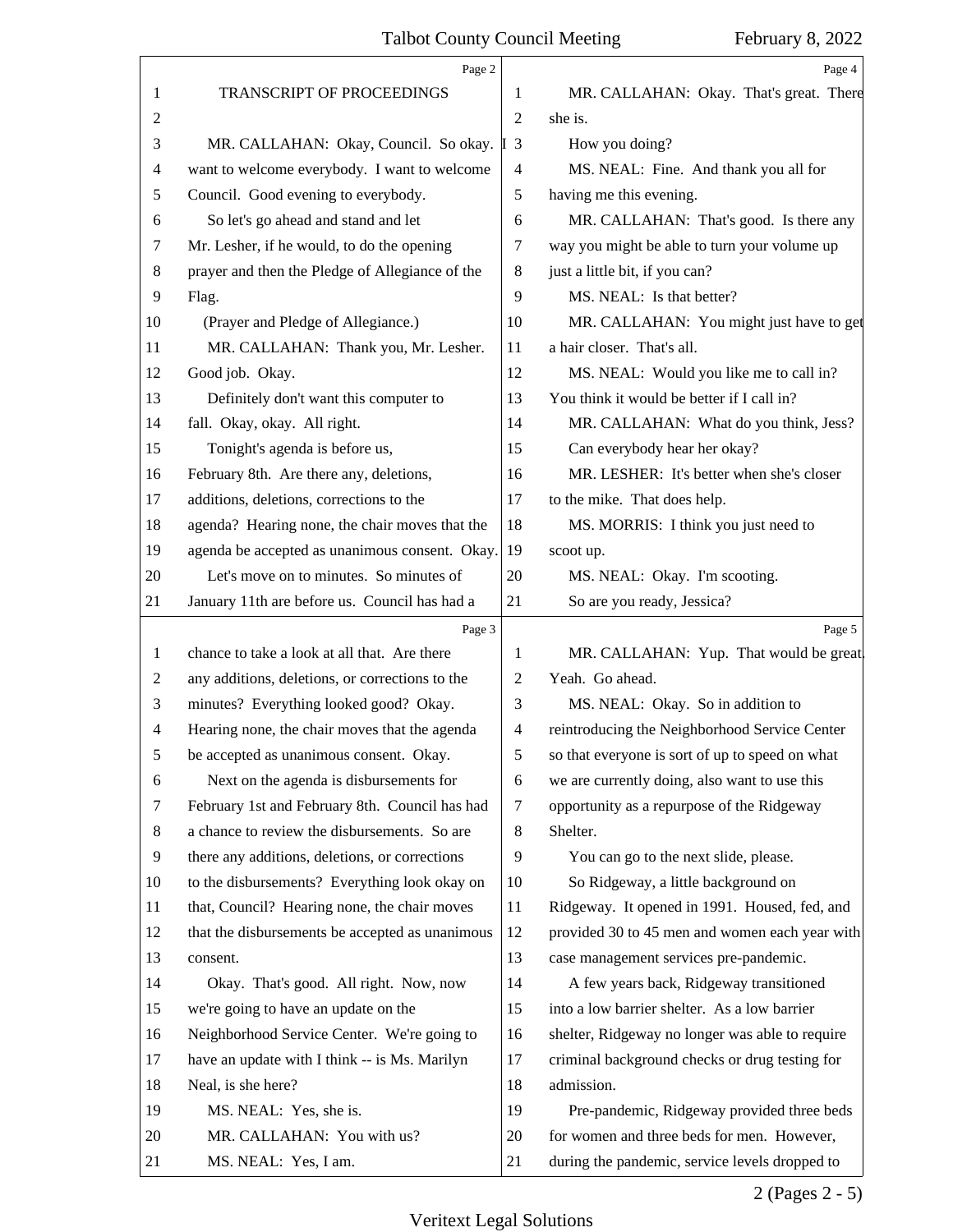<span id="page-2-0"></span>

|                          | Page 6                                          |    | Page 8                                          |
|--------------------------|-------------------------------------------------|----|-------------------------------------------------|
| 1                        | one resident per room, adjusting based on       | 1  | Development Grant, and the Neighborhood Service |
| $\overline{c}$           | shelter environment.                            | 2  | Center. This grant is the homeless initiative,  |
| 3                        | The purpose of the shelter is to move           | 3  | and this project is located at 6 South Street.  |
| $\overline{\mathcal{A}}$ | homeless individuals to more permanent and      | 4  | It's now complete. It provides housing for      |
| 5                        | transitional housing. And with that, comes low  | 5  | three low income households, two bed            |
| 6                        | barrier drawbacks to the shelter.               | 6  | individuals, one being a family unit.           |
| 7                        | We noticed an increase in                       | 7  | And other affordable housing units under        |
| 8                        | resident-on-resident violence, on-site drug and | 8  | the subsidiary of the Neighborhood Service      |
| 9                        | alcohol abuse activity, need for a police       | 9  | Center are for small families located at 104A   |
| 10                       | presence to resolve resident disputes. Housing  | 10 | and 104B and 117 Port Street. These properties  |
| 11                       | individuals with current arrest warrants were   | 11 | have always been housed by those that had left  |
| 12                       | something we had not done in the past. And      | 12 | our Ridgeway Shelter.                           |
| 13                       | staff and resident safety concerns.             | 13 | And number four is our two gen whole            |
| 14                       | So with that being a low barrier shelter,       | 14 | families approach. This initiative became       |
| 15                       | it also put at risk, our staff more at risk for | 15 | under an executive order by Governor Hogan in   |
| 16                       | conflicts with the residents.                   | 16 | 2018. And this initiative is where families     |
| 17                       | So some of the shelter gaps we have had to      | 17 | receive case management, goal planning to break |
| 18                       | try to change services for was consistent       | 18 | the generational poverty cycle. And we are      |
| 19                       | staffing for inclement weather and holidays.    | 19 | using the family unit at 6 South Street as the  |
| 20                       | It became a problem having enough staff         | 20 | designated property for a two gen family at     |
| 21                       | coverage during those times. On-site security,  | 21 | this time.                                      |
|                          |                                                 |    |                                                 |
|                          | Page 7                                          |    | Page 9                                          |
| 1                        | lack of certified on-site support to address    | 1  | Number five is our emergency services           |
| $\overline{c}$           | resident needs, an influx of customers that     | 2  | program. And this allows us to serve            |
| 3                        | need a wide range of health and substance abuse | 3  | individuals that are low income, homeless, and  |
| 4                        | services have been more relevant in the past    | 4  | at risk of homelessness, and those financially  |
| 5                        | I'll say year and a half.                       | 5  | affected by COVID-19.                           |
| 6                        | So there are several ways NSC addresses         | 6  | Then we have ERAP1 and ERAP2. And I would       |
| 7                        | homelessness prevention, many of which you      | 7  | just say that that is the emergency rental      |
| 8                        | support and could not be done without you. And  | 8  | assistance program. Because I see that Mary     |
| $\overline{9}$           | this is the slide up now.                       | 9  | Kay will follow me, and I don't want to spill   |
| 10                       | So first, we have an inclusion of               | 10 | her story before she gets a chance to do it.    |
| 11                       | congregant living space. This is known as       | 11 | So it is in your packet and you can read ours   |
| 12                       | Webb's Hope. Rent is 320 to \$400 per month     | 12 | later.                                          |
| 13                       | based on income. Webb's Hope started in 2018.   | 13 | Homeless Solutions Program, number eight,       |
| 14                       | It's located at 36 South West Street. It        | 14 | helps us fund primarily support to the local    |
| 15                       | houses 23 individuals who have moved to         | 15 | continuum of care. So what that is, it's for    |
| 16                       | self-sufficiency, and 50 percent were           | 16 | people who are homeless or at risk of           |
| 17                       | transitioned from homelessness, whether it was  | 17 | homelessness. HSP, or Homeless Housing          |
| 18                       | shelters, couch surfing, or family homes.       | 18 | Solutions Programs, is stabilizing services,    |
| 19                       | Secondly, opening permanent housing. And        | 19 | such as rapid rehousing, outreach, and          |
| 20                       | this is possible through the collaboration with | 20 | emergency hotel placement.                      |

# 3 (Pages 6 - 9)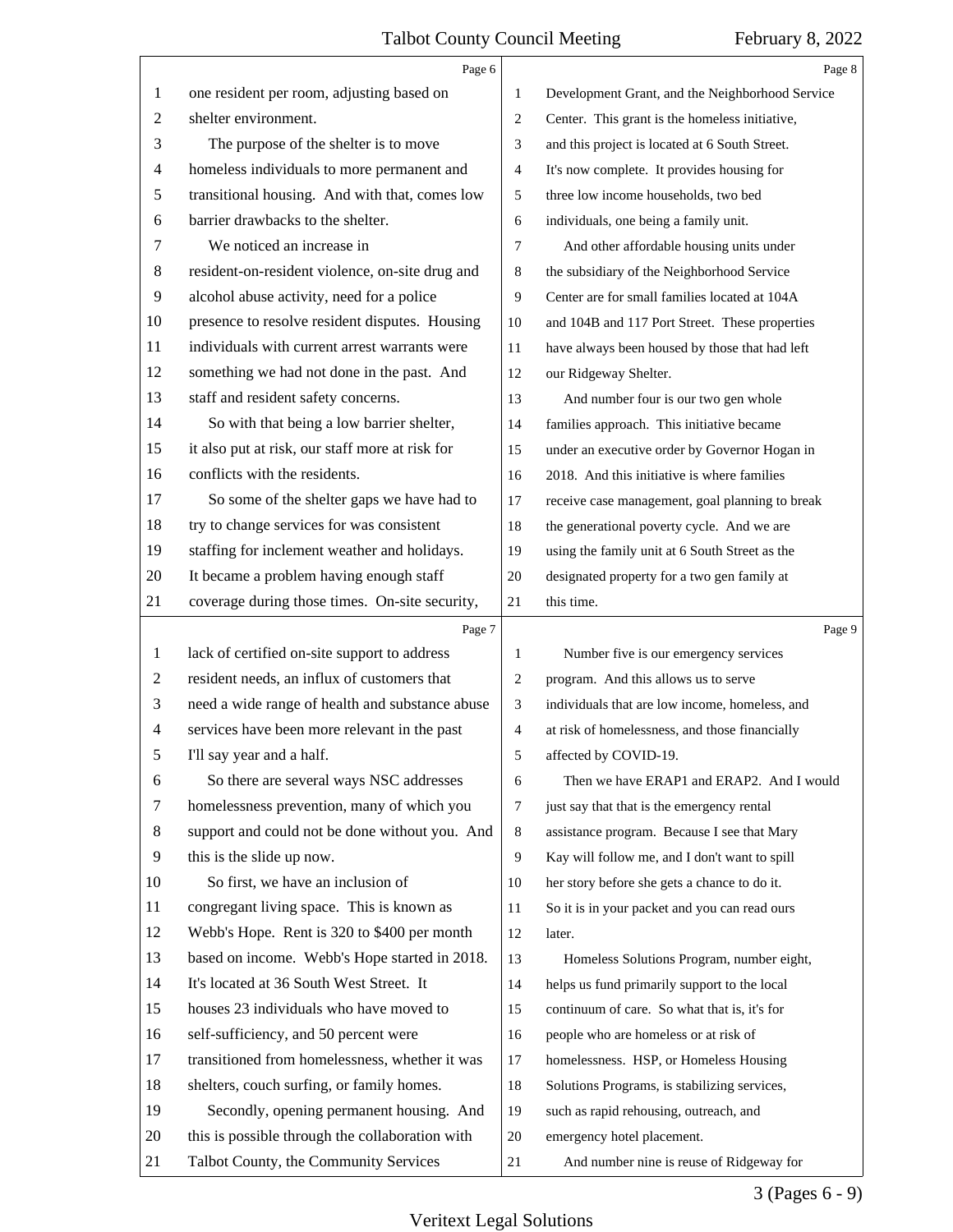<span id="page-3-0"></span>

|                | Page 10                                         |                | Page 12                                         |
|----------------|-------------------------------------------------|----------------|-------------------------------------------------|
| $\mathbf{1}$   | affordable housing for a large family.          | 1              | So next slide.                                  |
| 2              | So in 2019, Neighborhood Service Center         | $\overline{2}$ | So this slide is just to give you an idea       |
| 3              | was granted approval to utilize Ridgeway        | 3              | of the relocation of funding currently funded   |
| 4              | Shelter located at 120 North Aurora Street for  | $\overline{4}$ | by Talbot County. So why does NSC still need    |
| 5              | the purpose of other than a transitional        | 5              | funding after the closure of Ridgeway? We need  |
| 6              | Shelter. And we believe that this can best be   | 6              | funding for the continuation of our bilingual   |
| 7              | used as an affordable housing property for a    | 7              | emergency services coordinator position. Grant  |
| $8\,$          | large family.                                   | 8              | funding is set to run out in September 2022.    |
| $\overline{9}$ | As you know, affordable housing comes very      | 9              | Continuation of food pantry coordinator         |
| 10             | few in the county and surrounding counties.     | 10             | position to run out, funding to exhaust in      |
| 11             | And we find it very hard to house our larger    | 11             | 2022.                                           |
| 12             | families. So our mission stays the same, our    | 12             | Additional ERAP office assistance. This         |
| 13             | goals are the same. NSC's homeless prevention   | 13             | program is in need of additional support due to |
| 14             | service model will be enhanced with the         | 14             | high volume in services provided. Current       |
| 15             | repurpose of Ridgeway.                          | 15             | funding is capped on salaries.                  |
| 16             | And thank you, Jessica. So go back one,         | 16             | Contract support services for emergency         |
| 17             | Jessica. Thank you.                             | 17             | services and overall office support, overall    |
| 18             | So Ridgeway was built in 1920. It's             | 18             | operating budgets as well.                      |
| 19             | located, again, at 120 North Aurora Street.     | 19             | The financial information for each              |
| 20             | That's on 1,384 square feet. It's equipped      | 20             | position outlined in this slide can be found in |
| 21             | with a large enclosed porch, backyard, washer,  | 21             | your packet.                                    |
|                | Page 11                                         |                | Page 13                                         |
| $\mathbf{1}$   | dryer, full kitchen, pantry, dining room,       | 1              | So these are the services that we are           |
| 2              | living room, powder room, three bedrooms, one   | $\overline{2}$ | currently providing at the Neighborhood Service |
| 3              | den, and a large bathroom.                      | 3              | Center.                                         |
| 4              | So why affordable housing for a large           | 4              | We have a two gen whole family case             |
| 5              | family is the best use of this space for the    | 5              | management. And this program is awesome         |
| 6              | following reasons:                              | 6              | because it's geared to stop poverty in its      |
| 7              | One, Talbot Interfaith Shelter continues        | 7              | current state. And we're working with three     |
| 8              | to expand its homeless shelter services.        | 8              | generations or two generations. Our hopes are   |
| 9              | Two, reuse of this space is still within        | 9              | that that last generation, the poverty will     |
| 10             | NSC's mission of working toward eliminating     | 10             | stop there and they will be able to be          |
| 11             | poverty by empowering families and individuals  | 11             | self-sufficient going forward with their        |
| 12             | to become self-sufficient.                      | 12             | families.                                       |
| 13             | Three, Talbot County, Maryland, is in need      | 13             | We have affordable housing. We have, of         |
| 14             | of more affordable housing units that are set   | 14             | course, the Webb's Hope, which is 23 rooms. We  |
| 15             | so that low income families can be housed,      | 15             | have the duplex at 104, a single-family         |
| 16             | prevent eviction, and thrive.                   | 16             | dwelling at 117, and the properties located at  |
| 17             | And four, the reuse helps NSC meet its          | 17             | 6 South Street.                                 |
| 18             |                                                 |                |                                                 |
|                | goals of preventing homelessness, increasing    | 18             | In addition, we help with our clients           |
| 19             | affordable housing units, assisting families    | 19             | obtaining birth certificates and identification |
| 20             | towards self-sufficiency, and removing barriers | 20             | cards, both of which is needed to be gainful    |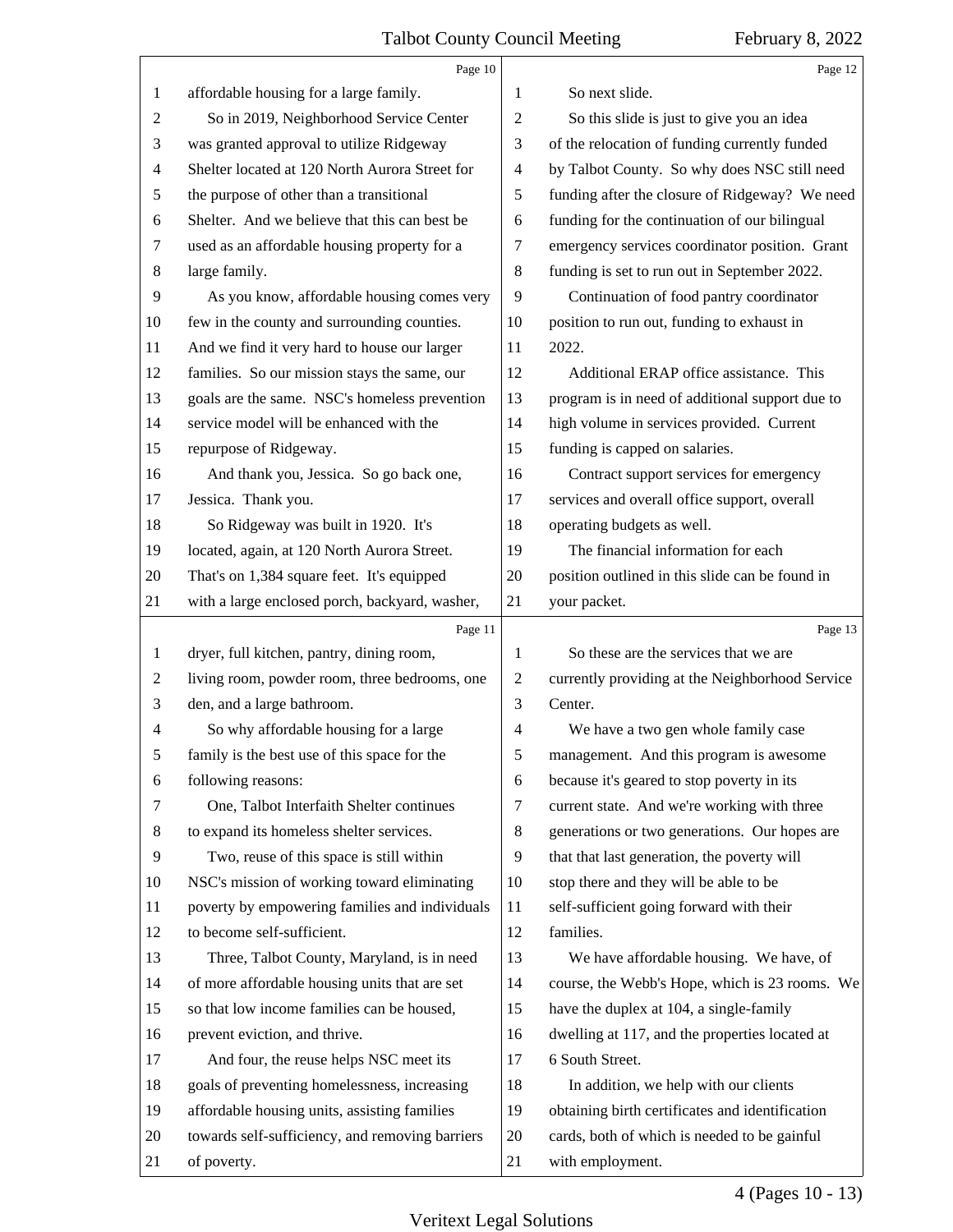<span id="page-4-0"></span>

|                | Page 14                                         |                | Page 16                                         |
|----------------|-------------------------------------------------|----------------|-------------------------------------------------|
| 1              | We're working with Talbot Family Network        | 1              | throughout the county with our mobile food      |
| 2              | with career pathways, working with youths ages  | $\overline{c}$ | pantry. We have on-job training for homeless    |
| 3              | 16 to young adults at age 25.                   | 3              | individuals.                                    |
| 4              | We're receiving funding for burial              | $\overline{4}$ | We do rapid rehousing, which is we take a       |
| 5              | assistance. This is coming from our Community   | 5              | person out of a homeless situation and help     |
| 6              | Services Block Grant CARES funding. We noticed  | 6              | them find housing. We pay their first month's   |
| 7              | that there were several families in the         | $\tau$         | rent, security deposit, and we work with them   |
| 8              | community that were unable to put their loved   | $\,8\,$        | until they're able to stand on their own. We    |
| 9              | ones away based on not having insurance or not  | 9              | can work with them for a minimum of two months  |
| 10             | having enough insurance.                        | 10             | to two years. Most of the time, it's three      |
| 11             | So we seeked approval from the State to         | 11             | months.                                         |
| 12             | move funds from one of our under-providing line | 12             | We do have people because of getting sick       |
| 13             | items to be able to assist with burial          | 13             | or a child getting sick come back once we have  |
| 14             | assistance. And thus far, we have assisted one  | 14             | exited them from the program and need           |
| 15             | person. We were granted a total of \$32,000 to  | 15             | assistance, but we can assist them for a total  |
| 16             | work toward the burial of COVID-19 patients.    | 16             | 24 months.                                      |
| 17             | We do medical assistance, which consists        | 17             | We have our responsible fathers program.        |
| 18             | of helping seniors fill gaps for prescriptions. | 18             | It has been successful. We are in our second    |
| 19             | We have COVID-19 relief under CSGB CARES.       | 19             | year. And this program allows us to work with   |
| 20             | We have relief under CDBG CARES, HSP CARES, and | 20             | returning citizens.                             |
| 21             | (inaudible) CARES, are all the programs         | 21             | And it's been a great program. We've been       |
|                |                                                 |                |                                                 |
|                | Page 15                                         |                | Page 17                                         |
| 1              | assisting with current COVID needs.             | 1              | able to, through our rental properties, provide |
| 2              | We continue to do our emergency food            | $\overline{2}$ | housing to those exiting incarceration that     |
| 3              | package. We also, of course, have our ERAP      | 3              | would not probably have a chance to have their  |
| $\overline{4}$ | assistance, our summer program, our             | $\overline{4}$ | own housing and that removes the barrier of     |
| 5              | after-school program, which is now virtual for  | 5              | housing, which we have learned that if you can  |
| 6              | the second consecutive year.                    | 6              | keep a person housed, that is one step toward   |
| 7              | We have eviction prevention payments,           | 7              | them not reentering to incarceration. So we're  |
| 8              | first month's rent, heating assistance.         | $\,8\,$        | excited about that.                             |
| 9              | We have assisted veterans with minor home       | 9              | We have our rental assistance, our senior       |
| 10             | repairs.                                        | 10             | employment program, and utilities.              |
| 11             | And those entering back into employment in      | 11             | And next slide.                                 |
| 12             | needs of car repairs, we have also assisted     | 12             | So this slide is sort of self-explanatory.      |
| 13             | those because those are barriers in the county, | 13             | I will correct a mistake. You'll see donors to  |
| 14             | especially we know transportation is a big      | 14             | the far left. It should have been grantees.     |
| 15             | deal. So it's very hard, not just the county,   | 15             | But it just looks at, shows you where we are    |
| 16             | but on the shore to be employed if you don't    | 16             | with our spending thus far. And our fiscal      |
| 17             | have your own transportation.                   | 17             | year ends in June of this year. It runs         |
| 18             | We have for over 30 years administered the      | 18             | July 1st to June 30th.                          |
| 19             | Maryland Energy Assistance Program. We assist   | 19             | And so as you can see, most of the funds,       |
| 20             | with temporary hotel placements. For the        | 20             | you can see they dwindle. But I do want to      |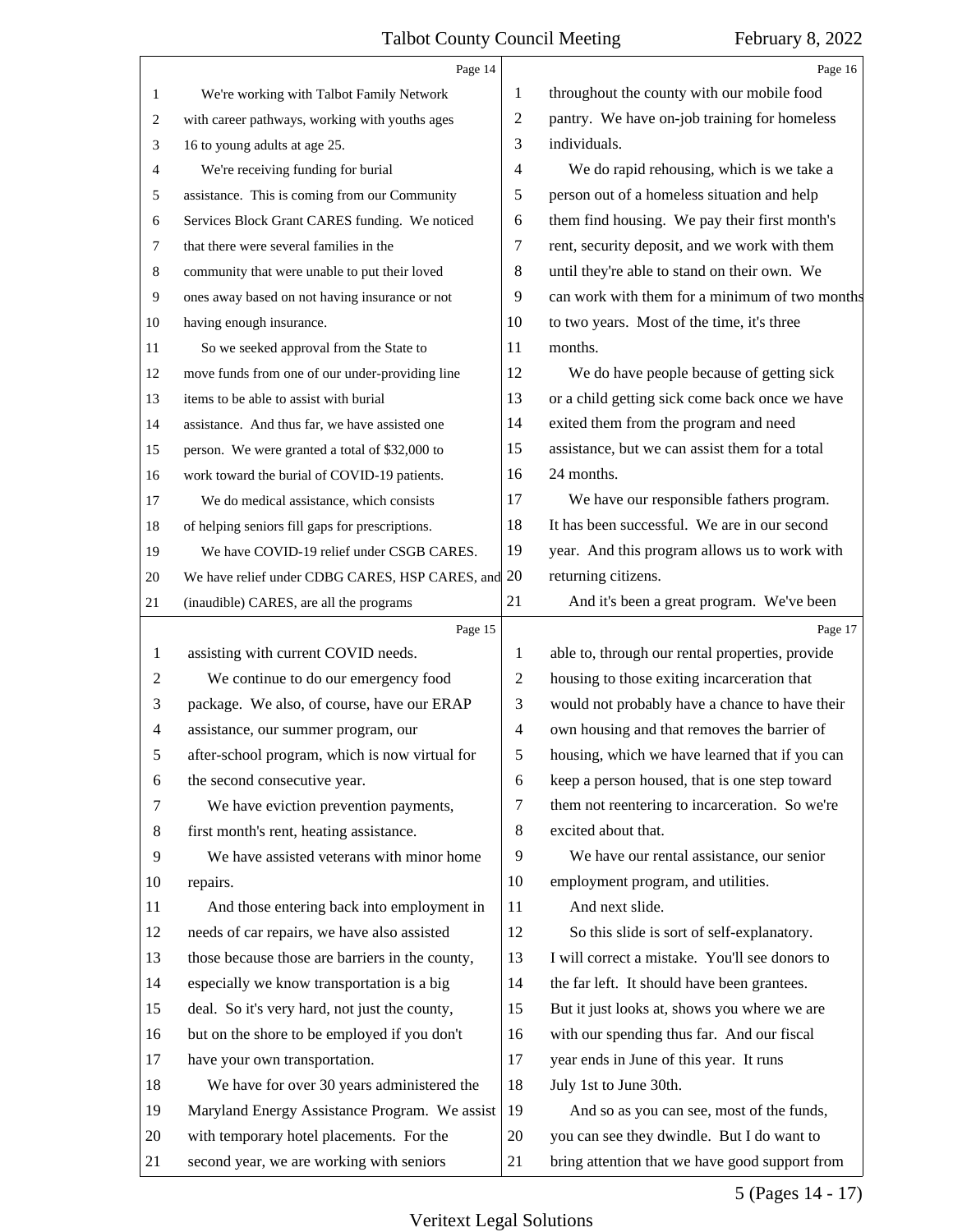<span id="page-5-0"></span>

|                | Page 18                                         |                | Page 20                                         |
|----------------|-------------------------------------------------|----------------|-------------------------------------------------|
| 1              | the community. Of the funding you see here,     | 1              | makes to make sure that the organization stays  |
| 2              | \$266,754.14 came from the community donations  | 2              | strong, stays well, and services are being      |
| 3              | and went back into making sure our low income   | 3              | provided.                                       |
| 4              | population can thrive.                          | 4              | One thing that she didn't mention is with       |
| 5              | And at this time, I'll take any questions.      | 5              | this change here, is the Ark is also coming     |
| 6              | MR. CALLAHAN: Okay. Thank you, Ms. Neal.        | 6              | down to Port Street and they're going to be     |
| 7              | That's great.                                   | 7              | offering I believe it's seven no-barrier units  |
| 8              | Start off with Mr. Divilio. This is your        | 8              | in there. So there is going to be some          |
| 9              | committee.                                      | 9              | additional units that are coming to the area    |
| 10             | MR. DIVILIO: So yes. Thank you. Thank           | 10             | soon, whenever that project gets going.         |
| 11             | you for a wonderful presentation.               | 11             | And we had them at the last Neighborhood        |
| 12             | This discussion around the Ridgeway             | 12             | Service Center Board Meeting so that we could   |
| 13             | Shelter, I know that there should probably be   | 13             | coordinate and work with the neighbors on       |
| 14             | some questions from it. First thought I had     | 14             | what's going on down there.                     |
| 15             | was, you know, during these difficult times,    | 15             | I'm very proud. This is an incredibly           |
| 16             | why would we be reducing beds when in reality,  | 16             | challenging time when the community needs       |
| 17             | we have an individual that is causing us to     | 17             | support and services. And this is the           |
| 18             | just do that person themselves.                 | 18             | organization that steps up and does it. And     |
| 19             | So I know Ms. Neal has done an excellent        | 19             | Ms. Neal is the leader of that. She leads an    |
| 20             | job looking at other options on how to better   | 20             | excellent team.                                 |
| 21             | serve the community.                            | 21             | So I don't have any questions. Obviously        |
|                |                                                 |                |                                                 |
|                | Page 19                                         |                | Page 21                                         |
| 1              | And having somebody be transitional coming      | 1              | I've sat through this and heard it all. I just  |
| $\overline{2}$ | from one shelter into a more permanent shelter  | $\overline{c}$ | wanted to express my gratitude to her to        |
| 3              | and then getting out on their own is a big win. | 3              | working through such challenging times and      |
| $\overline{4}$ | And that's what we're striving for and what     | $\overline{4}$ | making sure everybody is being fed, has their   |
| 5              | Ms. Neal does so well.                          | 5              | electrical on, has some heat, and has a place   |
| 6              | One thing I'm really proud of Talbot            | 6              | to go. So thank you very much.                  |
| 7              | County and I think we're forced on it because   | 7              | MR. CALLAHAN: Thank you, Mr. Divilio.           |
| 8              | of the revenue cap, there are so many different | 8              | Ms. Price.                                      |
| 9              | foundations, charities, and giving individuals  | 9              | Mr. Lesher.                                     |
| 10             | and organizations that help the NSC and just    | 10             | MR. LESHER: Just a clarifying question.         |
| 11             | help Talbot County in general. And we couldn't  | 11             | On the Ridgeway house, in transitioning this to |
| 12             | do it without them and we couldn't do it        | 12             | affordable house, will this be affordable       |
| 13             | without the business community.                 | 13             | rental housing, will the Neighborhood Service   |
| 14             | Ms. Neal made a connection with a local         | 14             | Center continue to hold the title to this, or   |
| 15             | business that was able to provide a vehicle to  | 15             | just explain how that transition is going to    |
| 16             | an individual at no cost so that they could     | 16             | work?                                           |
| 17             | transport themself to work.                     | 17             | MS. NEAL: Yes, sir. It will, the                |
| 18             | And that's a requirement on the Eastern         | 18             | Neighborhood Service Center will continue to    |
| 19             | Shore. You have to have a vehicle. You have     | 19             | hold the deed to this house.                    |
| 20             | to have transportation to get to work.          | 20             | And we really can't do anything else. It        |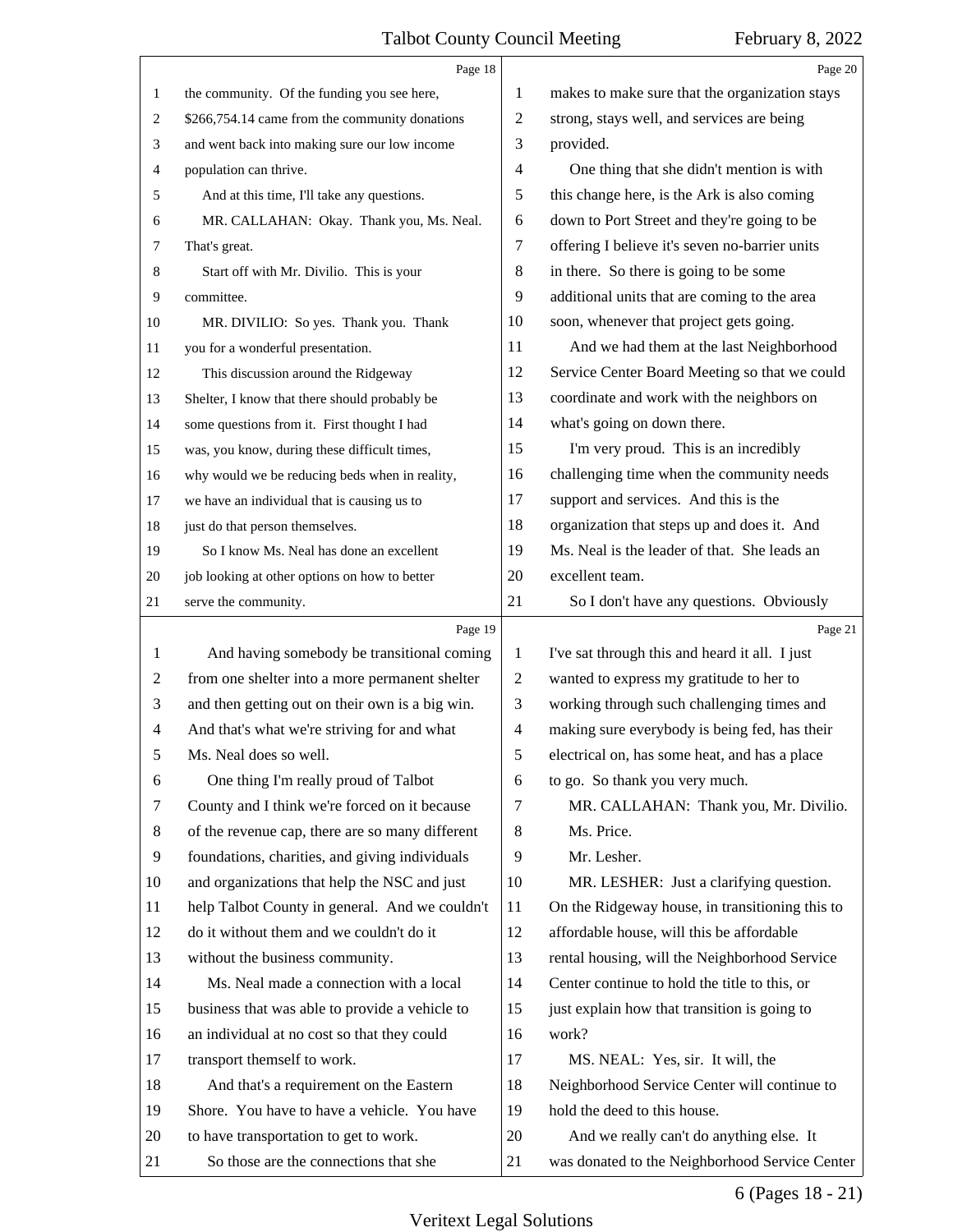<span id="page-6-0"></span>

|                | Page 22                                         |                | Page 24                                         |
|----------------|-------------------------------------------------|----------------|-------------------------------------------------|
| 1              | to address homeless situations in the county.   | 1              | Ridgeway. I know before Mr. Divilio, when I     |
| 2              | So it is my understanding that we can't sell    | $\overline{c}$ | was on the board there, this has been something |
| 3              | it, nor do we want to. We want to use it to     | 3              | that you presented to the board a number of     |
| 4              | address the need of affordable housing in the   | $\overline{4}$ | times. And I think now that you have the South  |
| 5              | county.                                         | 5              | Street property up and running and that you     |
| 6              | I hope I'm answering that. If not,              | 6              | have the Webb's Hope facility up and running,   |
| 7              | please --                                       | 7              | it's now the right time to go ahead and         |
| 8              | MR. LESHER: That makes perfect sense. I         | 8              | transition or repurpose, or whatever term you   |
| 9              | just wanted to clarify on that. And thank you.  | 9              | want to use, that Ridgeway property into an     |
| 10             | And clearly you've thought carefully about      | 10             | affordable rental property for larger families  |
| 11             | how best to use this resource to serve the      | 11             | to use.                                         |
| 12             | needs of the community. So thank you.           | 12             | So I think it's an appropriate time to do       |
| 13             | MS. NEAL: Thank you, sir.                       | 13             | so. You have those other two properties up and  |
| 14             | MR. CALLAHAN: Ms. Price.                        | 14             | running, and they seem to be doing very well    |
| 15             | Mr. Pack.                                       | 15             | from all accounts I've seen. So I certainly     |
| 16             | MR. PACK: Yes. Thank you, Mr. Callahan.         | 16             | support the transition or repurposing of        |
| 17             | Ms. Neal, thank you again for a stellar         | 17             | Ridgeway that you laid out for us tonight.      |
| 18             | presentation. You've outdone yourself once      | 18             | Thank you.                                      |
| 19             | again. Thank you for laying out the course of   | 19             | MR. CALLAHAN: Ms. Price is having some          |
| 20             | action for the Neighborhood Service Center.     | 20             | audio issues. She's trying to be on her phone.  |
| 21             | Neighborhood Service Center has been in         | 21             | Can you hear us, Laura?                         |
|                | Page 23                                         |                | Page 25                                         |
| 1              |                                                 |                |                                                 |
|                | existence I believe since 1968. At one time,    | 1              | MS. PRICE: Yeah. Okay. So I switched            |
| 2              | it was the only game in town when it came to    | 2              | over now.                                       |
| 3              | homelessness and prevention, poverty prevention | 3              | MR. CALLAHAN: Okay. Good, good.                 |
| 4              | in Talbot County.                               | $\overline{4}$ | MS. PRICE: I'm just trying to listen to         |
| 5              | Talbot County designated the Neighborhood       | 5              | the meeting on the phone just because I'm       |
| 6              | Service Center as our antipoverty affiliate.    | 6              | having some audio connections. But if I need    |
| 7              | They've been acting in that role I believe      | 7              | to speak, I guess I just need to speak on the   |
| 8              | since 1994, '95, when that resolution was       | 8              | computer.                                       |
| $\overline{9}$ | enacted, and has been doing a wonderful job     | 9              | So that aside, Marilyn, thank you very          |
| 10             | working as the quasi-government agency          | 10             | much for everything that you do. It's just      |
| 11             | addressing homelessness and poverty prevention  | 11             | amazing how long that you've been doing this,   |
| 12             | and hunger and a number of other things that    | 12             | and you obviously have a passion for what       |
| 13             | she laid out in her slide presentation that     | 13             | you're providing to the citizens.               |
| 14             | they've taken on over the years.                | 14             | We appreciate all of the information and        |
| 15             | Some counties have a public CAP. That's         | 15             | looking forward to hearing the next update on   |
| 16             | Community Action Partnership. We don't have     | 16             | the rental assistance program.                  |
| 17             | one here. They are a private CAP, but they      | 17             | There's definitely some bills going into        |
| 18             | still function to address these most vulnerable | 18             | Annapolis on that kind of stuff.                |
| 19             | citizens in the county and keep them afloat as  | 19             | So it's just so vital and important, and I      |
| 20             | best they possibly can.                         | 20             | appreciate Frank serving on this board and      |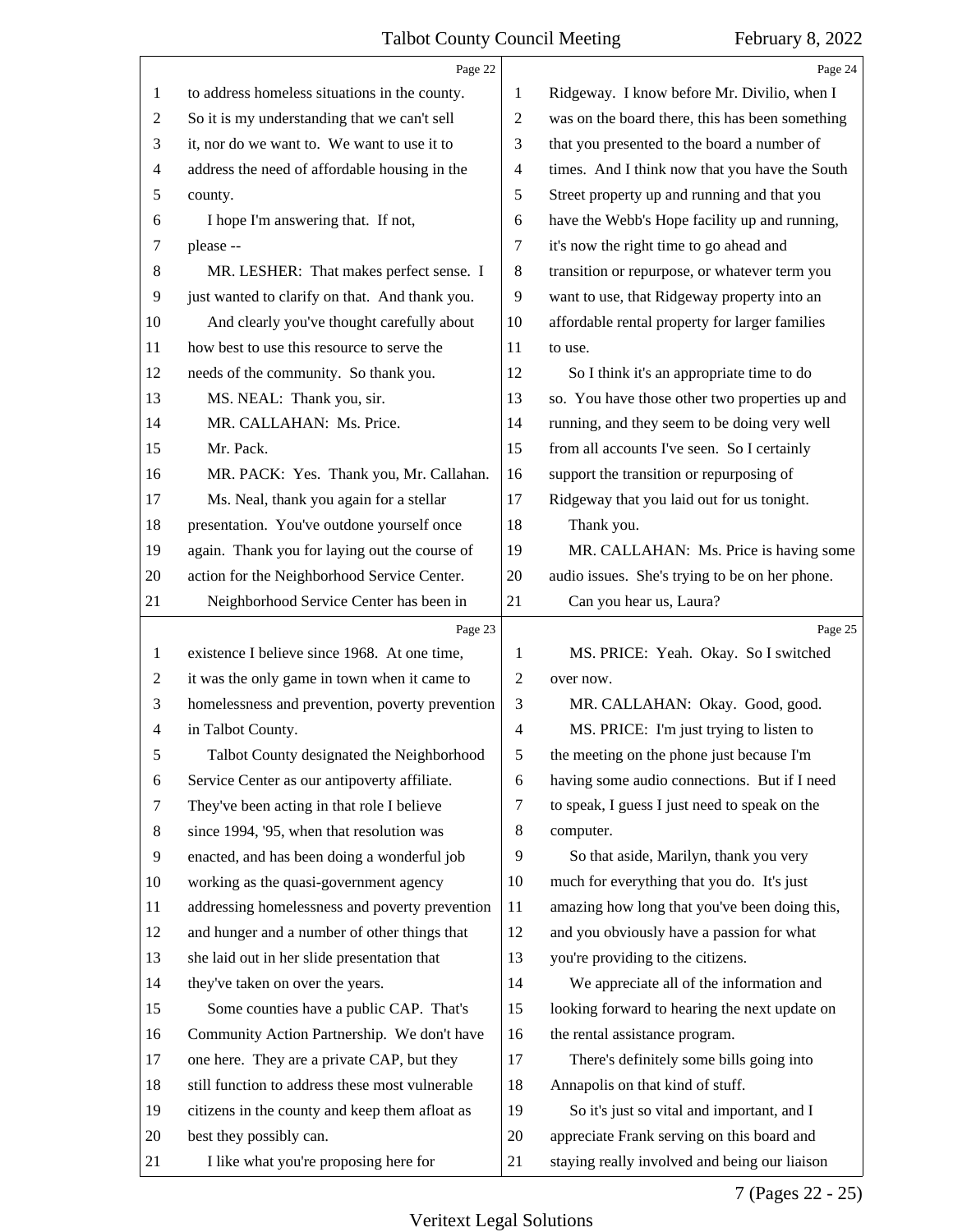<span id="page-7-0"></span>

|                | Page 26                                         |                | Page 28                                         |
|----------------|-------------------------------------------------|----------------|-------------------------------------------------|
| 1              | for that.                                       | 1              | And to date they have distributed over          |
| $\overline{c}$ | So thank you very much.                         | 2              | \$1.65 million to approximately 600             |
| 3              | MS. NEAL: My pleasure.                          | 3              | beneficiaries. That's about 68 percent of the   |
| 4              | MR. CALLAHAN: Thank you, Ms. Price.             | $\overline{4}$ | budget has already been spent on this program.  |
| 5              | And I just want to follow up, too, Frank,       | 5              | And the Neighborhood Service Center is doing a  |
| 6              | with being on that board and doing a good job   | 6              | great job in getting the word out and helping   |
| 7              | to keep us up to date and being involved in the | 7              | the individuals get their applications          |
| $\,8\,$        | community.                                      | 8              | processed.                                      |
| 9              | Ms. Neal, you said something at the very        | 9              | Due to the high percentage of rental            |
| 10             | beginning. You said a couple of sentences.      | 10             | assistance, we are requesting a budget          |
| 11             | You said you couldn't do this without the       | 11             | modification to reallocate some of utility and  |
| 12             | Council. And you best believe we couldn't do    | 12             | other housing-related funds into the rental     |
| 13             | this without you and your team. So you need to  | 13             | category so we can continue to provide that     |
| 14             | pat yourself on the back. So this is a team     | 14             | assistance.                                     |
| 15             | effort to be doing this. And we appreciate      | 15             | In December of 2021, we were notified that      |
| 16             | everything you do. That's for sure.             | 16             | the county would be receiving a second award of |
| 17             | So you've done a great job, and we're           | 17             | \$1,678,514 for ERAP2 to continue to ensure     |
| 18             | proud to have you.                              | 18             | housing stability for families and individuals  |
| 19             | MS. NEAL: Thank you.                            | 19             | at risk of becoming homeless or experiencing    |
| 20             | MR. CALLAHAN: Okay. So thanks a lot.            | 20             | utility cutoff due to impacts of COVID.         |
| 21             | Have a great evening. And we appreciate         | 21             | The ERAP2 grant will begin upon expiration      |
|                |                                                 |                |                                                 |
|                | Page 27                                         |                | Page 29                                         |
| 1              | everything you do.                              | 1              | of ERAP1 in September of 2022 and will          |
| 2              | MS. NEAL: Thank you.                            | 2              | terminate in September of 2025 or when the      |
| 3              | MR. CALLAHAN: Okay. Next on the agenda,         | 3              | funds are exhausted.                            |
| 4              | Council, is the emergency rental assistance.    | $\overline{4}$ | Citizens can log onto the Neighborhood          |
|                | And I think Mary Kay is going to bring us up to | 5              | Service Center website at nsctalbotmd.org for   |
| 6              | speed on that.                                  | 6              | application and instructions. And they can      |
| 7              | MS. VERDERY: Good evening. Thank you for        | 7              | also log onto the talbotcovid19.org or          |
| 8              | the opportunity to give you an update.          | 8              | rentrelief.maryland.gov sites for more          |
| 9              | In May of 2021, the Council was notified        | 9              | information and eligibility checklist           |
| 10             | that we had received \$2,439,498 to administer  | 10             | associated with ERAP.                           |
| 11             | the Department of Housing and Community         | 11             | The documents are available in both             |
| 12             | Development Grant for emergency rental          | 12             | English and Spanish. If you go onto the         |
| 13             | assistance program. The funds cover rental and  | 13             | Maryland website, they provide the statistics   |
| 14             | utility assistance and other housing and        | 14             | as to where the county is and how much we have  |
| 15             | service-related costs and program               | 15             | spent and how many homeless we have served.     |
| 16             | administration cost.                            | 16             | And they also break it down into gender, race,  |
| 17             | As Marilyn Neal stated, Talbot County           | 17             | ethnicity, age, income, and other categories    |
| 18             | partnered with the Neighborhood Service Center. | 18             | where you can find additional information on    |
| 19             | They complete the screening, determine          | 19             | the ERAP program.                               |
| 20             | eligibility, issue the funds, and provide       | 20             | We have appreciated the opportunity to          |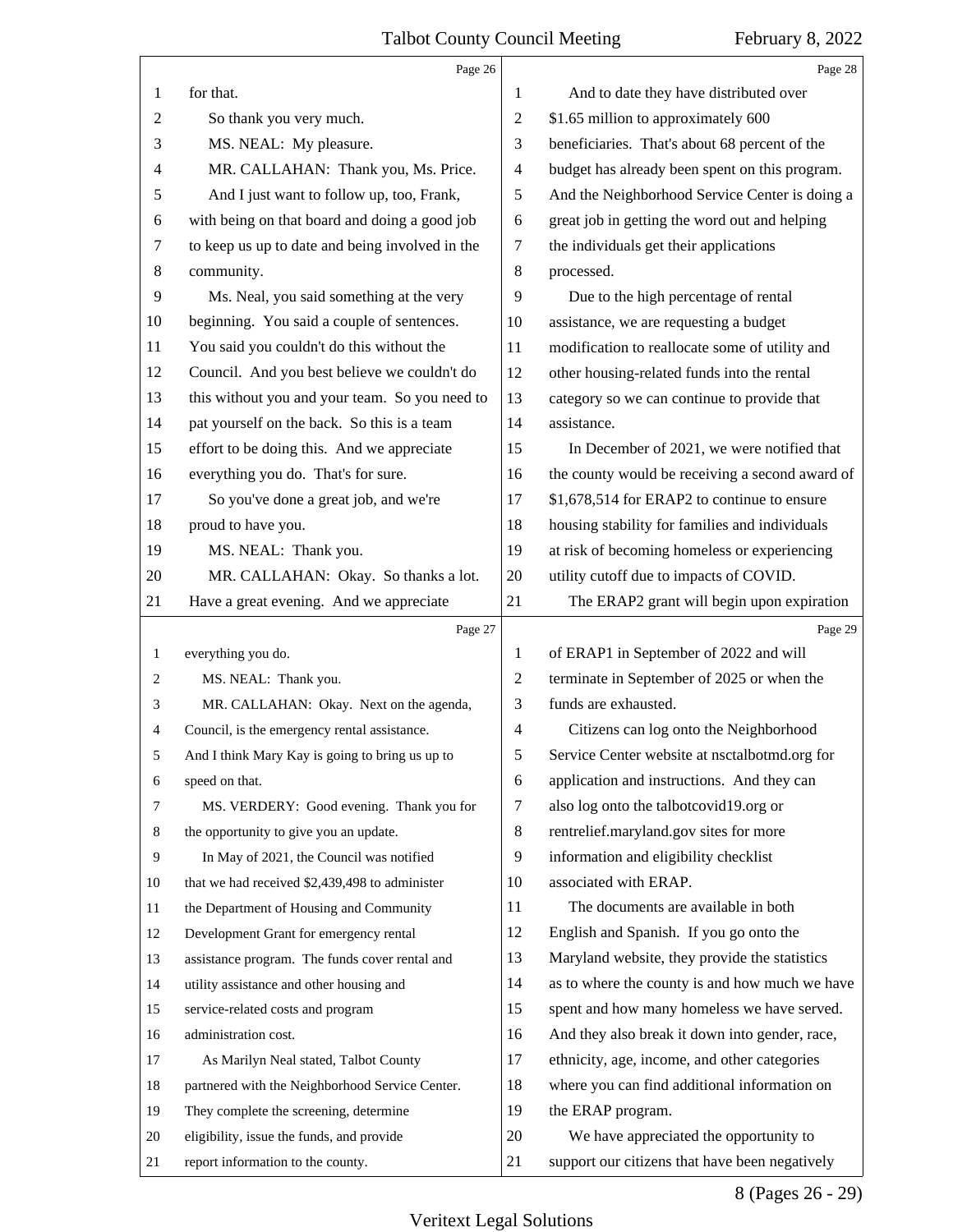<span id="page-8-0"></span>

|                | Page 30                                         |    | Page 32                                         |
|----------------|-------------------------------------------------|----|-------------------------------------------------|
| 1              | affected by COVID. And we value the efforts of  | 1  | those property owners, landlords, who have been |
| 2              | Neighborhood Service Center and look forward to | 2  | also burdened by COVID.                         |
| 3              | continuing our community partnership with the   | 3  | You got to remember that, yes, COVID has        |
| 4              | Neighborhood Service Center.                    | 4  | impacted the renter, but COVID has also         |
| 5              | If you have any other questions, I'm happy      | 5  | impacted the homeowners and property owners who |
| 6              | to answer them. But it's a great opportunity    | 6  | are renting these parcels out, these rooms and  |
| 7              | where we received over \$2 million the first    | 7  | homes out.                                      |
| 8              | round and just under 2 million the second       | 8  | So this income does make its way into           |
| 9              | round. And we're looking forward to continue    | 9  | their pocket as well so they can pay their      |
| 10             | to work with the public to make sure they get   | 10 | property tax and pay whatever other, water      |
| 11             | the assistance they need.                       | 11 | bills and so forth, because water bills cannot  |
| 12             | MR. CALLAHAN: Thank you, Mary Kay. What         | 12 | be transferred into the renter's name. They     |
| 13             | a great presentation and appreciate all you do. | 13 | have to stay within the property owner's name.  |
| 14             | So just going to open up to Council.            | 14 | So they still have to pay those things as well. |
| 15             | Ms. Price.                                      | 15 | So again, it's a great program. Wish we         |
| 16             | (No response.)                                  | 16 | didn't need it, but we do. And it certainly     |
| 17             | MR. CALLAHAN: Can you hear us?                  | 17 | underscores why Ms. Neal was alluding to the    |
| 18             | MS. PRICE: Yeah, I can. Here I am. Just         | 18 | fact that she needs to keep those personnel on  |
| 19             | got to juggle.                                  | 19 | board. When you're trying to manage             |
| 20             | Thank you, Mary Kay. It's nice to have          | 20 | \$2.1 million of funding, you need the people   |
| 21             | you working with us. You're doing a great job   | 21 | there to do that.                               |
|                |                                                 |    |                                                 |
|                | Page 31                                         |    | Page 33                                         |
| 1              | at working on these grants. And of course, we   | 1  | So Council should take notice to that           |
| $\overline{c}$ | always have staff that's really good at that.   | 2  | request as she had put before us to help out    |
| 3              | Appreciate that.                                | 3  | keeping those people in their employment.       |
| 4              | As I mentioned before, there's several          | 4  | So again thanks, Mary Kay. Really               |
| 5              | bills, at least three or four, that have come   | 5  | appreciate it.                                  |
| 6              | before MACo regarding rental assistance. And    | 6  | MR. CALLAHAN: Thank you, Mr. Pack.              |
| 7              | it's good to know that these funds are          | 7  | Mr. Divilio.                                    |
| 8              | available so that people can stay in their      | 8  | MR. DIVILIO: I will just echo Mr. Pack,         |
| 9              | homes. And it is their homes, even if they're   | 9  | everybody else's words.                         |
| 10             | renting. That is still somebody's home.         | 10 | Grant writing is an art, but then there's       |
| 11             | So thank you for all of that and thank you      | 11 | all the extra work that goes in after the fact  |
| 12             | for the update.                                 | 12 | of monitoring and proving what was done after   |
| 13             | MR. CALLAHAN: Mr. Pack.                         | 13 | the fact with the money as it's going out and   |
| 14             | MR. PACK: Yes. Mary Kay Verdery, good           | 14 | tracking all of that.                           |
| 15             | seeing you again. It's always a pressure to     | 15 | So I appreciate all of those who are            |
| 16             | have you in our presence.                       | 16 | involved in that. I know that there's a lot of  |
| 17             | ERAP is a big deal. Mr. Callahan always         | 17 | county staff that goes into this. But again,    |
| 18             | says big deal, it's a big deal. And it's a big  | 18 | this is what's keeping people in their home.    |
| 19             | deal for a number of reasons. It keeps persons  | 19 | And when you lose your home, it's impossible to |
| 20             | with a roof over top of their head. But it      | 20 | get back. It takes a lot of work. And if        |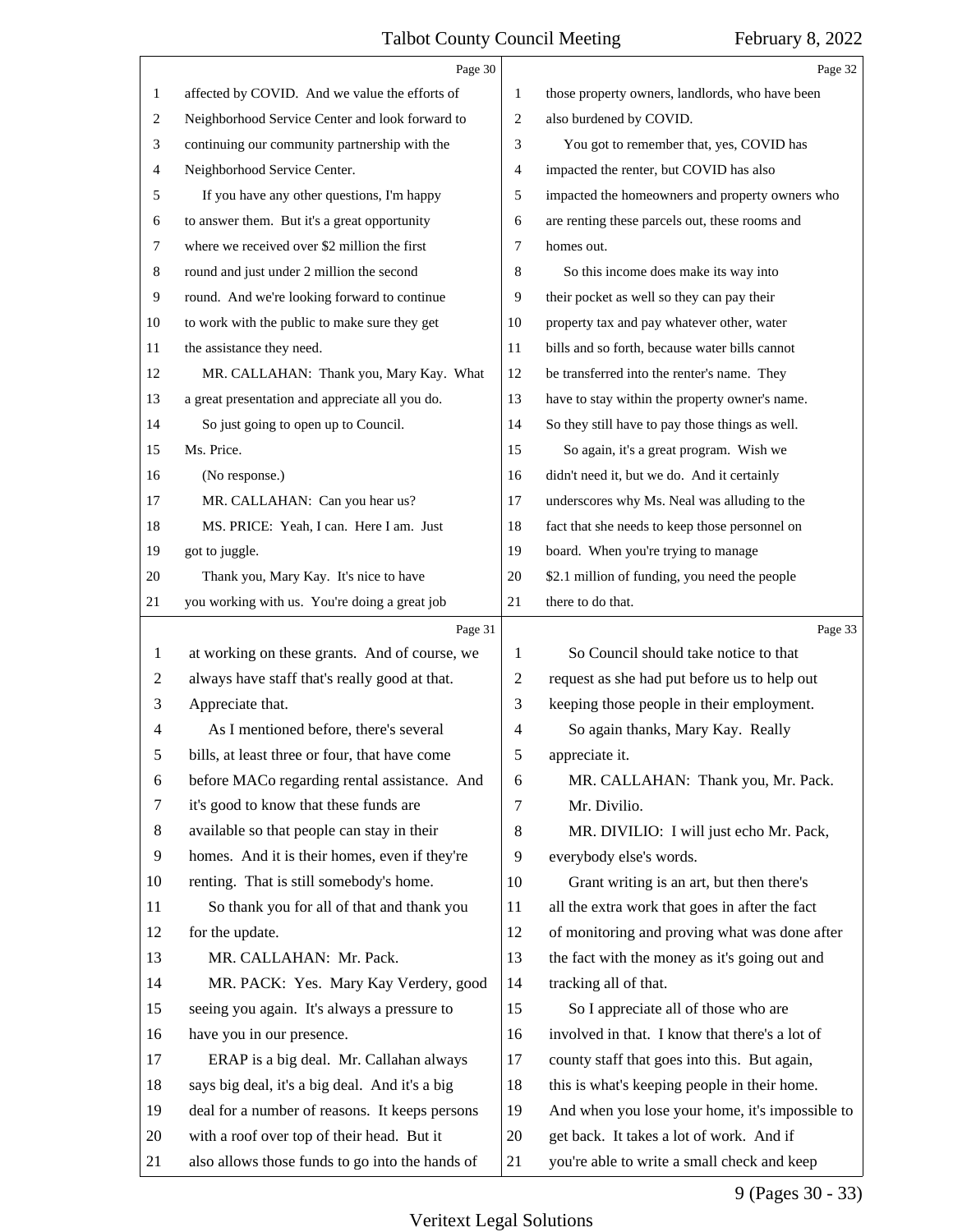<span id="page-9-0"></span>

|                | Page 34                                         |                | Page 36                                         |
|----------------|-------------------------------------------------|----------------|-------------------------------------------------|
| 1              | somebody in there for a month or two, it makes  | 1              | submitted. So his application was incomplete.   |
| $\overline{2}$ | a big difference. It really does.               | 2              | So we got him on track, and Marilyn got him     |
| 3              | And I know that you're not going to get         | 3              | everything figured out and moving forward and   |
| 4              | the thanks from the landlords that you should   | $\overline{4}$ | was able to process his immediately as well.    |
| 5              | be getting, but it is a great benefit.          | 5              | MR. DIVILIO: Mr. Lesher, to that point as       |
| 6              | And it's been challenging. There's been a       | 6              | well, the challenge with it is you need some    |
| 7              | lot of need. I know with Ms. Neal. I've only    | 7              | documentation from the landlord, but you also   |
| $\,8\,$        | received one complaint so far from a landlord   | $\,8\,$        | need some documentation from the tenant.        |
| 9              | who was upset about the time that it took to    | 9              | And when people get behind, they're not         |
| 10             | get the money in their hand. And I called down  | 10             | always inclined to answer the landlord's phone  |
| 11             | to Ms. Neal and the file was open on her desk   | 11             | call.                                           |
| 12             | with a check in there and she was just waiting  | 12             | So there has been a little bit of               |
| 13             | to call and let them know.                      | 13             | challenge with that. But once they realize      |
| 14             | So she is stretched as thin as it gets.         | 14             | what's happening and everybody agrees, it seems |
| 15             | And I appreciate how difficult and challenging  | 15             | like the process has sped along much faster     |
| 16             | that is. Money challenges are extremely hard    | 16             | then.                                           |
| 17             | on everyone.                                    | 17             | But those are the only hiccups I've heard       |
| 18             | So I appreciate your hard work in getting       | 18             | so far.                                         |
| 19             | this and writing the work so that we get the    | 19             | MS. NEAL: And to answer Mr. Lesher's            |
| 20             | funds, as well as tracking and following        | 20             | question, the turnaround time is normally       |
| 21             | through.                                        | 21             | within 30 days. And that is because we don't    |
|                | Page 35                                         |                | Page 37                                         |
| 1              | So thank you all very much. Appreciate          | 1              | get all the appropriate documentation in the    |
|                |                                                 |                |                                                 |
| 2              | that.                                           | 2              | beginning. And we're seeing, golly, it seems    |
| 3              | MR. CALLAHAN: Thank you, Mr. Divilio.           | 3              | like all I do is sign ERAP checks. But I don't  |
| 4              | Mr. Lesher.                                     | $\overline{4}$ | even know how many they get a day.              |
| 5              | MR. LESHER: Thank you. And thank you for 5      |                | But another thing that slows the process        |
| 6              | the good news about this fresh infusion of      | 6              | down, and Mary Kay can attest to that, is the   |
| 7              | \$1.6 million into the second round of this     | 7              | first three, four days of the month is all      |
| 8              | program. That's really encouraging and it will  | 8              | going into grant reporting. So we have to sort  |
| 9              | have a big impact in the community.             | 9              | of shut that program down in order to get the   |
| 10             | So can you tell us, following up on             | 10             | reports needed to Mary Kay so that her and her  |
| 11             | Frank's account, about how we're doing with the | 11             | team can get them to the State. So we lose      |
| 12             | turnaround time in getting those checks out to  | 12             | about four days a month before we can get back  |
| 13             | the community?                                  | 13             | into everything.                                |
| 14             | MS. VERDERY: That's probably a little           | 14             | So about 30 days. Sometimes sooner. As          |
| 15             | better question for Marilyn than myself because | 15             | soon as all the information is in, they're      |
| 16             | they actually process those.                    | 16             | sitting on my desk waiting to be signed off on. |
| 17             | But to Frank's point, I've only had one         | 17             | MR. LESHER: Very good. Thank you very           |
| 18             | individual of the nearly 1,000 that have        | 18             | much.                                           |
| 19             | applied to date that has called me with a       | 19             | MR. CALLAHAN: Thank you, Council.               |
| 20             | concern about the time. And that individual     | 20             | And I just want to commend Mary Kay and         |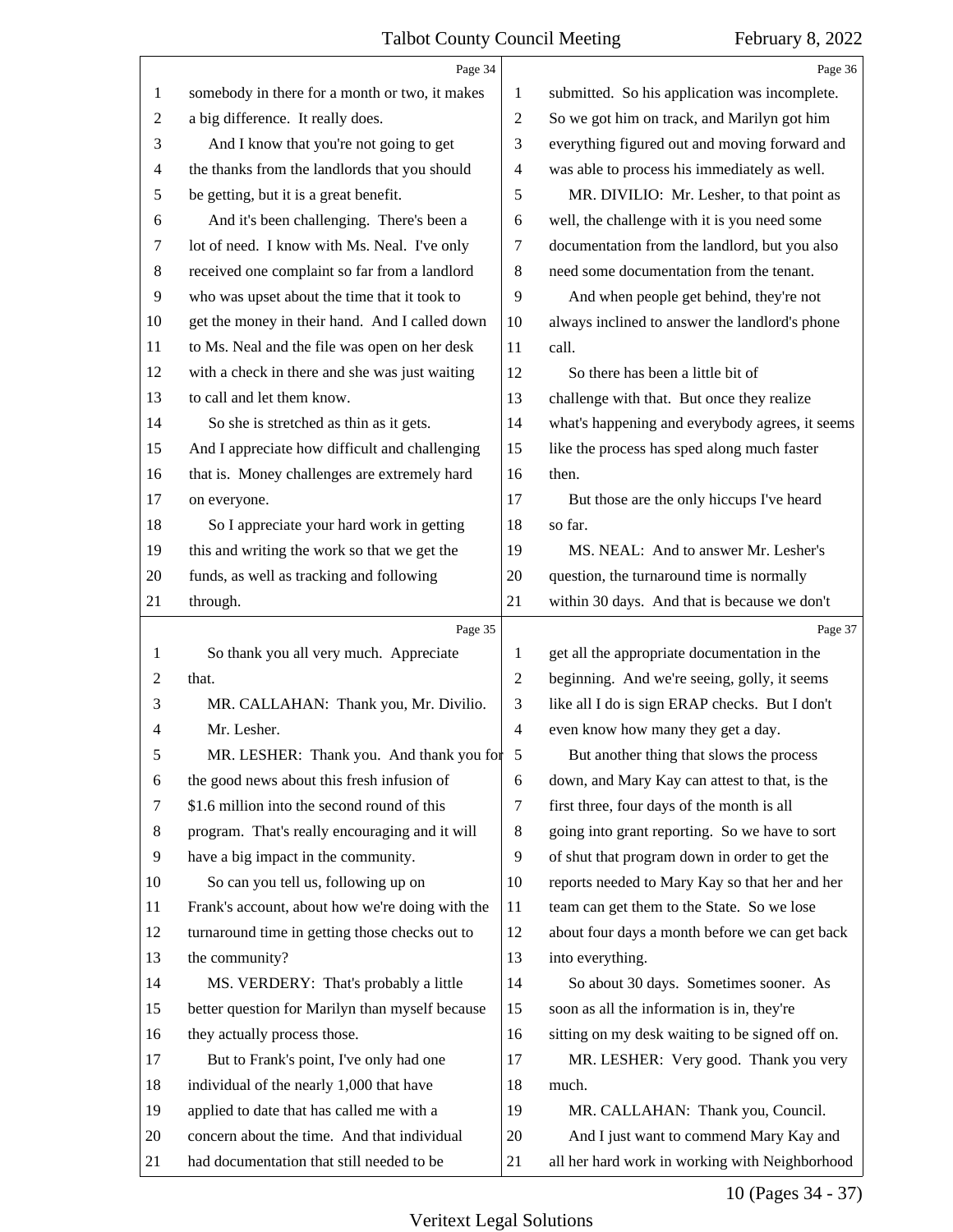<span id="page-10-0"></span>

|                | Page 38                                         |                | Page 40                                        |
|----------------|-------------------------------------------------|----------------|------------------------------------------------|
| 1              | Service Center and getting these checks out to  | 1              | if you want to stay on, that's fine, but we're |
| 2              | the people that need them.                      | 2              | going to move on to Economic Development and   |
| 3              | And like Mr. Pack said, the landlords.          | 3              | that little smiling face right there. Yup.     |
| 4              | I'm very fortunate, my family supports in       | 4              | How are you, Ms. Cassandra?                    |
| 5              | surrounding counties a bunch of rentals. And    | 5              | MS. VANHOOSER: I am very well. Thank you       |
| 6              | workforce housing means a lot. And I'm proud    | 6              | so much.                                       |
| 7              | to be a part of that.                           | 7              | Can you hear me okay?                          |
| 8              | And I see firsthand what it does. It            | 8              | MR. CALLAHAN: We can hear you great.           |
| 9              | encourages the landlord to keep going because   | 9              | MS. VANHOOSER: Excellent. And I have a         |
| 10             | there's been many, many times and many in the   | 10             | PowerPoint. So can I share or, Jessica, are    |
| 11             | last couple of years that we have been patient  | 11             | you going to share for me?                     |
| 12             | and waiting because, like Mr. Divilio said,     | 12             | MS. MORRIS: You want to try and share.         |
| 13             | there's nothing worse than being backed up with | 13             | And if it doesn't work, then I'll jump on it.  |
| 14             | rent two, three months and just being patient   | 14             | If you can't do it, just let me know.          |
| 15             | with the person and not putting them out.       | 15             | MS. VANHOOSER: Well, my share button, of       |
| 16             | So I have firsthand experience with all         | 16             | course, is gray. So you'll have to do it.      |
| 17             | that. And we've been in that business for 40    | 17             | MR. CALLAHAN: You keep having problems         |
| 18             | years. And it's people like us and people like  | 18             | with that button.                              |
| 19             | the Council and people like these committees    | 19             | MS. VANHOOSER: There we go. I got a            |
| 20             | and Mary Kay and these funds that really mean a | 20             | share now.                                     |
| 21             | lot and keep these people in their homes. And   | 21             | MR. CALLAHAN: There you go.                    |
|                | Page 39                                         |                | Page 41                                        |
| 1              | that's what it's all about. And it takes        | 1              | MS. VANHOOSER: Hey, I got it. All right.       |
| 2              | people like all of us as a team to make sure    | 2              | MR. CALLAHAN: Perfect.                         |
| 3              | that these people have a home. And it means a   | 3              | MS. VANHOOSER: So let me get over here         |
| $\overline{4}$ | lot.                                            | $\overline{4}$ | and start my slide show from the beginning.    |
| 5              | So I really appreciate everybody's effort       | 5              | All right.                                     |
| 6              | on this because there's one thing we don't want | 6              | So good evening, County Council and            |
| 7              | to do, we don't want to have a situation where  | 7              | President Callahan. Thank you so much for      |
| 8              | we have to have people move out because that    | 8              | having me on the agenda.                       |
| 9              | just creates more problems.                     | 9              | It's really fortuitous that I am following     |
| 10             | So thanks a lot, everybody. I appreciate        | 10             | Ms. Marilyn and Mary Kay on this because we're |
| 11             | that. Okay.                                     | 11             | talking about two sides of the same coin. And  |
| 12             | Any last words, Mary Kay? Are you good?         | 12             | the work that they're doing to support our     |
| 13             | MS. VERDERY: I'm good. I just want to           | 13             | residents and citizens in need is very         |
| 14             | note, we've talked a lot about rent, but this   | 14             | important, and the work that we're doing to    |
| 15             | also is for utility assistance and some other   | 15             | invest in the business community is important  |
| 16             | housing assistance.                             | 16             | to provide jobs. And also, as Frank pointed    |
| 17             | So if anyone is experiencing any issues,        | 17             | out, the philanthropic support that the        |
| 18             | they should reach out to the Neighborhood       | 18             | businesses provide.                            |
| 19             | Service Center and see if we're able to assist  | 19             | So it looks like we made this presentation     |
|                |                                                 |                |                                                |
| 20             | them.                                           | 20             | to go together, but it has been a year of      |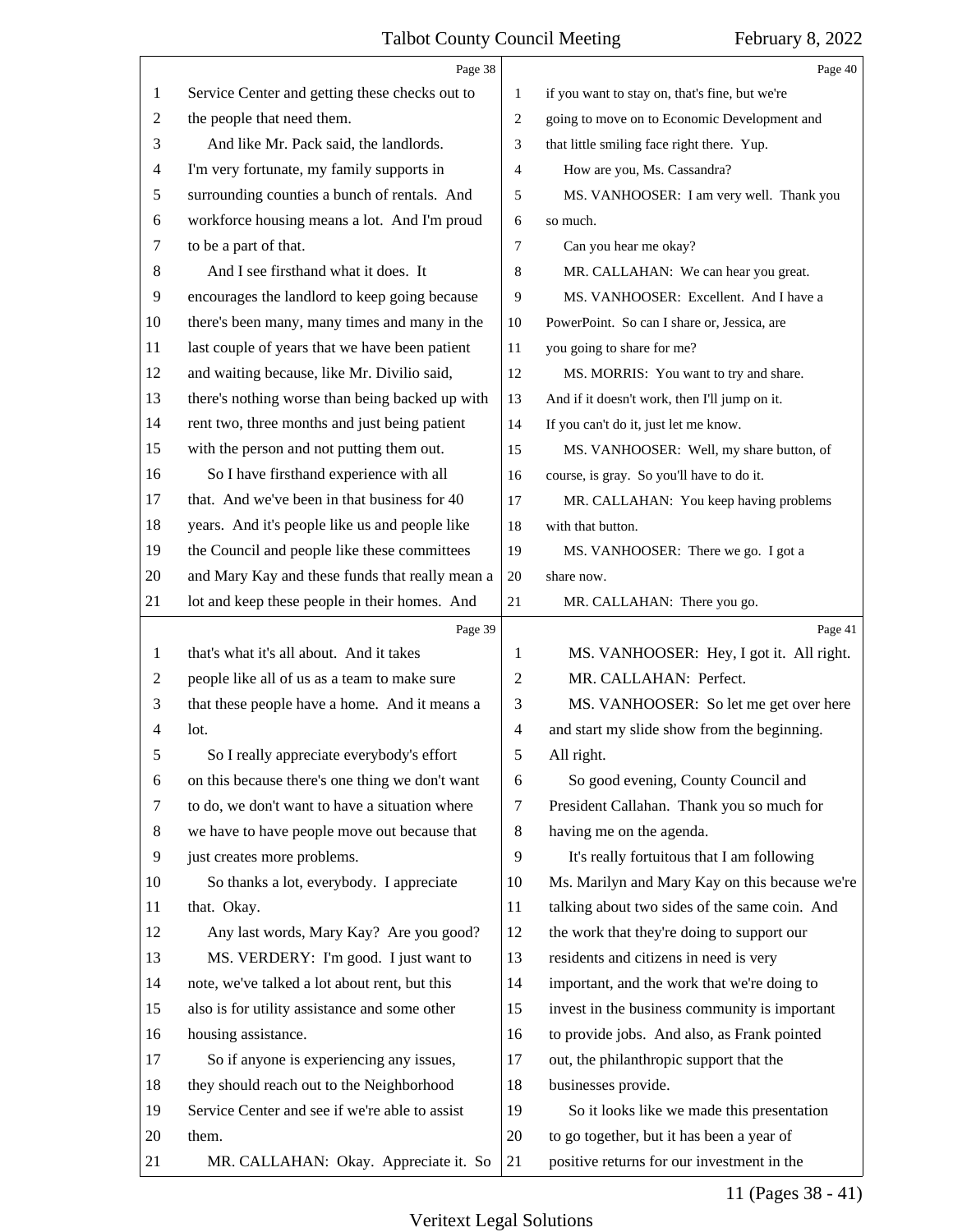<span id="page-11-0"></span>

|                | Page 42                                        |                          | Page 44                                         |
|----------------|------------------------------------------------|--------------------------|-------------------------------------------------|
| 1              | business community.                            | 1                        | There was no real flooding in Tilghman          |
| $\overline{c}$ | And I'll just touch briefly on this. We        | 2                        | interestingly. But that really blanketed the    |
| 3              | have given out a number of small business      | 3                        | county coastal areas with those grants.         |
| $\overline{4}$ | grants. 3.27 million to be exact. And that     | 4                        | Also, you will recall that we have a small      |
| 5              | started in June of 2020 with the CARES grants  | 5                        | incentive fund that we put money into every     |
| 6              | and through December 2021.                     | 6                        | year. And in 2019 at the end of the year, we    |
| $\tau$         | Now, we have had a number of State grants.     | 7                        | executed a grant agreement with Aphena Pharma.  |
| 8              | That includes restaurants, lodging             | 8                        | And I just wanted to give you a report on what  |
| 9              | establishments, nonprofits, online sales, and  | 9                        | they were able to accomplish.                   |
| 10             | teleworking. And so over half of this          | 10                       | With our matching grant matched the State,      |
| 11             | 3.27 million was given out in 2021.            | 11                       | Advantage Maryland grant. So we invested        |
| 12             | So we gave our very last grants out in         | 12                       | 15,000, Easton invested 15,000, and then there  |
| 13             | December. We had a little extra CARES money    | 13                       | was a \$300,000 grant from the State to support |
| 14             | left over, and we made some grants to          | 14                       | this project. So they have completed their      |
| 15             | businesses. So altogether, that's been a very  | 15                       | \$7 million expansion. And they purchased the   |
| 16             | successful program.                            | 16                       | two adjoining facilities and have created a     |
| 17             | And with four and a half people on the         | 17                       | 27-acre pharmaceutical manufacturing campus.    |
| 18             | staff, we have done a yeoman's work and        | 18                       | Now, this is a juggernaut when it comes to      |
| 19             | partnered with the Finance Office on this.     | 19                       | economic development for us. So they're based   |
| 20             | But we do more than that. And so as            | 20                       | there in Easton on Industrial Park Drive. And   |
| 21             | you'll recall, we had a big flood in October   | 21                       | they have hired 156 hourly and salaried         |
|                |                                                |                          |                                                 |
|                | Page 43                                        |                          | Page 45                                         |
| $\mathbf{1}$   | and a number our businesses in coastal areas   | 1                        | employees, bringing their total to 270. And     |
| 2              | got flooded. So on that Saturday, I visited as | 2                        | that's a 66 percent growth. And they're         |
| 3              | many as I could find and called the rest. And  | 3                        | continuing to hire. So this is a great          |
| $\overline{4}$ | then the governor declared a state of          | $\overline{\mathcal{A}}$ | business for us. This has not been a business   |
| 5              | emergency, which enabled our businesses to     | 5                        | that's been affected by the pandemic. But your  |
| 6              | qualify for emergency grants.                  | 6                        | county dollars helping support this project is  |
| 7              | So a total of ten Talbot County businesses     | 7                        | keeping people employed.                        |
| 8              | applied for those emergency flood grants       | 8                        | Now, as you will see and have seen, we are      |
| 9              | through Maryland Capital Enterprises, which is | 9                        | becoming really adept at leveraging our         |
| 10             | located in Salisbury. And we do a lot of work  | 10                       | partnerships to provide business assistance.    |
| 11             | with them with micro grants. And nine of those | 11                       | And we have numbers of partners. And I've just  |
| 12             | businesses were approved and received grants   | 12                       | listed a few of them here. Small Business       |
| 13             | for a total of \$160,000 to offset the cost of | 13                       | Development Center, the Mid Shore Regional      |
| 14             | the damages. And of course, that supplements   | 14                       | Council, the Eastern Shore Regional GIS         |
| 15             | any insurance that they had.                   | 15                       | Cooperative, Beacon, Upper Shore Workforce      |
| 16             | A number of businesses, including Lowe's       | 16                       | Investment Development Board, and the Maryland  |
| 17             | Wharf, really sustained equipment damage and   | 17                       | Department of Commerce.                         |
| 18             | also they had damage to their rooms. So those  | 18                       | So let's just look at the Small Business        |
| 19             | grants were -- they touched all of our towns   | 19                       | Development Center. So in their fiscal year,    |
| 20             | except Easton. So Oxford, St. Michael's, and   | 20                       | which runs from October to September of 2021,   |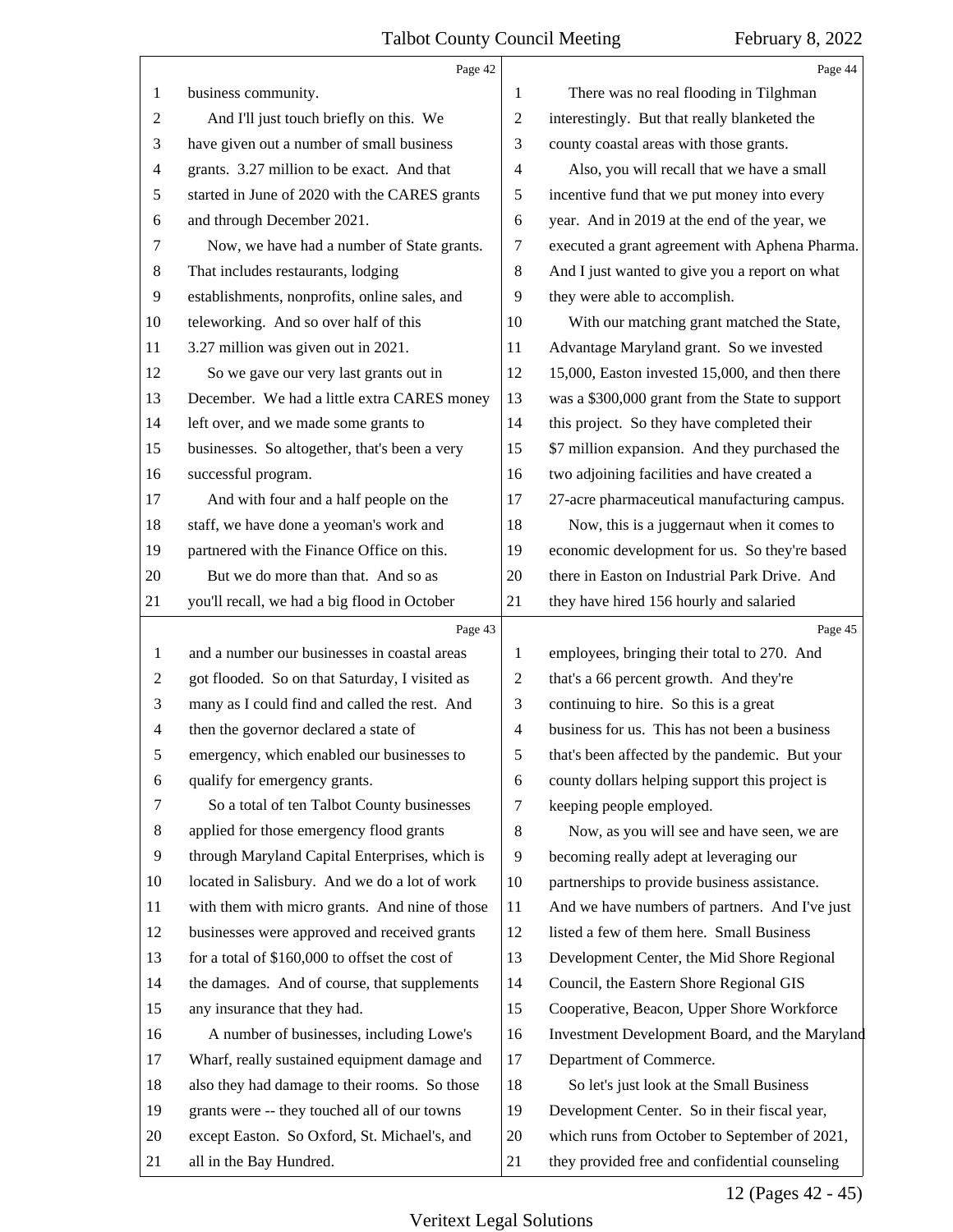<span id="page-12-0"></span>

|                | Page 46                                        |                | Page 48                                         |
|----------------|------------------------------------------------|----------------|-------------------------------------------------|
| 1              | to 31 businesses in Talbot County. And         | 1              | if we ever have additional office space that we |
| 2              | typically these are small businesses that need | $\overline{2}$ | can share with them. They're currently sharing  |
| 3              | help with their business plan, that need help  | 3              | my office.                                      |
| $\overline{4}$ | with financing. Whatever they need to get up   | $\overline{4}$ | And then I referred to the training             |
| 5              | and running, then we refer to the Small        | 5              | opportunities that they give. They give         |
| 6              | Business Development Center and they sign a    | 6              | numerous webinars. They were in-person events,  |
| 7              | confidentiality agreement and are counseling   | 7              | now webinars. And they will do custom events.   |
| 8              | those business.                                | 8              | So if I need something for my businesses, I can |
| $\overline{9}$ | I keep up with them, of course. But            | 9              | ask them to do a webinar just for Talbot County |
| 10             | they're receiving their business assistance    | 10             | businesses.                                     |
| 11             | from the Small Business Development Center.    | 11             | Largely, we promote what they're doing,         |
| 12             | So they also provided 99 training events.      | 12             | but they will do a custom and have done,        |
| 13             | And that support 816 jobs. And they had five   | 13             | particularly during COVID, custom creations for |
| 14             | successful loan applications, for a total      | 14             | us.                                             |
| 15             | investment in Talbot County of \$432,931.      | 15             | And then, of course, as I mentioned, I do       |
| 16             | Now, this is another slide that is showing     | 16             | a regular update with them and track our        |
| 17             | just what is going on in the first quarter of  | 17             | businesses to make sure that people are staying |
| 18             | fiscal year 2022. And I can tell you that      | 18             | on track.                                       |
| 19             | client number is low because we go over once a | 19             | Now, another project that we have talked        |
| 20             | month all of the clients that are active with  | 20             | about over and over is the Eastern Shore        |
| 21             | the Small Business Development Center. We just | 21             | Recovery Project. And part of that is the       |
|                |                                                |                |                                                 |
|                | Page 47                                        |                | Page 49                                         |
| 1              | did that this week. And there are more than    | 1              | business sentiment survey. And I'm not going    |
| $\overline{c}$ | 15.                                            | $\overline{2}$ | to talk about the whole project. But I am       |
| 3              | But again, in the first quarter, \$130,000     | 3              | going to talk about tonight the business        |
| $\overline{4}$ | of loans for two different businesses. And of  | $\overline{4}$ | sentiment survey because I had promised to give |
| 5              | course, supporting a number of jobs there.     | 5              | you an update.                                  |
| 6              | Now, when the Small Business Development       | 6              | Now, we did a survey in June of 2021 and        |
| 7              | Center connects with Talbot County businesses, | 7              | released those results and built the tools that |
| 8              | that's important to us because, first of all,  | 8              | go with it. And then we administered another    |
| 9              | over the past two years, we have helped fund   | 9              | one in December 2021.                           |
| 10             | them. And that will be in my budget request    | 10             | So overall, businesses on the Eastern           |
| 11             | again this year. They asked for \$6,000, and   | 11             | Shore have a very positive outlook for the next |
| 12             | that is what we have been able to give to them | 12             | 12 months. But while their outlook is           |
| 13             | for the last couple of years. And you can see  | 13             | positive, it has dipped some since June of      |
| 14             | it's money well spent.                         | 14             | 2021. I think that's predictable. We were       |
| 15             | We also have added office hours. The SBDC      | 15             | coming right out of COVID and things were,      |
| 16             | counselor, Greg Barto, who was also assigned   | 16             | people were very enthusiastic about the         |
| 17             | with Rich Lefler to Talbot County, is at Bay   | 17             | outlook. And now they've moderated just a       |
| 18             | Street every Tuesday from 12 to four. And so   | 18             | little bit or have -- and they haven't really   |
| 19             | if we have a business that needs a place to    | 19             | dipped. And I'll show you that slide in just a  |
| 20             | meet with them, we provide that within our     | 20             | moment.                                         |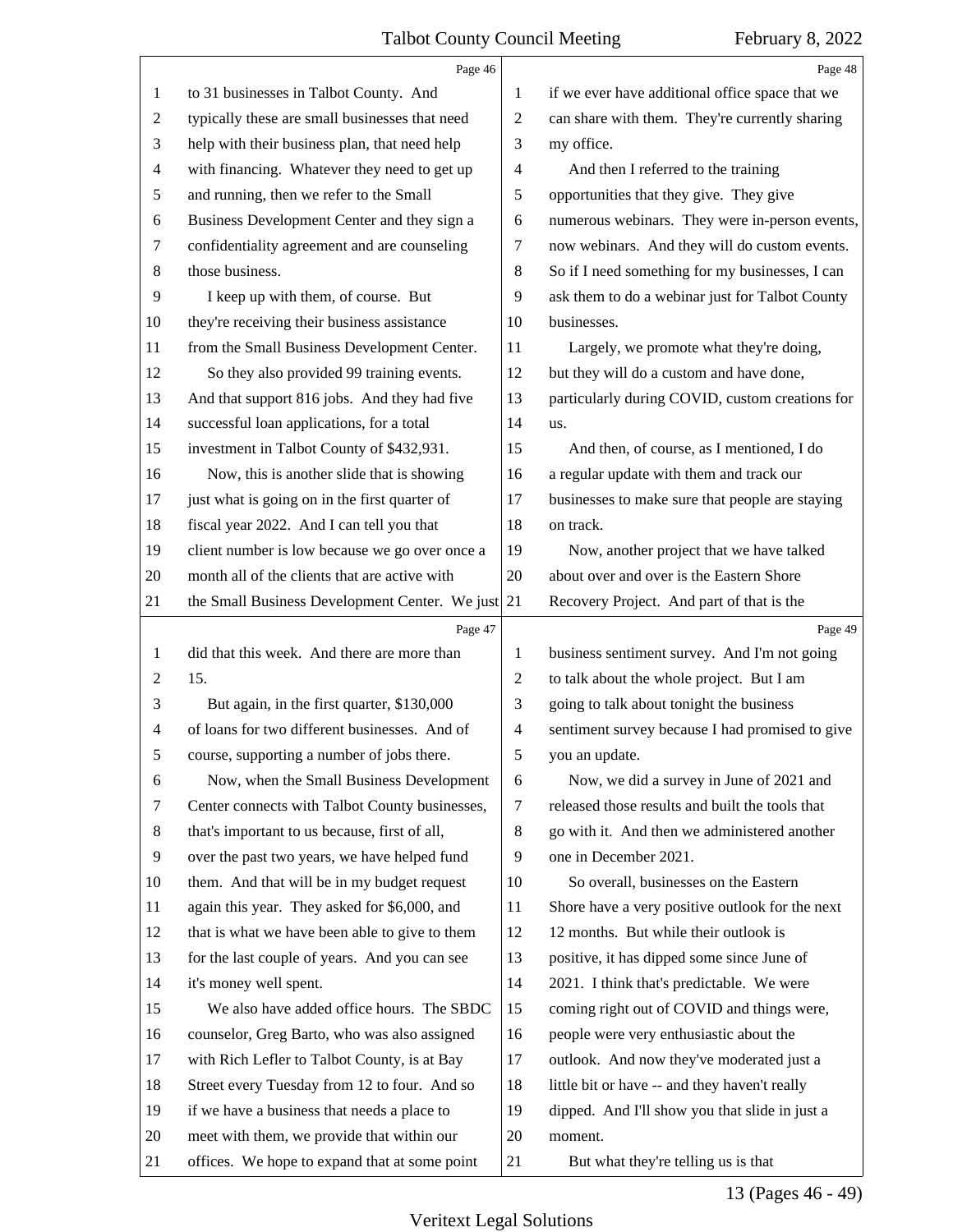<span id="page-13-0"></span>

|                | Page 50                                                                  |                          | Page 52                                                                                 |
|----------------|--------------------------------------------------------------------------|--------------------------|-----------------------------------------------------------------------------------------|
| $\mathbf{1}$   | problems exist in the business community. And                            | 1                        | But it's really important to note that we                                               |
| 2              | respondents say that COVID-19 both created new                           | $\mathbf{2}$             | were successful in taking online applications                                           |
| 3              | problems and exacerbated existing ones. And of                           | 3                        | for all of our grants.                                                                  |
| 4              | course, it's fairly predictable what those are.                          | $\overline{\mathcal{A}}$ | And then our blog is very popular. The                                                  |
| 5              | Labor force leads the way. It remains                                    | 5                        | Talbot Works newsletter, our featured business                                          |
| 6              | stubbornly atop the list of barriers to both                             | 6                        | story is always the most popular. And we have                                           |
| 7              | starting and expanding a business, according to                          | 7                        | written about everything from (inaudible) to                                            |
| 8              | our business respondents.                                                | $\,8\,$                  | the Ferry Cove to Sea Watch International to                                            |
| 9              | Then, of course, inflation is a growing                                  | 9                        | clearance.                                                                              |
| 10             | concern. And it overtook supply chain. As the                            | 10                       | We really have some fantastic businesses                                                |
| 11             | supply chains are beginning to moderate a                                | 11                       | in this county, and we are telling their story                                          |
| 12             | little bit, people are concerned about                                   | 12                       | through our newsletters. And we do one every                                            |
| 13             | inflation and what that will do. A                                       | 13                       | month.                                                                                  |
| 14             | tight-fisted consumer does not spend money, and                          | 14                       | And of course, we keep up with social                                                   |
| 15             | inflation can cause that.                                                | 15                       | media posts. And the platforms that are best                                            |
| 16             | Here is the slide I was talking about. We                                | 16                       | suited for economic development are Facebook                                            |
| 17             | have compared June 2021 to December 2021. You                            | 17                       | and Linked In. And we have a growing presence                                           |
| 18             | can see people were expecting things to be much                          | 18                       | on both.                                                                                |
| 19             | better. Still a very positive outlook and even                           | 19                       | And of course, we did the private sector                                                |
| 20             | more positive for our county and on the Eastern                          | 20                       | calls all through COVID. And we ended those in                                          |
| 21             | Shore.                                                                   | 21                       | June. And we now do them only on an as-needed                                           |
|                |                                                                          |                          |                                                                                         |
|                | Page 51                                                                  |                          | Page 53                                                                                 |
| 1              | Now, are these survey results, because                                   | 1                        | basis. A couple of weeks ago, we had                                                    |
| 2              | they're the entire Eastern Shore, are they                               | 2                        | Dr. Maguire speak directly to the business                                              |
| 3              | applicable to Talbot County? Well, yes, they                             | 3                        | community about the spike in COVID cases.                                               |
| $\overline{4}$ | are.                                                                     | $\overline{4}$           | So what's ahead for 2022? Well, we'll be                                                |
| 5              | So you can see that 43 percent of the                                    | 5                        | doing public outreach with our Eastern Shore                                            |
| 6              | people in the entire Eastern Shore who took                              | 6                        | Economic Recovery Project. And so we'll be                                              |
| 7              | this survey are located in Talbot County. And                            | 7                        | going into the communities and sharing that                                             |
| 8              | I want to thank my businesses who operate in                             | 8                        | information, also into the businesses and other                                         |
| 9              | Talbot County for taking the survey and for                              | 9                        | organizations that will have us speak to share                                          |
| 10             | taking the time. It's a 50-question survey.                              | 10                       | this information. And we have a plan for how                                            |
| 11             | But this gives us a lot of great                                         | 11                       | to do that.                                                                             |
| 12             | information. It gives you good information.                              | 12                       | And this project ends in June of 2022, at                                               |
| 13             | If there are additional questions that you                               | 13                       | the end of June. And we'll be doing that                                                |
| 14             | think we can delve into with what we've already                          | 14                       | public outreach as soon as we're able to safely                                         |
| 15             | got, then I'm more than happy to look into                               | 15                       | hold public meetings.                                                                   |
| 16             | those for you.                                                           | 16                       | And then, of course, we continue to                                                     |
| 17             | And of course, marketing and                                             | 17                       | actively seek resources for our businesses. I                                           |
| 18             | communications is a lot of what we do. So we                             | 18                       | had a long call with USDA this week about some                                          |
| 19             | have the Talbot Works website. The most viewed 19                        |                          | of the resources they have. They have new loan                                          |
| 20<br>21       | page over the last two years, of course, has<br>been COVID-19 resources. | 20<br>21                 | programs. We're expecting a value added<br>marketing grant program to be released soon. |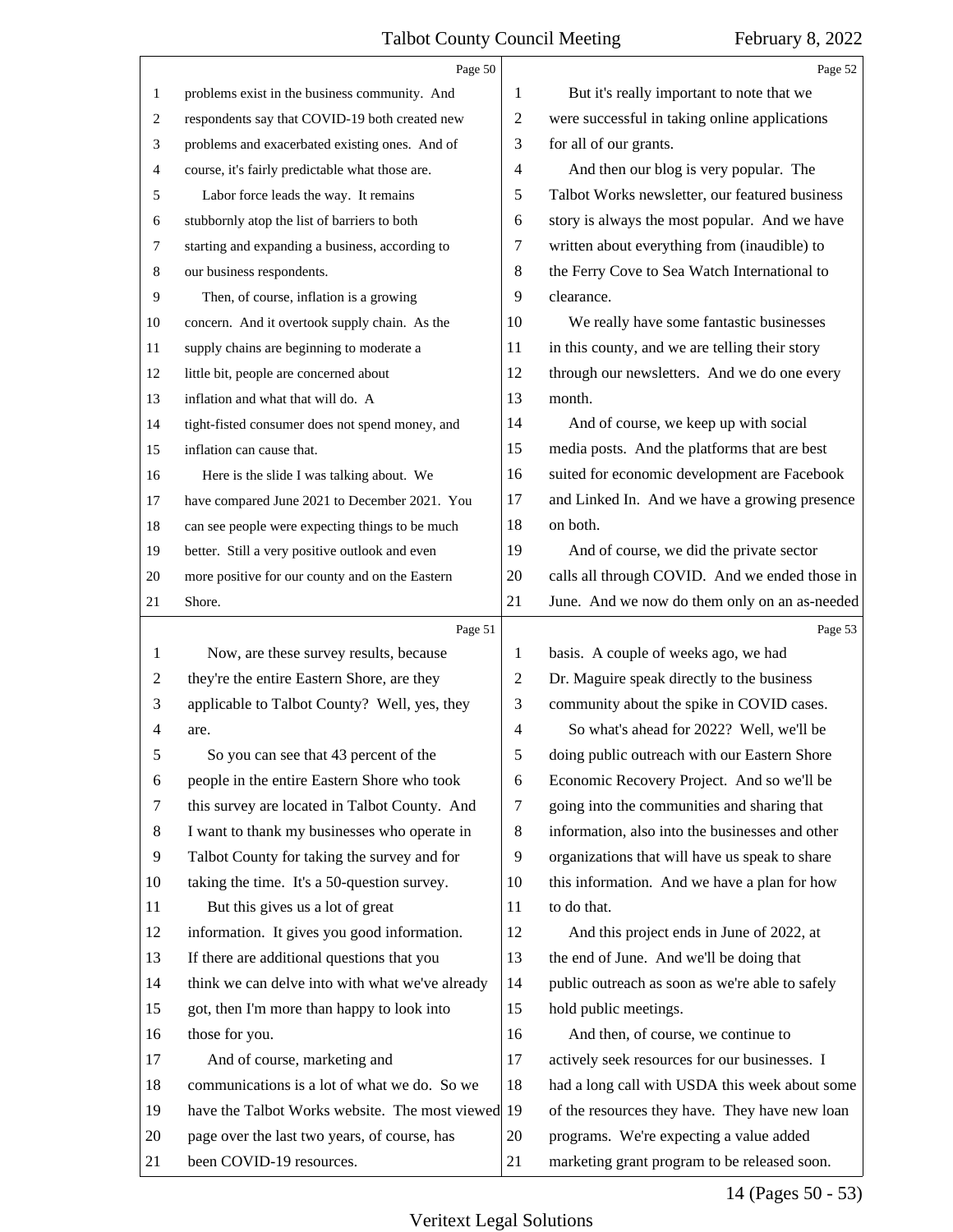<span id="page-14-0"></span>

|                | Page 54                                         |                | Page 56                                         |
|----------------|-------------------------------------------------|----------------|-------------------------------------------------|
| 1              | So keeping up on it, sharing that information,  | 1              | express my appreciation for having the full     |
| $\overline{c}$ | and also directly connecting people to the      | 2              | text of the outcomes of the business sentiment  |
| 3              | resources when I know it's applicable to their  | 3              | survey. And what you are doing to stay on top   |
| 4              | business.                                       | 4              | of both monitoring the situation in the county, |
| 5              | And then, of course, you know, in economic      | 5              | but also that (inaudible) to our businesses.    |
| 6              | development, retention, expansion, and          | 6              | I do recall I was still on the Easton Town      |
| 7              | attraction are what we are supposed to do, that | 7              | Council a number of years ago when we, when     |
| $\,8\,$        | we will continue to focus on that and return to | 8              | Easton and the county collaborated in paving    |
| 9              | focusing on that as we get out of the grant     | 9              | the way for Aphena Pharmaceutical's expansion.  |
| 10             | giving business and into what we're supposed to | 10             | And we were told then that this was going to    |
| 11             | be doing.                                       | 11             | result in at least 150 new jobs. And it seems   |
| 12             | So I'm going to stop with that.                 | 12             | like we've already exceeded that goal. Very     |
| 13             | One last thing. I do want to welcome            | 13             | encouraging for those, those really quality     |
| 14             | Mr. Reza Jafari, who is my board chairman. And  | 14             | jobs that this program has brought to the       |
| 15             | he is on the phone. He's in D.C. and is unable  | 15             | community.                                      |
| 16             | to join us on the video, but he is listening in | 16             | Nice to see a program like that from the        |
| 17             | and watching. And so I wanted to welcome him    | 17             | early stages to full fruition in the community. |
| 18             | and thank him for attending tonight.            | 18             | And as you said, it's going to continue to      |
| 19             | And with that, I'll take any questions you      | 19             | give. They're continuing to hire. That's        |
| 20             | might have.                                     | 20             | great news indeed.                              |
| 21             | MR. CALLAHAN: Great job, Cassandra. And 21      |                | MS. VANHOOSER: Absolutely. We should go         |
|                |                                                 |                |                                                 |
|                | Page 55                                         |                | Page 57                                         |
| 1              | we want to welcome Reza, too. He's a big part,  | 1              | and take a tour soon. It's really fantastic,    |
| 2              | too. So we love him.                            | $\overline{c}$ | A, to see what they've added, but also just to  |
| 3              | Mr. Divilio.                                    | 3              | see how they do what they do. It's very high    |
| 4              | MR. DIVILIO: No questions at this time.         | 4              | tech, and they have contracts with some of the  |
|                | That's a lot.                                   | 5              | large companies to package their contract       |
| 6              | MR. CALLAHAN: It's a lot, you know.             | 6              | packaging manufacturer and also manufacturing   |
| 7              | Mr. Pack.                                       | 7              | RX for disbursement through the drug system.    |
| 8              | MR. PACK: I don't have any questions,           | 8              | So it's really interesting to see. We'll get a  |
| 9              | either.                                         | 9              | tour over there soon.                           |
| 10             | Great presentation. We had a different          | 10             | MR. CALLAHAN: Thank you, Mr. Lesher.            |
| 11             | slide set than the one that was presented. So   | 11             | Ms. Price.                                      |
| 12             | we'll have to get that so we can take a look at | 12             | MS. PRICE: Hey there. If you look at            |
| 13             | it further. Thank you.                          | 13             | that result of that survey and you see that     |
| 14             | MS. VANHOOSER: So I'll apologize for            | 14             | 43 percent came from Talbot County out of all   |
| 15             | that. That is the full report on the business   | 15             | those counties and you don't think that Talbot  |
| 16             | sentiment survey. So that's just additional     | 16             | County and Ms. Cassandra Vanhooser are a force  |
| 17             | information, and I will provide my slides to    | 17             | to be reckoned with, you clearly aren't seeing  |
| 18             | you.                                            | 18             | it.                                             |
| 19             | MR. PACK: Thanks.                               | 19             | Just amazing to get that kind of feedback.      |
| 20             | MR. CALLAHAN: Mr. Lesher.                       | 20             | And hopefully, the other -- we ever do this     |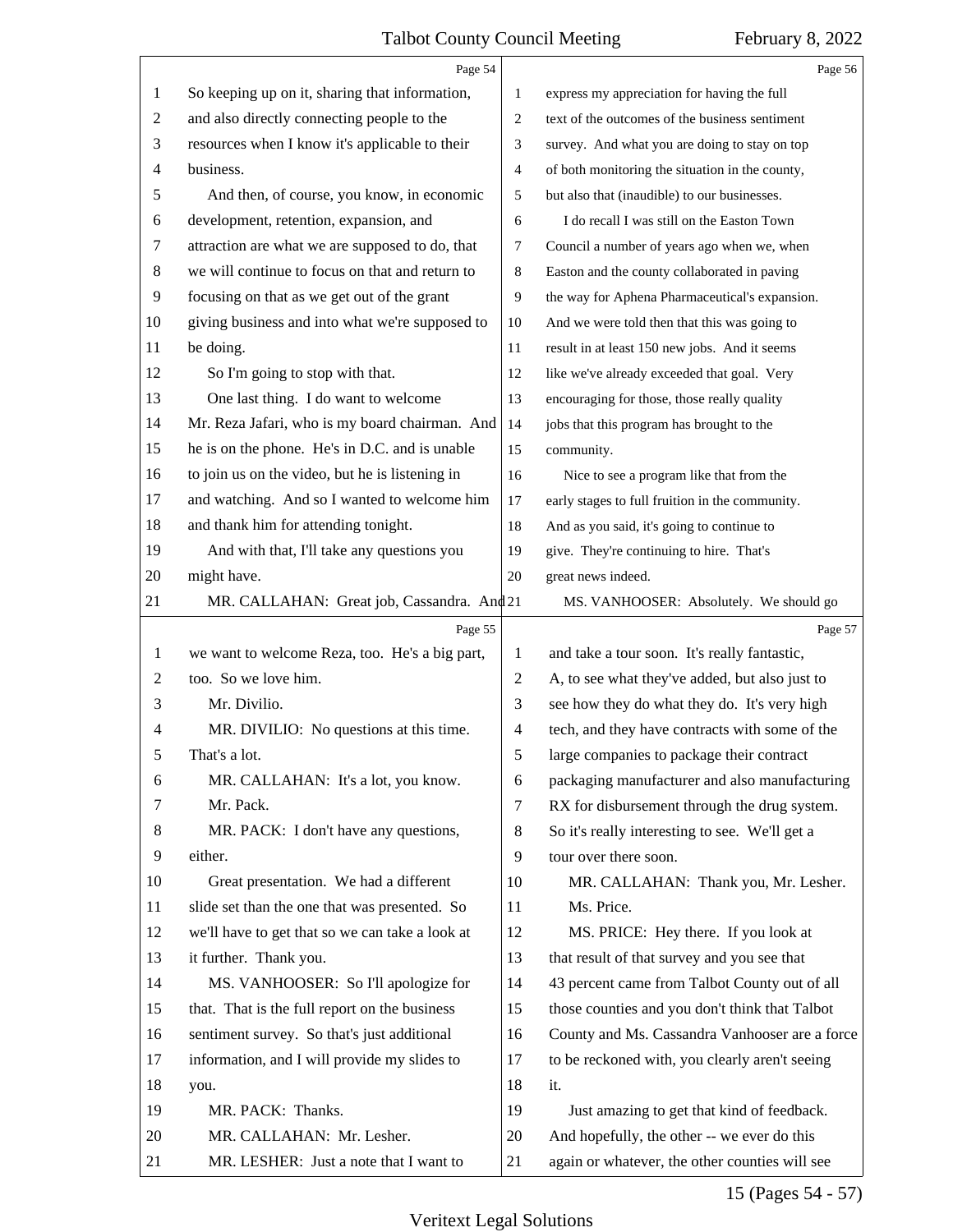<span id="page-15-0"></span>

|                | Page 58                                         |                | Page 60                                         |
|----------------|-------------------------------------------------|----------------|-------------------------------------------------|
| $\mathbf{1}$   | that how important that information is to have, | 1              | So we discussed this bill at length in a        |
| $\overline{2}$ | to be able to support our businesses and see    | $\overline{2}$ | work session I think last summer, last fall.    |
| 3              | where the problems are.                         | 3              | And this version incorporates all of the        |
| $\overline{4}$ | And it's unfortunate the other counties         | $\overline{4}$ | changes that we discussed at that work session. |
| 5              | didn't -- I mean hopefully they'll look at ours | 5              | It provides some clarification regarding the    |
| 6              | and be able to use that information. But        | 6              | regulations in Section 102-5. It also puts the  |
| 7              | without the participation, it's not as          | $\tau$         | golf, the provisions regarding the Golf Board,  |
| $\,8$          | meaningful for them.                            | 8              | which are unchanged from their current version, |
| 9              | But it is very meaningful for us. And you       | 9              | in a new chapter of the code to avoid any       |
| 10             | worked hard at -- well, you work hard at        | 10             | confusion regarding these regulation -- the     |
| 11             | everything. But you really worked hard at       | 11             | applicability of these regulations that I've    |
| 12             | getting that survey out there and encouraging   | 12             | just mentioned, 102-5.                          |
| 13             | our businesses to participate.                  | 13             | Like I said, it incorporates all the            |
| 14             | So along with everything else, thank you        | 14             | changes that we previously discussed.           |
| 15             | very much for that.                             | 15             | MR. CALLAHAN: Okay. I appreciate it.            |
| 16             | MS. VANHOOSER: Thank you, Ms. Price.            | 16             | That's good. All right.                         |
| 17             | MR. CALLAHAN: You do work very hard.            | 17             | So at this time, Mr. Pack, can you be my        |
| 18             | Appreciate all you do -- with Mary Kay and      | 18             | time keeper if we need be, please?              |
| 19             | Ms. Neal. And it really is a really nice team   | 19             | MR. PACK: Sure.                                 |
| 20             | there. So you guys work well together to help   | 20             | MR. CALLAHAN: Okay. I'm going to open           |
| 21             | a lot of people and a lot of businesses. So we  | 21             | the public hearing on 1496 for the public. And  |
|                |                                                 |                |                                                 |
|                | Page 59                                         |                | Page 61                                         |
| 1              | definitely need all three of you big time.      | 1              | I'll give you three minutes to speak as an      |
| $\overline{c}$ | Appreciate everything you've done the last      | 2              | individual and five minutes to speak if on      |
| 3              | couple of years.                                | 3              | behalf of an organization.                      |
| 4              | MS. VANHOOSER: Thank you.                       | $\overline{4}$ | Mr. Durham, is there anybody on the line,       |
| 5              | MR. CALLAHAN: Okay. Council. All right.         | 5              | any participants that want to talk about 1496?  |
| 6              | So now we're on to public hearing. Okay,        | 6              | MR. DURHAM: There is no one on to unmute.       |
| 7              | Council.                                        | $\overline{7}$ | MR. CALLAHAN: Nobody there. So I guess          |
| 8              | Madam Secretary, would you read the Bill        | 8              | at this point, I will close the public hearing. |
| 9              | 1496 into the record, please.                   | 9              | MR. DIVILIO: Mr. Callahan.                      |
| 10             | SECRETARY: Bill Number 1496, a bill to          | 10             | MR. CALLAHAN: Yes.                              |
| 11             | repeal and reenact Chapter 102, Parks and       | 11             | MR. DIVILIO: Because we're meeting              |
| 12             | Recreation, Talbot County Code, and to enact a  | 12             | virtually and things, we just changed that last |
| 13             | new Chapter 76 entitled Golf Board.             | 13             | month, I was wondering if we could leave        |
| 14             | MR. CALLAHAN: Appreciate that.                  | 14             | comment open until the next meeting? That way   |
| 15             | Mr. Thomas, are you with us?                    | 15             | I assume that we would get written comment      |
| 16             | MR. THOMAS: I am, yes.                          | 16             | mostly on this, if any. But just give them      |
| 17             | MR. CALLAHAN: Okay. Could you -- little         | 17             | some opportunity to do that.                    |
| 18             | bit. If you want to comment on this             | 18             | MR. CALLAHAN: We just want to (inaudible)       |
| 19             | legislation, that would be great.               | 19             | open for public comment.                        |
| 20             | MR. THOMAS: Sure. Thank you,                    | 20             | MR. DIVILIO: Yeah.                              |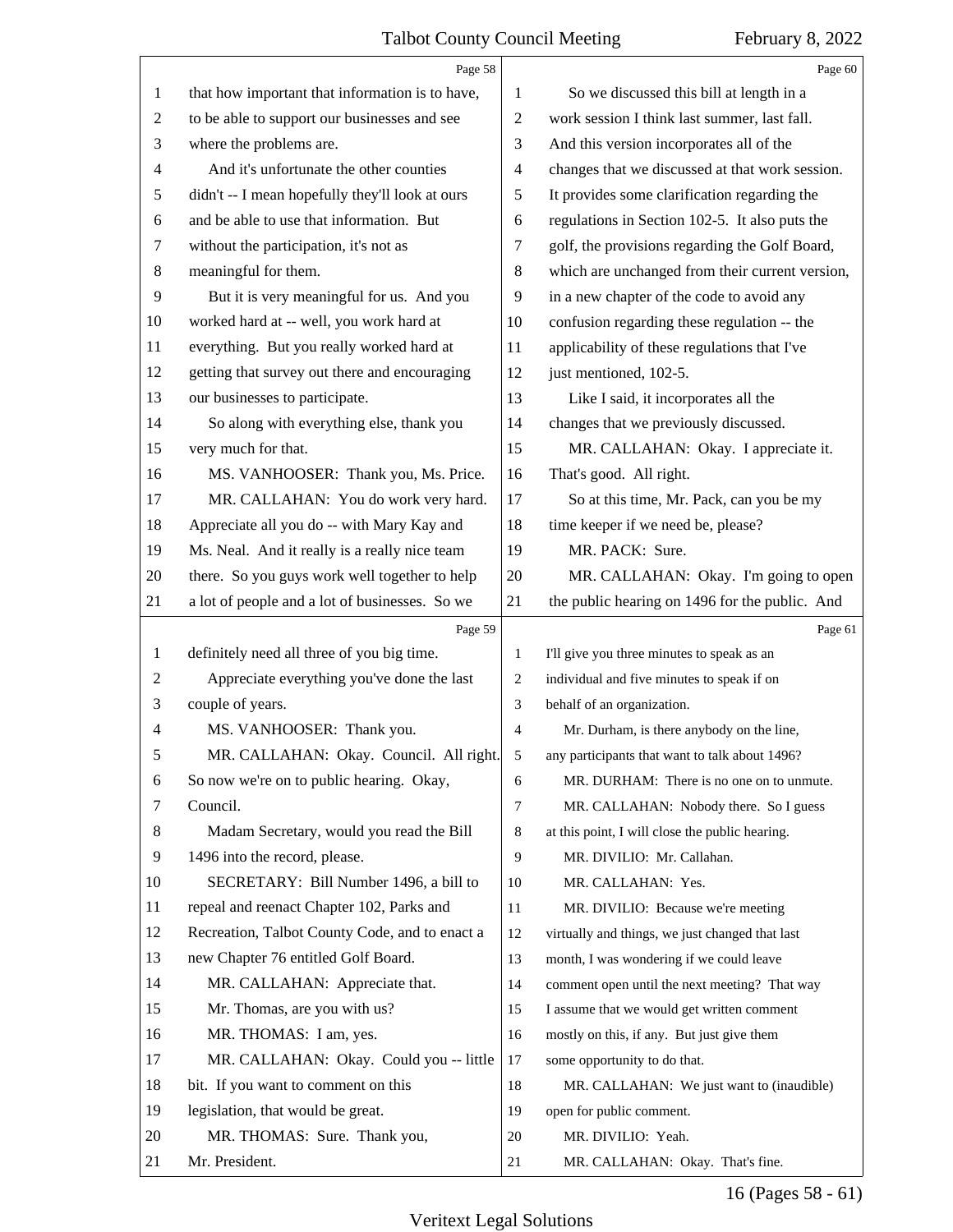<span id="page-16-0"></span>

|    | Page 62                                         |                | Page 64                                        |  |
|----|-------------------------------------------------|----------------|------------------------------------------------|--|
| 1  | So I think, Madam Secretary, was this           | 1              | MR. CALLAHAN: Yup.                             |  |
| 2  | ready to be voted on tonight for the third      | 2              | SECRETARY: One of the bills is Senate          |  |
| 3  | reader?                                         | 3              | Bill 288, Talbot County Board of Education     |  |
| 4  | SECRETARY: It could be, unless Mr. Thomas       | $\overline{4}$ | election of officers. And it relates to, the   |  |
| 5  | says otherwise.                                 | 5              | bill is for the purpose of altering the timing |  |
| 6  | MR. LESHER: If we're going to leave             | 6              | of the annual election of the officers of the  |  |
| 7  | public comment open, don't we want to hold off  | 7              | Talbot County Board of Education and generally |  |
| 8  | on that?                                        | $\,8\,$        | relating to the Talbot County Board of         |  |
| 9  | MR. CALLAHAN: That's what I was thinking. 9     |                | Education and the election of officers.        |  |
| 10 | Yeah. That's kind of what I was thinking. I     | 10             | MR. CALLAHAN: Laura, you want to comment       |  |
| 11 | just wanted to let everybody know that it was   | 11             | on this? You know a little bit about this      |  |
| 12 | ready for final vote.                           | 12             | bill? Ms. Price?                               |  |
| 13 | But if you want to leave it and just wait       | 13             | MS. PRICE: Yup. I'm getting there.             |  |
| 14 | to next meeting, that way people can comment on | 14             | MR. CALLAHAN: Okay.                            |  |
| 15 | it. Is that okay with Council?                  | 15             | MS. PRICE: I think we saw this last year       |  |
| 16 | MR. PACK: I don't think we can. Point of        | 16             | or they wanted to do this last year and        |  |
| 17 | order, Mr. Callahan, I don't think we can vote  | 17             | something happened with the timing.            |  |
| 18 | on it the same night as the public hearing      | 18             | But if I remember correctly, this is           |  |
| 19 | because this is a bill. I think it has --       | 19             | people get sworn in. And other counties are    |  |
| 20 | MR. THOMAS: I'm sorry. Just to clarify.         | 20             | all sworn in. And we haven't changed our       |  |
| 21 | Yes. So this is the second reader tonight,      | 21             | officers. So I think this is literally just a  |  |
|    | Page 63                                         |                | Page 65                                        |  |
| 1  | which is also the public hearing.               | 1              | change from January to December so they are    |  |
| 2  | So the third readier would be at the next       | 2              | able to vote on their president in December    |  |
| 3  | meeting and vote.                               | 3              | right after getting sworn in, as opposed to    |  |
| 4  | MR. CALLAHAN: Okay. That's good. Okay.          | 4              | having to wait an extra month. So this is just |  |
| 5  | I'm corrected. No problem. So we'll leave it    | 5              | literally just a date change.                  |  |
| 6  | open. And next meeting it will be for the       | 6              | MR. CALLAHAN: So how does Council feel         |  |
| 7  | third reader. That would be great. Okay.        | 7              | about supporting that? Are we good with that?  |  |
| 8  | Are we good, Madam Secretary, on that?          | 8              | MR. LESHER: I looked at the fiscal and         |  |
| 9  | SECRETARY: Yes.                                 | 9              | policy note that was prepared by the           |  |
| 10 | MR. CALLAHAN: Okay. Great. Appreciate           | 10             | legislature analyst on this. It noted, as      |  |
| 11 | it. Okay.                                       | 11             | Ms. Price says, only a change of date in the   |  |
| 12 | Next, you can help us out on discussion on      | 12             | election of officers. No negative impacts were |  |
| 13 | pending General Assembly legislation. I think   | 13             | identified with this, and this seems like a    |  |
| 14 | we have a couple that we have. So would you     | 14             | sensible and easy bill to support.             |  |
| 15 | mind reading the first one?                     | 15             | I would certainly join in a letter of          |  |
| 16 | SECRETARY: Okay. Hold on.                       | 16             | support on this one.                           |  |
| 17 | MR. CALLAHAN: No problem.                       | 17             | MR. PACK: Did we receive any comment from      |  |
| 18 |                                                 | 18             | either the Board of Education chairwoman or    |  |
|    | SECRETARY: I'm not sure which order             |                |                                                |  |
| 19 | they're in in.                                  | 19             | anyone from the Board of Education on this     |  |
| 20 | MR. CALLAHAN: Okay.                             | 20             | bill?                                          |  |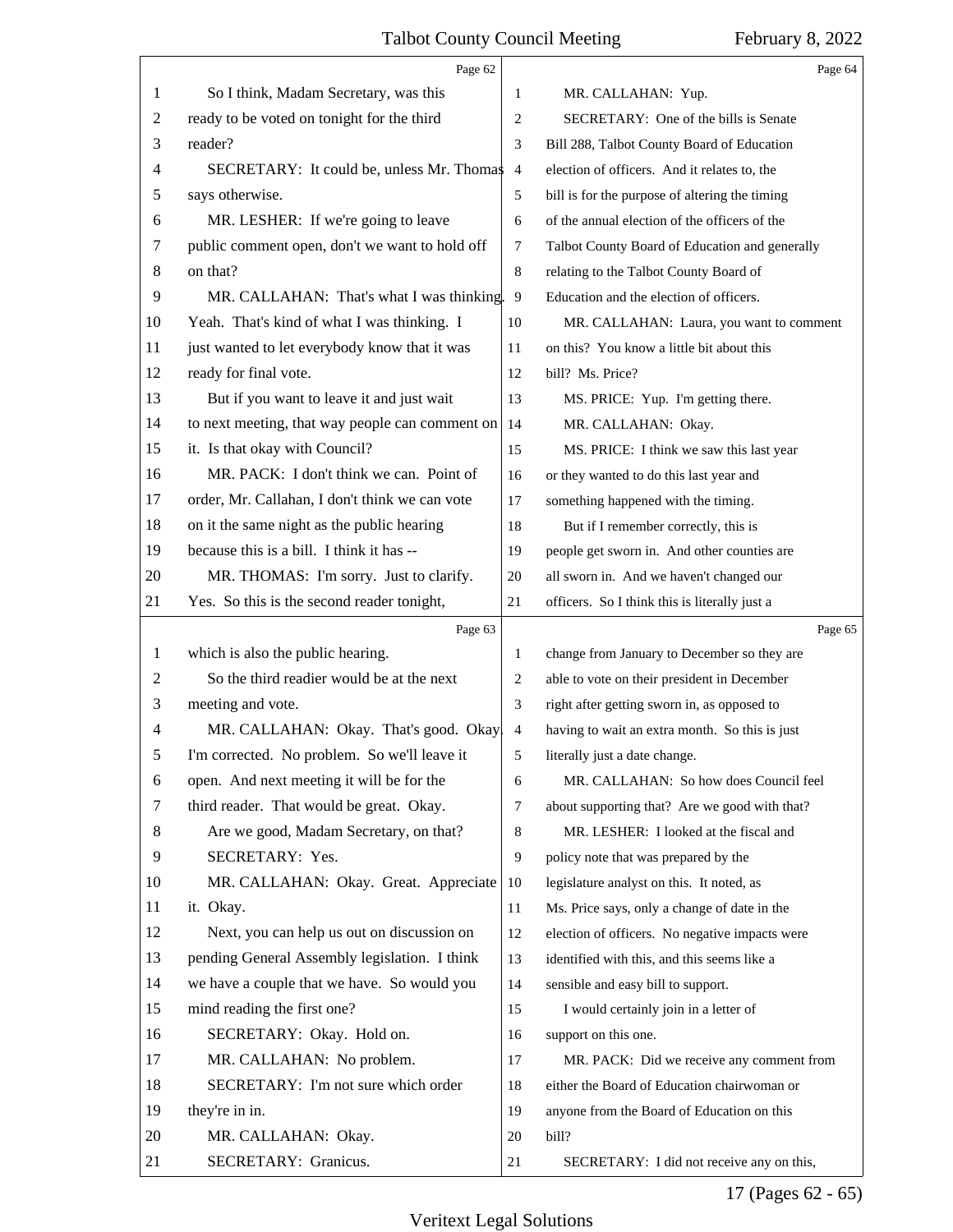<span id="page-17-0"></span>

|    | Page 66                                        |                | Page 68                                         |
|----|------------------------------------------------|----------------|-------------------------------------------------|
| 1  | no.                                            | 1              | This bill is for the purpose of altering        |
| 2  | MR. PACK: Okay.                                | $\overline{c}$ | the membership and qualifications of members of |
| 3  | MR. LESHER: I can't imagine. Was this          | 3              | the Accountability and Implementation Board,    |
| 4  | generated at their request?                    | 4              | requiring the Accountability and Implementation |
| 5  | MR. PACK: That was my point, Mr. Lesher.       | 5              | Board nominating committee to submit a certain  |
| 6  | I would like to know who put this on for us to | 6              | slate of nominees to the governor on or before  |
| 7  | give, weigh in on, whether it was from the --  | 7              | a certain date, and generally relating to the   |
| 8  | <b>SECRETARY: Senator Eckardt's office</b>     | $\,8\,$        | membership of the Accountability and            |
| 9  | asked us.                                      | 9              | implementation Board.                           |
| 10 | MR. PACK: Was she asked to do this by our      | 10             | I believe it has to do with the                 |
| 11 | Board of Education?                            | 11             | Accountability and Implementation Board to      |
| 12 | SECRETARY: Introduced on behalf of the         | 12             | provide geographic diversity to membership on   |
| 13 | Talbot County Board of Education.              | 13             | the Maryland Kirwin's Commission.               |
| 14 | MR. CALLAHAN: Okay. All right. So any          | 14             | MS. PRICE: Absolutely.                          |
| 15 | other Council member want to speak on this or  | 15             | MR. CALLAHAN: Okay. Yup. Ms. Price.             |
| 16 | are we good to support this?                   | 16             | MS. PRICE: Yeah. This was -- previously         |
| 17 | MS. PRICE: I'll make a motion to support.      | 17             | there was only seven members that were going to |
| 18 | MR. DIVILIO: I'll second that motion.          | 18             | be appointed to this board by the governor.     |
| 19 | MR. CALLAHAN: I'm sorry, Mr. Pack. Did         | 19             | And they did not get adequate representation at |
| 20 | you have a question?                           | 20             | all.                                            |
| 21 | MR. PACK: I was just saying I support it.      | 21             | This is -- the introduction is by about,        |
|    |                                                |                |                                                 |
|    | Page 67                                        |                | Page 69                                         |
| 1  | I just saw the e-mail.                         | 1              | gosh, 15 or more members from these more rural  |
| 2  | MR. CALLAHAN: I didn't catch it. Okay.         | 2              | jurisdictions. But incredibly they were also    |
| 3  | We got a motion and a second it.               | 3              | missing one of the larger jurisdictions.        |
| 4  | Madam Secretary, could you call the vote,      | $\overline{4}$ | So this expands the membership from seven       |
|    | please.                                        | 5              | members to 11 members and will add a member now |
| 6  | SECRETARY: Mr. Callahan.                       | 6              | from Easton Shore, a member from western shore, |
| 7  | MR. CALLAHAN: Aye.                             | $\tau$         | and a member from southern Maryland, in         |
| 8  | SECRETARY: Mr. Divilio.                        | 8              | addition to the one remaining large             |
| 9  | MR. DIVILIO: Aye.                              | 9              | jurisdiction that didn't have representation.   |
| 10 | SECRETARY: Mr. Lesher.                         | 10             | And so we absolutely should support this.       |
| 11 | MR. LESHER: Aye.                               | 11             | I mean Kirwin is a big ticket item, as we know. |
| 12 | SECRETARY: Ms. Price.                          | 12             | And you know, when you're increasing the cost   |
| 13 | MS. PRICE: Aye.                                | 13             | by that much money, you want to make sure that  |
| 14 | SECRETARY: Mr. Pack.                           | 14             | you have representation from every -- maybe not |
| 15 | MR. PACK: Aye.                                 | 15             | every single county, but certainly every single |
| 16 | MR. CALLAHAN: Yup. Madam Secretary,            | 16             | jurisdiction regional area.                     |
| 17 | could you go ahead and read the next one,      | 17             | So this is a great bill, and I think we         |
| 18 | please, next bill into the record.             | 18             | really need to support this.                    |
| 19 | SECRETARY: The next one is House Bill          | 19             | MR. CALLAHAN: Okay, Ms. Price. I                |
| 20 | 633, Education Accountability and              | 20             | appreciate that.                                |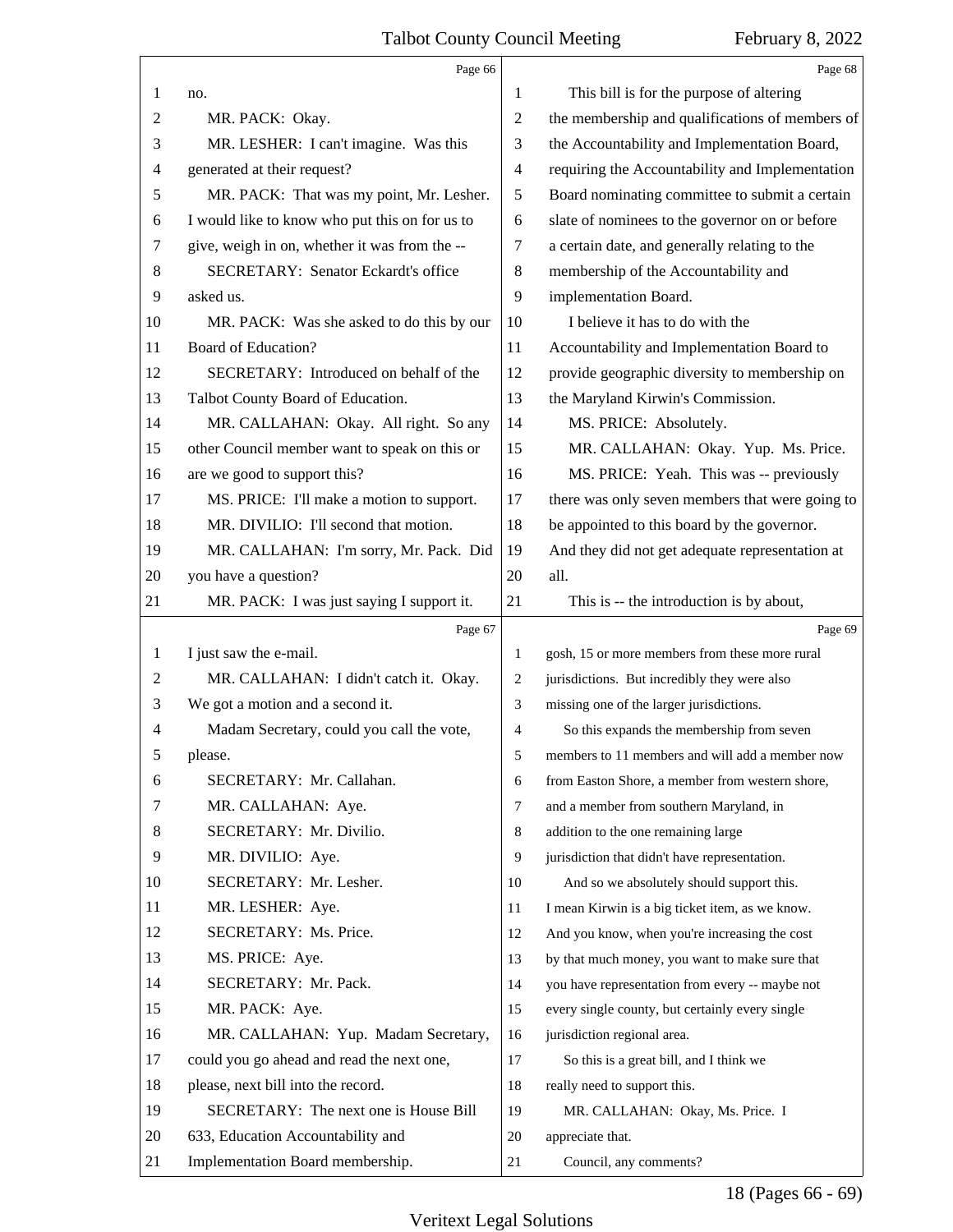<span id="page-18-0"></span>

|    | Page 70                                         |                | Page 72                                         |
|----|-------------------------------------------------|----------------|-------------------------------------------------|
| 1  | MR. DIVILIO: I'll follow up on that. And        | 1              | SECRETARY: Mr. Pack.                            |
| 2  | I'm extremely proud of our schools here in      | 2              | MR. PACK: Aye.                                  |
| 3  | Talbot County. I love the Eastern Shore,        | 3              | MR. CALLAHAN: Okay, Council. Good job on        |
| 4  | Talbot County the most, and I think that Talbot | 4              | that. I appreciate that, Ms. Price, bringing    |
| 5  | County is my favorite county in the state. I    | 5              | that stuff to our attention and being on top of |
| 6  | think we do many things much better here than   | 6              | that. Appreciate it.                            |
| 7  | the rest of the state.                          | 7              | Okay. Mr. Stamp, you're up.                     |
| 8  | But I certainly wouldn't tell them that I       | 8              | MR. STAMP: Thank you, Mr. Council               |
| 9  | think that we should have all 11 from Talbot    | 9              | President, Members of the Council. I have a     |
| 10 | County just because I think we do everything    | 10             | number of things for you this evening.          |
| 11 | right, but that's essentially what they did.    | 11             | Under board and committee appointments,         |
| 12 | And they put up a vertical line and said        | 12             | the first item I have is regarding the          |
| 13 | everything right in here is going to tell       | 13             | Short-Term Rental Review Board. We're           |
| 14 | everybody else in the state how to run their    | 14             | requesting the appointment of Ms. Michelle      |
| 15 | schools and implement this stuff. So shame on   | 15             | La Rocca and Mr. Keith Watts to serve on the    |
| 16 | them for that behavior.                         | 16             | Short-Term Rental Review Board.                 |
| 17 | Diversity does help. And by geographical        | 17             | MR. DIVILIO: I'll make a motion.                |
| 18 | diversity, it will make improvements.           | 18             | MR. PACK: Second.                               |
| 19 | So I do -- I am willing to support this         | 19             | MR. CALLAHAN: Okay. We got a motion and         |
| 20 | and I'd go as far as saying that maybe all five | 20             | a second. Madam Secretary, could you call the   |
| 21 | should be from Talbot County, but I won't say   | 21             | vote.                                           |
|    |                                                 |                |                                                 |
|    | Page 71                                         |                | Page 73                                         |
| 1  | that. So I'm happy to support this in the way   | 1              | SECRETARY: Mr. Callahan.                        |
| 2  | it's written.                                   | 2              | MR. CALLAHAN: Aye.                              |
| 3  | MR. CALLAHAN: Thank you, Mr. Divilio.           | 3              | SECRETARY: Mr. Divilio.                         |
| 4  | Any other Council member?                       | 4              | MR. DIVILIO: Aye.                               |
| 5  | Okay. Madam Secretary, do we have a             | 5              | SECRETARY: Mr. Lesher.                          |
| 6  | motion on this?                                 | 6              | MR. LESHER: Aye.                                |
| 7  | MR. DIVILIO: I'll go ahead a make a             | $\overline{7}$ | SECRETARY: Ms. Price.                           |
| 8  | motion that we send a letter in support.        | 8              | MS. PRICE: Aye.                                 |
| 9  | MR. CALLAHAN: Okay.                             | 9              | SECRETARY: Mr. Pack.                            |
| 10 | MS. PRICE: Second.                              | 10             | MR. PACK: Aye.                                  |
| 11 | MR. CALLAHAN: Okay. We got a motion and         | 11             | MR. STAMP: The next item refers to the          |
| 12 | a second. Madam Secretary, could you call the   | 12             | Board of Appeals. We're requesting the          |
| 13 | vote, please.                                   | 13             | reappointment of Louis Dorsey as a full-time    |
| 14 | SECRETARY: Mr. Callahan.                        | 14             | member, appointment of Jeffrey Edelman as a     |
| 15 | MR. CALLAHAN: Aye.                              | 15             | full member, and Patrick Forest as an           |
| 16 | SECRETARY: Mr. Divilio.                         | 16             | alternate.                                      |
| 17 | MR. DIVILIO: Aye.                               | 17             | MR. PACK: So moved.                             |
| 18 | SECRETARY: Mr. Lesher.                          | 18             | MR. DIVILIO: Second.                            |
| 19 | MR. LESHER: Aye.                                | 19             | MS. PRICE: Second.                              |
| 20 | SECRETARY: Ms. Price.                           | 20             | MR. CALLAHAN: Okay. We got a motion and         |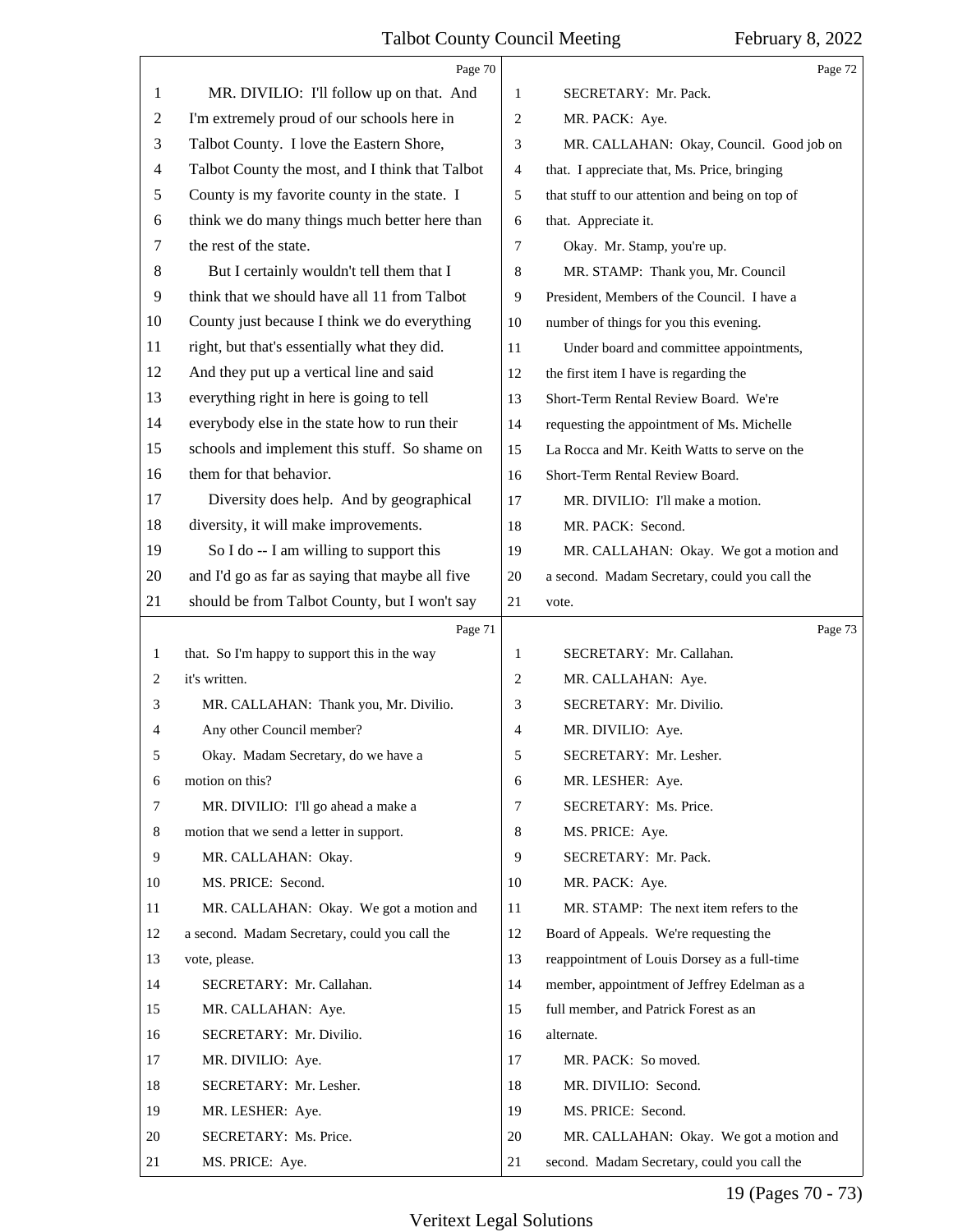<span id="page-19-0"></span>

|    | Page 74                                         |                | Page 76                                        |
|----|-------------------------------------------------|----------------|------------------------------------------------|
| 1  | vote.                                           | 1              | tractor was not available until now.           |
| 2  | SECRETARY: Mr. Callahan.                        | 2              | Joye Nagle, your finance director, has         |
| 3  | MR. CALLAHAN: Aye.                              | 3              | confirmed contingency funds are available for  |
| 4  | SECRETARY: Mr. Divilio.                         | 4              | this purpose.                                  |
| 5  | MR. DIVILIO: Aye.                               | 5              | MR. CALLAHAN: Okay.                            |
| 6  | SECRETARY: Mr. Lesher.                          | 6              | MS. PRICE: I'll make the motion.               |
| 7  | MR. LESHER: Aye.                                | 7              | MR. DIVILIO: I'll second.                      |
| 8  | SECRETARY: Ms. Price.                           | 8              | MR. CALLAHAN: Okay. We got a motion and        |
| 9  | MS. PRICE: Aye.                                 | 9              | second to buy a tractor. Madam Secretary.      |
| 10 | SECRETARY: Mr. Pack. Mr. Pack.                  | 10             | SECRETARY: Mr. Callahan.                       |
| 11 | MR. PACK: Aye.                                  | 11             | MR. CALLAHAN: Aye.                             |
| 12 | MR. STAMP: The next one would be the            | 12             | SECRETARY: Mr. Divilio.                        |
| 13 | Tourism Board. Requesting the appointment of    | 13             | MR. DIVILIO: Aye.                              |
| 14 | Mary Kellogg to the Tourism Board.              | 14             | SECRETARY: Mr. Lesher.                         |
| 15 | MR. PACK: Moved.                                | 15             | MR. LESHER: Aye.                               |
| 16 | MS. PRICE: I'll make a motion, please.          | 16             | SECRETARY: Ms. Price.                          |
| 17 | MR. LESHER: Second.                             | 17             | MS. PRICE: Aye.                                |
| 18 | MR. CALLAHAN: Okay. We got a motion and         | 18             | SECRETARY: Mr. Pack.                           |
| 19 | second it. Madam Secretary, could you call the  | 19             | MR. PACK: Aye.                                 |
| 20 | vote.                                           | 20             | MR. STAMP: Council, we have Rich Setter,       |
| 21 | SECRETARY: Mr. Callahan.                        | 21             | your golf course manager, here with us this    |
|    | Page 75                                         |                | Page 77                                        |
|    |                                                 |                |                                                |
| 1  | MR. CALLAHAN: Aye.                              | 1              | evening.                                       |
| 2  | SECRETARY: Mr. Divilio.                         | 2              | This is a request from the Hog Neck Golf       |
| 3  | MR. DIVILIO: Aye.                               | 3              | Course for fee increases for the 2022 season.  |
| 4  | SECRETARY: Mr. Lesher.                          | $\overline{4}$ | And he is here to discuss that with you this   |
|    | MR. LESHER: Aye.                                | 5              | evening.                                       |
| 6  | SECRETARY: Ms. Price.                           | 6              | Mr. Setter.                                    |
| 7  | MS. PRICE: Aye.                                 | 7              | MR. SETTER: Good evening, everybody.           |
| 8  | SECRETARY: Mr. Pack.                            | 8              | MR. PACK: Good evening.                        |
| 9  | MR. PACK: Aye.                                  | 9              | MR. CALLAHAN: Good evening.                    |
| 10 | MR. STAMP: And Council, we have a request 10    |                | MR. SETTER: Hear me okay?                      |
| 11 | from the Department of Parks and Recreation to  | 11             | MR. CALLAHAN: Yup. All good.                   |
| 12 | utilize FY22 contingency funds for the purchase | 12             | MR. SETTER: All right. Great day for           |
| 13 | of a John Deere compact utility tractor.        | 13             | golf. We reopened today.                       |
| 14 | Approved in the FY21 budget.                    | 14             | MR. CALLAHAN: Nice. All right.                 |
| 15 | As you can read in your agenda packet,          | 15             | MR. SETTER: We were only open for four         |
| 16 | we're requesting the approval to utilize        | 16             | days in January. A little bit of a bad weather |
| 17 | \$22,800 in contingency funds for the purchase  | 17             | month there. The last time I leave Chuck       |
| 18 | of a John Deere 2029R compact utility tractor   | 18             | Callahan in charge of the weather for January. |
| 19 | from Atlantic Tractor.                          | 19             | I'm telling you right now.                     |
| 20 | This was originally budgeted in FY21.           | 20             | MR. CALLAHAN: I got you.                       |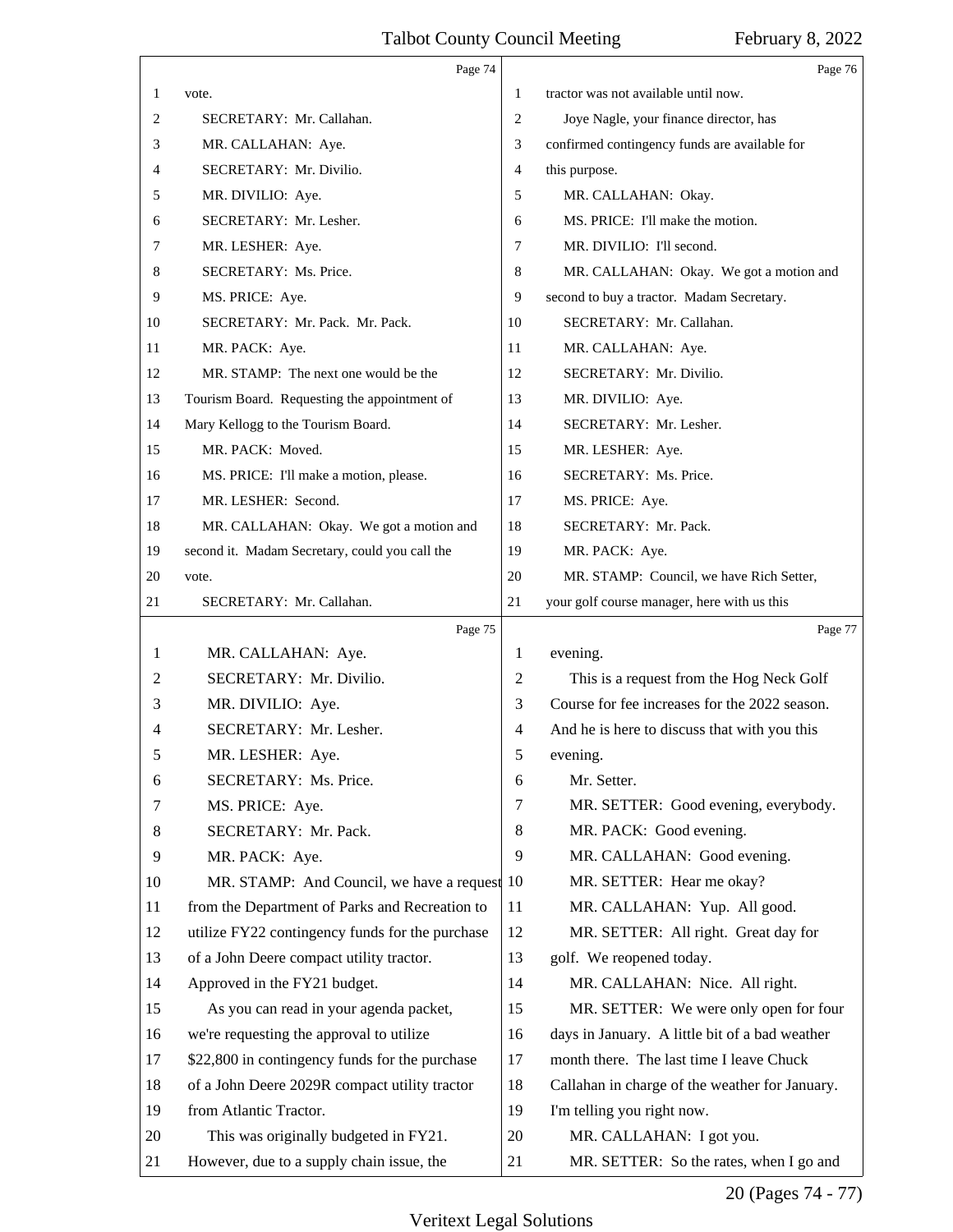<span id="page-20-0"></span>

|    | Page 78                                          |                          | Page 80                                         |
|----|--------------------------------------------------|--------------------------|-------------------------------------------------|
| 1  | look at rates, I look at the rates at River      | 1                        | They've got some great selection in there.      |
| 2  | Marsh for the new year, I look at the rates at   | 2                        | MR. CALLAHAN: I would agree. And the new        |
| 3  | Queenstown, our two competitors. And we like     | 3                        | logo and all that stuff.                        |
| 4  | to make sure that we fit in underneath those     | $\overline{4}$           | How is the new logo? Is it selling pretty       |
| 5  | two competitors.                                 | 5                        | good?                                           |
| 6  | So looking at just the basic \$100 increase      | 6                        | MR. SETTER: It sells great to the men. I        |
| 7  | across the board for the annual membership       | 7                        | think the ladies find it a little intimidating. |
| 8  | fees, and then only raising two rates in the     | 8                        | MR. CALLAHAN: Do they? I got you.               |
| 9  | daily fees, \$5 additional on the weekend in the | 9                        | MR. SETTER: But the men love it.                |
| 10 | mornings and \$5 additional midday in the        | 10                       | MR. CALLAHAN: Well, that's good. Good           |
| 11 | mornings.                                        | 11                       | job out there.                                  |
| 12 | I think the rest of the rates position us        | 12                       | MR. PACK: I will promise you this year I        |
| 13 | right where we need to be.                       | 13                       | will be out there to play the executive course  |
| 14 | As most of you know, four years ago when I       | 14                       | a couple of times this year.                    |
| 15 | started, we were woefully underselling the golf  | 15                       | MR. SETTER: I'm going to hold you to it.        |
| 16 | course. And that's why we were struggling        | 16                       | Two or three years in a row you've made this    |
| 17 | financially. And now we've got those back up     | 17                       | promise.                                        |
| 18 | where they need to be, and I think we're         | 18                       | MR. PACK: I know. I've been saying I'm          |
| 19 | positioned in the marketplace for another great  | 19                       | going to get out there, I'm going to get out    |
| 20 | year.                                            | 20                       | there. I think if not now, never. So I'll       |
| 21 | MR. CALLAHAN: Okay. Rich, like you said, 21      |                          | make it out there.                              |
|    |                                                  |                          |                                                 |
|    | Page 79                                          |                          | Page 81                                         |
| 1  | you've been on there for four years. And we      | 1                        | MR. CALLAHAN: That's good. All right.           |
| 2  | can't thank you enough for all that hard work    | $\overline{c}$           | Do I have a motion?                             |
| 3  | bringing us up to par on all those fees and      | 3                        | MR. DIVILIO: Yes. I'll make a motion            |
| 4  | everything. And you and your team out there      | $\overline{\mathcal{A}}$ | that we accept the new rates.                   |
| 5  | are doing a spectacular job. That's for sure.    | 5                        | MR. CALLAHAN: Do I have a second?               |
| 6  | MR. SETTER: Thank you, sir.                      | 6                        | MS. PRICE: Second.                              |
| 7  | MR. DIVILIO: You just said on par,               | 7                        | MR. CALLAHAN: We got a motion and a             |
| 8  | bringing the rates up on par. That's awesome.    | $\,8\,$                  | second, Madam Secretary, to go up a little bit  |
| 9  | MR. CALLAHAN: Yeah. Exactly, exactly.            | 9                        | on the rates at the golf course. Can you call   |
| 10 | MR. SETTER: He's a wordsmith.                    | 10                       | the roll, please.                               |
| 11 | MR. CALLAHAN: Yeah, exactly.                     | 11                       | SECRETARY: Mr. Callahan.                        |
| 12 | Anybody else? Anybody else want to               | 12                       | MR. CALLAHAN: Aye.                              |
| 13 | (inaudible) golf club?                           | 13                       | SECRETARY: Mr. Divilio.                         |
| 14 | MR. DIVILIO: While we're just on here            | 14                       | MR. DIVILIO: Aye.                               |
| 15 | real quick, I'd like to say, Rich, you've done   | 15                       | SECRETARY: Mr. Lesher.                          |
| 16 | a fantastic job with the selection in the pro    | 16                       | MR. LESHER: Aye.                                |
| 17 | shop, from golf balls to shirts to everything.   | 17                       | SECRETARY: Ms. Price.                           |
| 18 | If anybody in the community is looking for       | 18                       | MS. PRICE: Aye.                                 |
| 19 | any golf goods, I would highly recommend going   | 19                       | SECRETARY: Mr. Pack.                            |
| 20 | out there first as opposed to any big box        | 20                       | MR. PACK: Aye.                                  |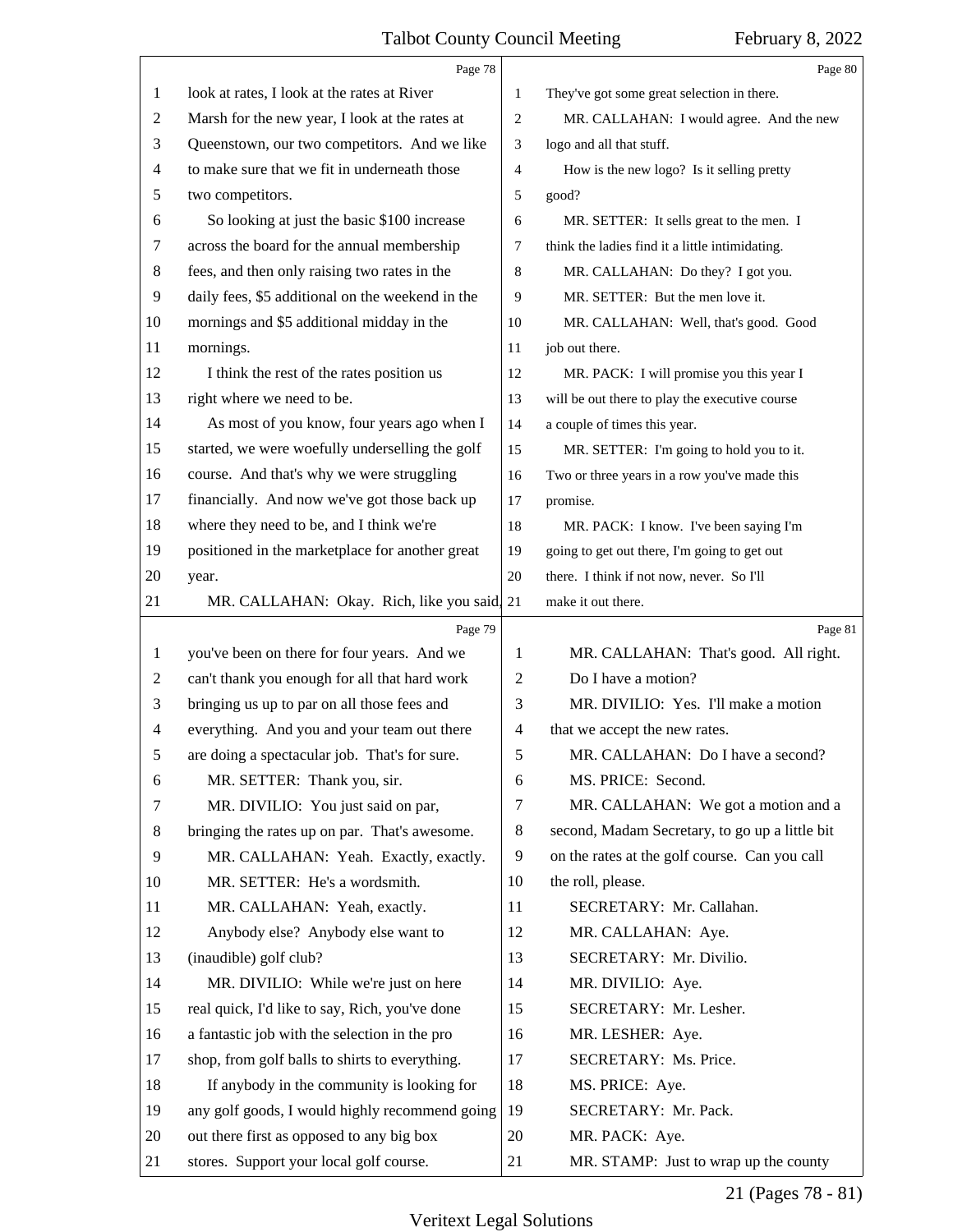<span id="page-21-0"></span>

|                | Page 82                                         |                | Page 84                                         |
|----------------|-------------------------------------------------|----------------|-------------------------------------------------|
| 1              | manager report, I just want to take a moment to | 1              | much, Mr. Callahan.                             |
| 2              | recognize and thank the Council for your        | $\overline{2}$ | I just want to keep on urging citizens to       |
| 3              | leadership.                                     | 3              | continue getting your COVID test and your       |
| 4              | You wrestle with some difficult things day      | $\overline{4}$ | vaccination.                                    |
| 5              | in and day out. But when you see Mary Kay, you  | 5              | I went out to the Cadmus building today.        |
| 6              | see Marilyn Neal, you see Cassandra, the public | 6              | I want to thank the State, our National Guard   |
| 7              | just needs to be reminded that under your       | 7              | for manning that station. I was in and out in   |
| 8              | leadership for the last two years, staff,       | 8              | a matter of five minutes.                       |
| $\overline{9}$ | organizations, and community have come together | 9              | So you may have been tested once before.        |
| 10             | and are still working to wrestle with serious   | 10             | We know we just came through or we're just      |
| 11             | issues related to individuals' ability to,      | 11             | trying to get through this flu season. And as   |
| 12             | frankly, survive.                               | 12             | we go into the spring and you start making your |
| 13             | Our EMS workers are on the front line,          | 13             | vacation plans, please, sir, please, Madam, go  |
| 14             | health care workers. And we've been working     | 14             | in and get yourself tested. Let's all keep      |
| 15             | hard to coordinate relief.                      | 15             | each other safe.                                |
| 16             | And I just want to recognize the Council        | 16             | So I want to stress that and thank, again,      |
| 17             | for your leadership, as well as all the         | 17             | the National Guard for manning that station at  |
| 18             | organizations in our community because it's     | 18             | Cadmus.                                         |
| 19             | something truly to be proud of in our           | 19             | And I want to also continue encouraging         |
| 20             | community. And I think sometimes it's easy to   | 20             | people to go over and get yourself vaccinated.  |
| 21             | kind of forget that, and I just wanted to       | 21             | Dr. Maguire and her team over at the former     |
|                |                                                 |                |                                                 |
|                | Page 83                                         |                | Page 85                                         |
| 1              | remind the community that there's a lot of      | 1              | video store here in town. It used to be the     |
| 2              | passionate people out there that are working    | $\overline{c}$ | Hearthstone Gymnasium, gym. Have set up that    |
| 3              | really hard for a great community that we have. | 3              | shop for vaccinations.                          |
| 4              | In closing, Mr. Council President, Members      | $\overline{4}$ | And so again, they're very efficient. Get       |
| 5              | of Council, the county offices will be closed   | 5              | you in and get you out in a matter of minutes.  |
| 6              | on Monday, the 21st of 2022, for Presidents     | 6              | So these things are all free. Don't cost        |
| 7              | Day.                                            | $\tau$         | you but a couple of moments of your time. If    |
| 8              | And this concludes the county manager           | 8              | you know your name, your address, your date of  |
| 9              | report. Thank you.                              | 9              | birth, you're good to go.                       |
| 10             | MR. CALLAHAN: Great job, Mr. Stamp. Well        | 10             | So I just want to end on that note, just        |
| 11             | said. And I would agree with you                | 11             | encouraging people to continue getting yourself |
| 12             | wholeheartedly that with our team around us and | 12             | vaccinated and continue keeping yourself        |
| 13             | staff and all the great people that help the    | 13             | tested.                                         |
| 14             | community and the Council, doing a fantastic    | 14             | As we're approaching this endemic               |
| 15             | job. Okay.                                      | 15             | somewhere along the way, COVID is going to be   |
| 16             | Let's move on to public comment.                | 16             | with us. It's going to be with us. It's a       |
| 17             | Mr. Durham, do we have anybody online?          | 17             | fact of life, in my opinion. So let's take the  |
| 18             | MR. DURHAM: We do not.                          | 18             | proper precautions and get ourself tested and   |
| 19             | MR. CALLAHAN: Okay. Let's move on to            | 19             | vaccinated.                                     |
| 20             | Council comment. Start off with Mr. Pack.       | 20             | And with that, I thank Council.                 |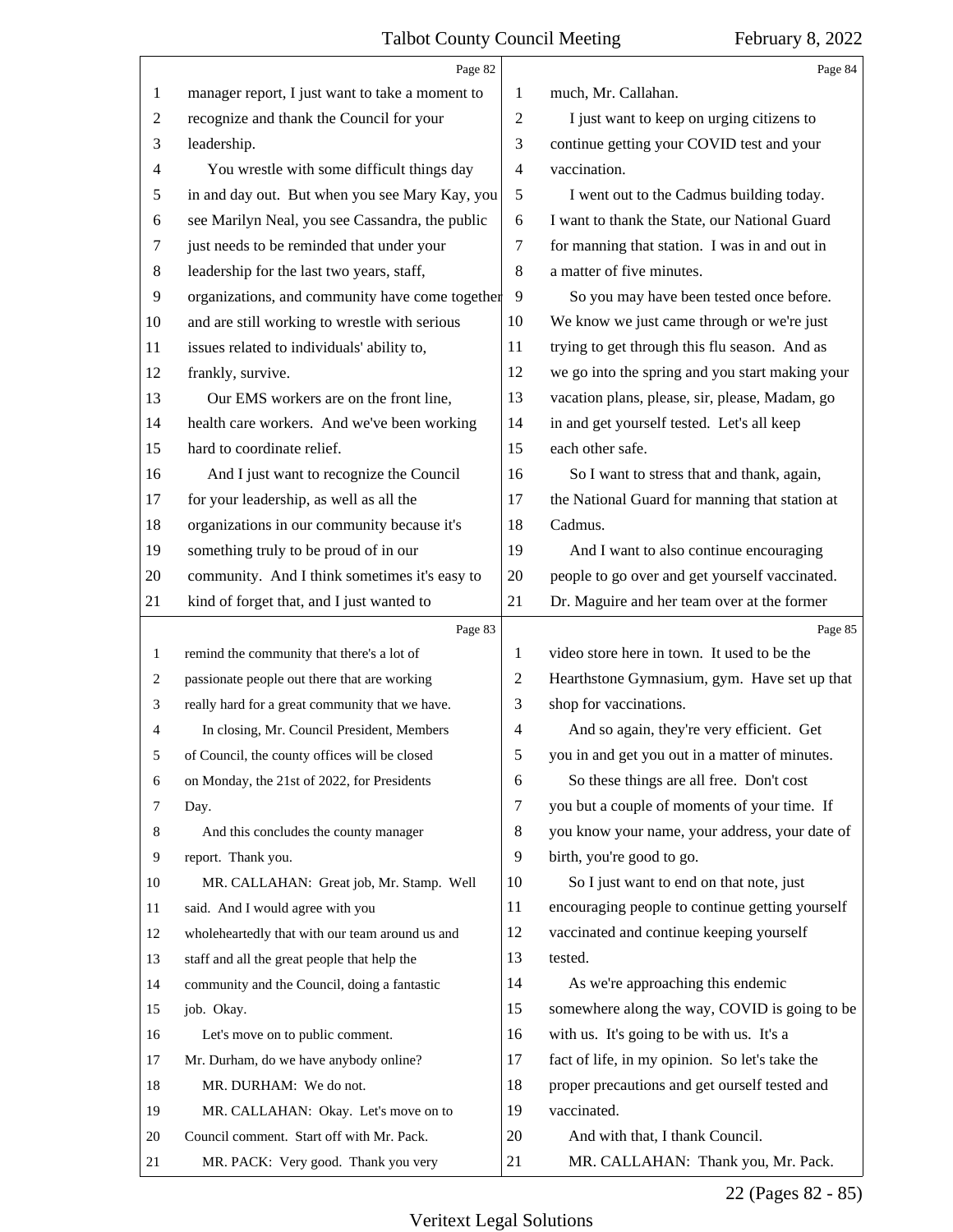<span id="page-22-0"></span>

|                | Page 86                                         |                | Page 88                                         |
|----------------|-------------------------------------------------|----------------|-------------------------------------------------|
| 1              | Appreciate it.                                  | 1              | the public survey in prioritizing these funds,  |
| 2              | Ms. Price.                                      | $\overline{2}$ | over 600 responses. If I remember correctly,    |
| 3              | MS. PRICE: That would be great. I just          | 3              | 648.                                            |
| 4              | wanted to say that a bill that is one of MACo's | 4              | That data has been compiled by one of           |
| 5              | initiatives, which is the emergency transport,  | 5              | those partners that Cassandra was talking about |
| 6              | I had the opportunity to testify on the Senate  | 6              | early, the Beacon group down in Salisbury.      |
| 7              | side today. I did the House side a few weeks    | $\overline{7}$ | That has been taken to our staff committee that |
| 8              | ago.                                            | 8              | I'm working with.                               |
| 9              | And it just went really well. We just           | 9              | We will bring that forward to the Council       |
| 10             | weren't sure about putting this on our          | 10             | with recommendations supported by that public   |
| 11             | initiative (inaudible) that it wouldn't pass.   | 11             | feedback for the allocation of those funds.     |
| 12             | And again, I have no idea if it's going to      | 12             | And that will be coming up on an upcoming       |
| 13             | pass. But based on the questions and seemed to  | 13             | agenda.                                         |
| 14             | be the mood of the committee, the testimony     | 14             | Moreover, all of the survey results will        |
| 15             | went really well. The follow-up questions       | 15             | be made public as well. So all of that in the   |
| 16             | were -- seemed to be supportive. And there      | 16             | interest of transparency and updating you on    |
| 17             | weren't actually a lot of follow-up questions.  | 17             | what we're doing. We're making good progress    |
| 18             | There was no opposition.                        | 18             | on that and we will be bringing forth           |
| 19             | So fingers crossed. This would be really,       | 19             | recommendations to the full Council shortly.    |
| 20             | really huge to get this -- transport. I had     | 20             | MR. CALLAHAN: Okay. Thank you, Mr. Vice         |
| 21             | the opportunity to -- now I'm getting. So       | 21             | President. Appreciate it.                       |
|                |                                                 |                |                                                 |
|                | Page 87                                         |                | Page 89                                         |
| 1              | (inaudible). Wonderful.                         | 1              | And I'll sum it up by saying that last          |
| $\overline{c}$ | MR. CALLAHAN: Okay. Ms. Price, no               | 2              | couple of nights, Council has worked really     |
| 3              | problem. You're still talking.                  | 3              | hard. We had a meeting last night with the      |
| 4              | MR. PACK: She has her mike open. She            | $\overline{4}$ | Town of Trappe and the public. It went very,    |
| 5              | needs to turn her mike off.                     | 5              | very well. I want to commend Council on doing   |
| 6              | (Technical difficulty.)                         | 6              | a good job. And I appreciate it.                |
| 7              | MR. CALLAHAN: All right. Mr. Divilio,           | 7              | And tonight, just like Mr. Stamp said, we       |
| 8              | you're on.                                      | 8              | have a lot of great people that are helping a   |
| 9              | MR. DIVILIO: For fear of that happening         | 9              | lot of great people in the public and being     |
| 10             | to me, I'm good for tonight. Thank you.         | 10             | able to keep their homes, nurture their kids,   |
| 11             | MR. CALLAHAN: Okay. Mr. Vice President, 11      |                | provide housing. So this Council is doing some  |
| 12             | how you doing tonight?                          | 12             | good work, and I appreciate everything.         |
| 13             | MR. LESHER: Very well. I just wanted to         | 13             | And Ms. Price, I appreciate -- you had a        |
| 14             | provide a brief update on the American Recovery | 14             | great article in the paper Sunday. You're       |
| 15             | Plan Act, the ARPA funds that the county has    | 15             | doing a good job up there for us.               |
| 16             | received the first tranche of. This is          | 16             | And on that note, Mr. Vice President, can       |
| 17             | \$7.2 million in relief funding COVID related,  | 17             | you wrap it up for us?                          |
| 18             | very flexible funding, and to get direction for | 18             | MR. LESHER: County Council's next meeting       |
| 19             | this.                                           | 19             | will be held on Tuesday, February 22nd,         |
| 20             | In December and January, we put out a           | 20             | beginning at six o'clock. The Council will be   |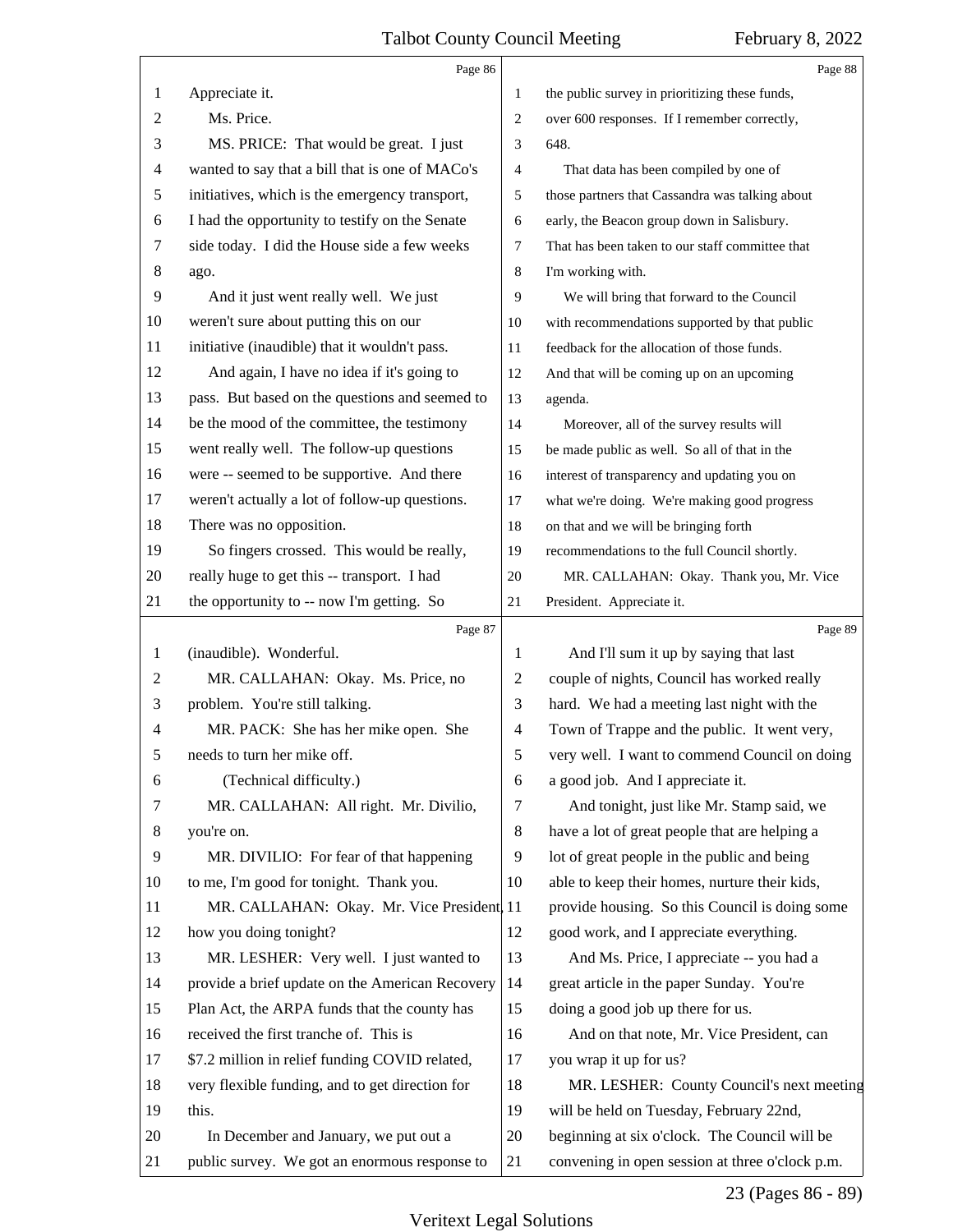<span id="page-23-0"></span>

|       | Page 90                                         |                     |                                                                                                          | Page 92 |
|-------|-------------------------------------------------|---------------------|----------------------------------------------------------------------------------------------------------|---------|
| 1     | for a work session with the Planning and Zoning | 1<br>$\overline{2}$ | STATE OF MARYLAND<br>I, Diane Houlihan, a Notary Public in and                                           |         |
| 2     | Commission regarding a large scale solar array  |                     | for the State of Maryland, County of Baltimore City,                                                     |         |
| 3     | project and then adjourning into closed session |                     | 3 do hereby certify that the within named, Talbot<br>County Council Audio, personally appeared before me |         |
| 4     | to discuss real estate, legal, and personnel    |                     | 4 at the time and place herein set according to law,<br>was interrogated by counsel.                     |         |
| 5     | matters, as listed on the statement for closing | 5                   |                                                                                                          |         |
| 6     | that meeting.                                   |                     | I further certify that the examination was<br>6 recorded stenographically by me and then transcribed     |         |
| 7     | Therefore, is there a motion to adjourn         |                     | from my stenographic notes to the within printed<br>7 matter by means of computer-assisted transcription |         |
| 8     | this meeting and reconvene as noted?            |                     | in a true and accurate manner.                                                                           |         |
| 9     | MR. DIVILIO: So moved.                          | 8                   | I further certify that the stipulations                                                                  |         |
| 10    | MR. CALLAHAN: Do I have a second?               |                     | 9 contained herein were entered into by counsel in my                                                    |         |
| 11    | Motion and second. Madam Secretary, can         | 10                  | presence.                                                                                                |         |
| 12    | you close the meeting, please.                  |                     | I further certify that I am not of counsel<br>11 to any of the parties, not an employee of counsel,      |         |
| 13    | SECRETARY: Mr. Callahan.                        |                     | nor related to any of the parties, nor in any way                                                        |         |
| 14    | MR. CALLAHAN: Aye.                              | 13                  | 12 interested in the outcome of this action.<br>AS WITNESS my hand Notorial Seal this 20th               |         |
| 15    | SECRETARY: Mr. Divilio.                         |                     | day of January, 2022, via Zoom.                                                                          |         |
| 16    | MR. DIVILIO: Aye.                               | 14<br>15            |                                                                                                          |         |
| 17    | SECRETARY: Mr. Lesher.                          | 16                  | Alaufich                                                                                                 |         |
| 18    | MR. LESHER: Aye.                                |                     | Diane Houlihan                                                                                           |         |
| 19    | SECRETARY: Ms. Price.                           | 17<br>18            | Notary Public                                                                                            |         |
| 20    | MR. CALLAHAN: I think she's off her phone       | 19                  |                                                                                                          |         |
| 21    | now.                                            | 21                  | 20 My commission expires September 16, 2025                                                              |         |
|       | Page 91                                         |                     |                                                                                                          |         |
| 1     | SECRETARY: Mr. Pack.                            |                     |                                                                                                          |         |
| 2     | MR. PACK: Aye.                                  |                     |                                                                                                          |         |
| 3     | MR. CALLAHAN: Thank you, Council.               |                     |                                                                                                          |         |
| 4     | (Meeting concluded at: 7:35 p.m.)               |                     |                                                                                                          |         |
| Э     |                                                 |                     |                                                                                                          |         |
| 6     |                                                 |                     |                                                                                                          |         |
| 7     |                                                 |                     |                                                                                                          |         |
| $8\,$ |                                                 |                     |                                                                                                          |         |
| 9     |                                                 |                     |                                                                                                          |         |
| 10    |                                                 |                     |                                                                                                          |         |
| 11    |                                                 |                     |                                                                                                          |         |
| 12    |                                                 |                     |                                                                                                          |         |
| 13    |                                                 |                     |                                                                                                          |         |
| 14    |                                                 |                     |                                                                                                          |         |
| 15    |                                                 |                     |                                                                                                          |         |
| 16    |                                                 |                     |                                                                                                          |         |
| 17    |                                                 |                     |                                                                                                          |         |
| 18    |                                                 |                     |                                                                                                          |         |
| 19    |                                                 |                     |                                                                                                          |         |
| 20    |                                                 |                     |                                                                                                          |         |
| 21    |                                                 |                     |                                                                                                          |         |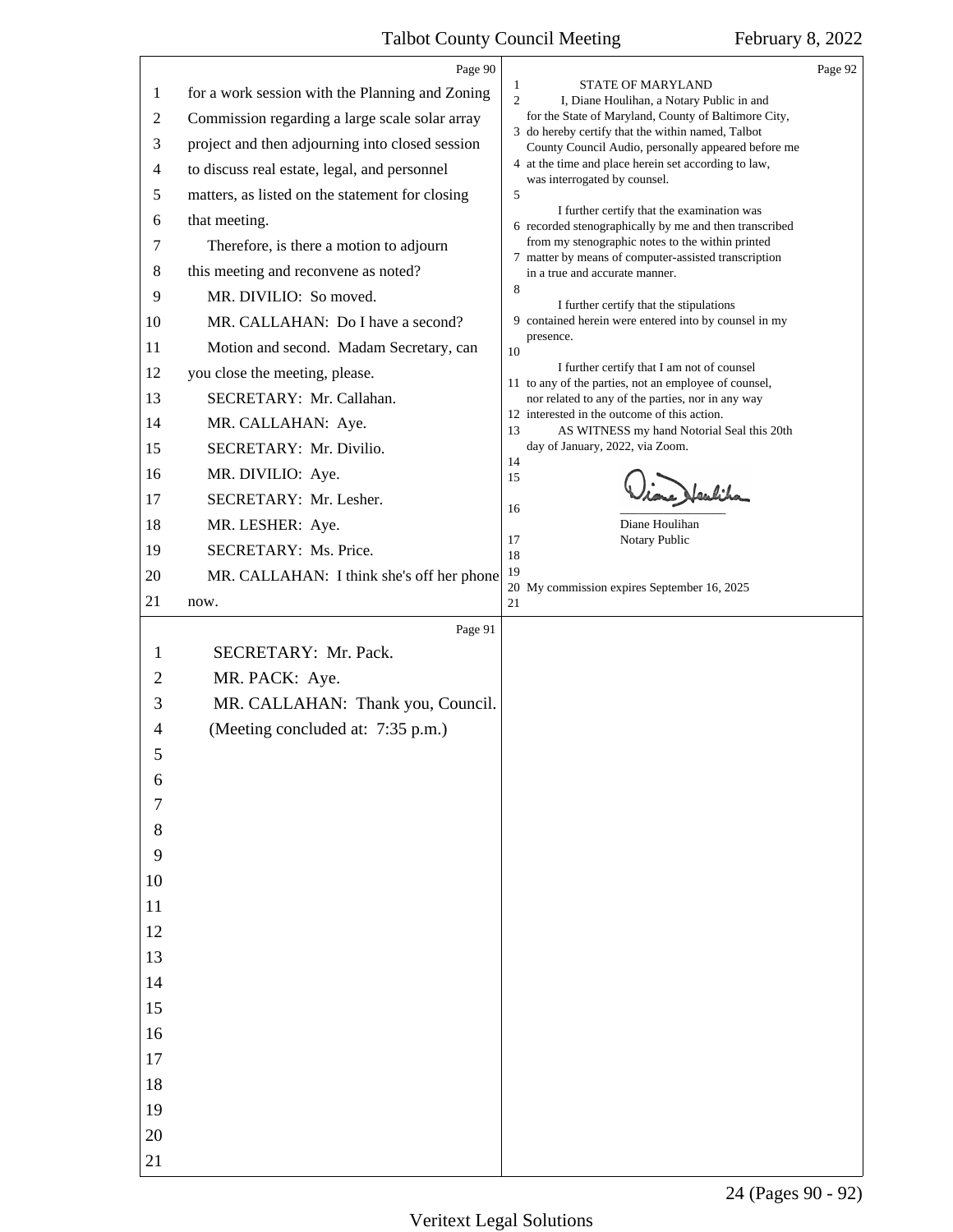### **[1,000 - agenda]** Page 1

| $\mathbf{1}$     | 49:6,9,14 50:17         | 600 28:2 88:2               | action $22:2023:16$       |
|------------------|-------------------------|-----------------------------|---------------------------|
| 1,000 $35:18$    | 50:17                   | 633 67:20                   | 92:12                     |
| 1,384 10:20      | 2022 1:7 12:8,11        | 648 88:3                    | active $46:20$            |
| 1,678,514 28:17  | 29:1 46:18 53:4         | 66 45:2                     | actively 53:17            |
| 1.6 $35:7$       | 53:12 77:3 83:6         | 68 28:3                     | activity 6:9              |
| 1.65 $28:2$      | 92:13                   | $6:00 \quad 1:7$            | <b>add</b> 69:5           |
| 100 78:6         | 2025 29:2 92:20         | $\overline{7}$              | <b>added</b> 47:15 53:20  |
| 102 59:11        | 2029r 75:18             | 744:15                      | 57:2                      |
| 102-5 $60:6,12$  | 20th 92:13              | $7.2$ 87:17                 | <b>addition</b> 5:3 13:18 |
| 104 13:15        | 21st 83:6               | 76 59:13                    | 69:8                      |
| <b>104a</b> 8:9  | 22,800 75:17            | $7:35$ 91:4                 | additional 12:12          |
| 104b 8:10        | 22nd 89:19              |                             | 12:13 20:9 29:18          |
| 11 69:5 70:9     | 23 7:15 13:14           | 8                           | 48:1 51:13 55:16          |
| 117 8:10 13:16   | 24 16:16                | 8 $1:7$                     | 78:9,10                   |
| 11th 2:21        | $25 \quad 14:3$         | 816 46:13                   | additions $2:173:2$       |
| 12 47:18 49:12   | 266,754.14 18:2         | 8th 2:16 3:7                | 3:9                       |
| 120 10:4,19      | 27 44:17                | 9                           | <b>address</b> 7:1 22:1,4 |
| 130,000 47:3     | $270 \quad 45:1$        | 95 23:8                     | 23:18 85:8                |
| 1362 92:15       | 288 64:3                | 99<br>46:12                 | addresses 7:6             |
| 1496 59:9,10     | $\mathbf{3}$            |                             | addressing 23:11          |
| 60:21 61:5       | 3.27 42:4,11            | a                           | adept $45:9$              |
| 15 47:2 69:1     | 30 5:12 15:18           | ability $82:11$             | adequate 68:19            |
| 15,000 44:12,12  | 36:21 37:14             | able 4:7 5:16               | adjoining 44:16           |
| 150 56:11        | 300,000 44:13           | 13:10 14:13 16:8            | adjourn 90:7              |
| 156 44:21        | 30th 17:18              | 17:1 19:15 33:21            | adjourning 90:3           |
| 16 14:3 92:20    | 31 46:1                 | 36:4 39:19 44:9             | adjusting 6:1             |
| 160,000 43:13    | 32,000 14:15            | 47:12 53:14 58:2            | administer 27:10          |
| 19 9:5 14:16,19  | 320 7:12                | 58:6 65:2 89:10             | administered              |
| 50:2 51:21       | 36 $7:14$               | absolutely 56:21            | 15:18 49:8                |
| 1920<br>10:18    | $\overline{\mathbf{4}}$ | 68:14 69:10                 | administration            |
| 1968 23:1        |                         | <b>abuse</b> $6:97:3$       | 27:16                     |
| 1991 5:11        | 40 38:17                | accept 81:4                 | admission 5:18            |
| 1994 23:8        | 400 $7:12$              | accepted $2:193:5$          | adults $14:3$             |
| 1st $3:717:18$   | 43 51:5 57:14           | 3:12                        | advantage 44:11           |
| $\boldsymbol{2}$ | 432,931 46:15           | accomplish 44:9             | affiliate 23:6            |
|                  | 45 5:12                 | account 35:11               | affordable 8:7            |
| 2 $30:7,8$       | 5                       | accountability              | 10:1,7,9 11:4,14          |
| 2,439,498 27:10  | 78:9,10<br>5            | 67:20 68:3,4,8,11           | 11:19 13:13 21:12         |
| 2.1 32:20        | 50 $7:1651:10$          | $accounts$ 24:15            | 21:12 22:4 24:10          |
| 2018 7:13 8:16   | 6                       | accurate 92:7<br>acre 44:17 | afloat $23:19$            |
| 2019 10:2 44:6   |                         |                             | age 14:3 29:17            |
| $2020$ 42:5      | 6 8:3,19 13:17          | act 87:15                   | agency $23:10$            |
| 2021 27:9 28:15  | $6,000$ 47:11           | acting $23:7$               | agenda 2:15,18,19         |
| 42:6,11 45:20    |                         |                             | 3:4,6 27:3 41:8           |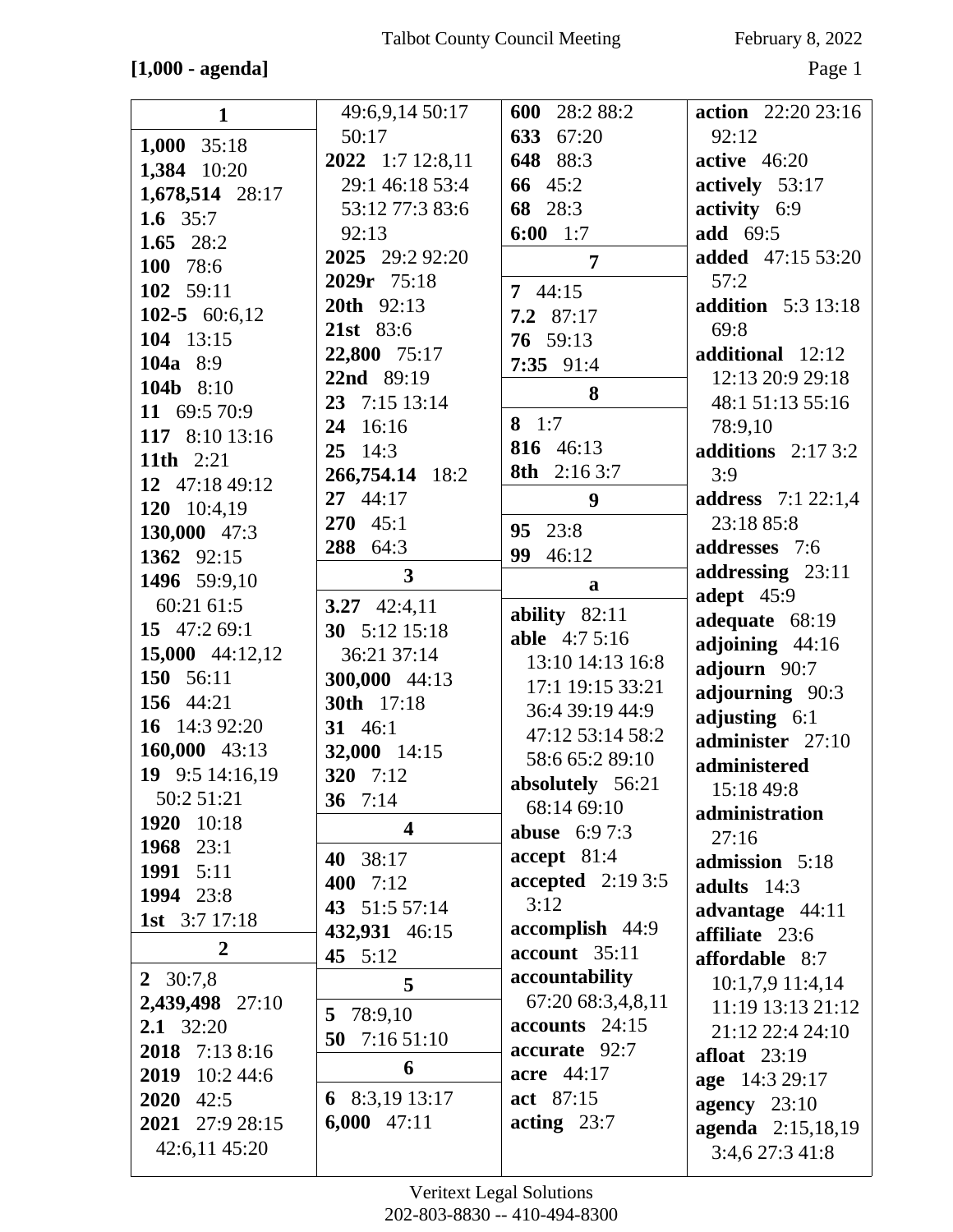## **[agenda - big]** Page 2

| 75:15 88:13               | <b>applied</b> 35:19 43:8 | assistance 9:8        | backed 38:13             |
|---------------------------|---------------------------|-----------------------|--------------------------|
| ages $14:2$               | appointed 68:18           | 12:12 14:5,14,17      | background 5:10          |
| ago 53:1 56:7             | appointment               | 15:4,8,19 16:15       | 5:17                     |
| 78:14 86:8                | 72:14 73:14 74:13         | 17:9 25:16 27:4       | backyard 10:21           |
| agree 80:2 83:11          | appointments              | 27:13,14 28:10,14     | <b>bad</b> 77:16         |
| agreement 44:7            | 72:11                     | 30:11 31:6 39:15      | <b>balls</b> 79:17       |
| 46:7                      | appreciate 25:14          | 39:16 45:10 46:10     | <b>baltimore</b> 92:2    |
| agrees 36:14              | 25:20 26:15,21            | assisted 14:14        | <b>barrier</b> 5:15,15   |
| <b>ahead</b> 2:6 5:2 24:7 | 30:13 31:3 33:5           | 15:9,12 92:7          | 6:6,14 17:4 20:7         |
| 53:4 67:17 71:7           | 33:15 34:15,18            | assisting $11:19$     | barriers 11:20           |
| alcohol 6:9               | 35:1 39:5,10,21           | 15:1                  | 15:13 50:6               |
| allegiance 2:8,10         | 58:18 59:2,14             | associated 29:10      | barto $47:16$            |
| allocation 88:11          | 60:15 63:10 69:20         | assume $61:15$        | <b>based</b> $6:17:13$   |
| allows 9:2 16:19          | 72:4,6 86:1 88:21         | atlantic 75:19        | 14:9 44:19 86:13         |
| 31:21                     | 89:6,12,13                | atop 50:6             | <b>basic</b> $78:6$      |
| alluding $32:17$          | appreciated 29:20         | attending 54:18       | basis $53:1$             |
| altering $64:568:1$       | appreciation 56:1         | attention 17:21       | <b>bathroom</b> 11:3     |
| alternate 73:16           | approach 8:14             | 72:5                  | <b>bay</b> 43:21 47:17   |
| altogether 42:15          | approaching               | attest 37:6           | <b>beacon</b> 45:15 88:6 |
| amazing $25:11$           | 85:14                     | attraction 54:7       | becoming 28:19           |
| 57:19                     | appropriate 24:12         | audio 24:20 25:6      | 45:9                     |
| american 87:14            | 37:1                      | 92:3                  | <b>bed</b> 8:5           |
| analyst 65:10             | approval 10:3             | <b>aurora</b> 10:4,19 | bedrooms 11:2            |
| annapolis 25:18           | 14:11 75:16               | available 29:11       | <b>beds</b> 5:19,20      |
| <b>annual</b> 64:6 78:7   | approved 43:12            | 31:8 76:1,3           | 18:16                    |
| <b>answer</b> 30:6 36:10  | 75:14                     | avoid $60:9$          | beginning $26:10$        |
| 36:19                     | approximately             | award 28:16           | 37:2 41:4 50:11          |
| answering 22:6            | 28:2                      | awesome 13:5          | 89:20                    |
| antipoverty 23:6          | area 20:9 69:16           | 79:8                  | <b>behalf</b> 61:3 66:12 |
| anybody $61:4$            | areas 43:1 44:3           | aye 67:7,9,11,13      | <b>behavior</b> 70:16    |
| 79:12,12,18 83:17         | ark 20:5                  | 67:15 71:15,17,19     | <b>believe</b> 10:6 20:7 |
| aphena 44:7 56:9          | arpa 87:15                | 71:21 72:2 73:2,4     | 23:1,7 26:12             |
| apologize 55:14           | array 90:2                | 73:6,8,10 74:3,5,7    | 68:10                    |
| appeals $73:12$           | arrest 6:11               | 74:9,11 75:1,3,5,7    | beneficiaries 28:3       |
| appeared 92:3             | art 33:10                 | 75:9 76:11,13,15      | benefit 34:5             |
| applicability             | article 89:14             | 76:17,19 81:12,14     | <b>best</b> 10:6 11:5    |
| 60:11                     | aside $25:9$              | 81:16,18,20 90:14     | 22:11 23:20 26:12        |
| applicable 51:3           | <b>asked</b> 47:11 66:9   | 90:16,18 91:2         | 52:15                    |
| 54:3                      | 66:10                     | $\mathbf b$           | <b>better</b> 4:9,13,16  |
| application 29:6          | assembly 63:13            | back 5:14 10:16       | 18:20 35:15 50:19        |
| 36:1                      | assigned $47:16$          | 15:11 16:13 18:3      | 70:6                     |
| applications 28:7         | assist 14:13 15:19        | 26:14 33:20 37:12     | big $15:14$ 19:3         |
| 46:14 52:2                | 16:15 39:19               | 78:17                 | 31:17,18,18,18           |
|                           |                           |                       | 34:2 35:9 42:21          |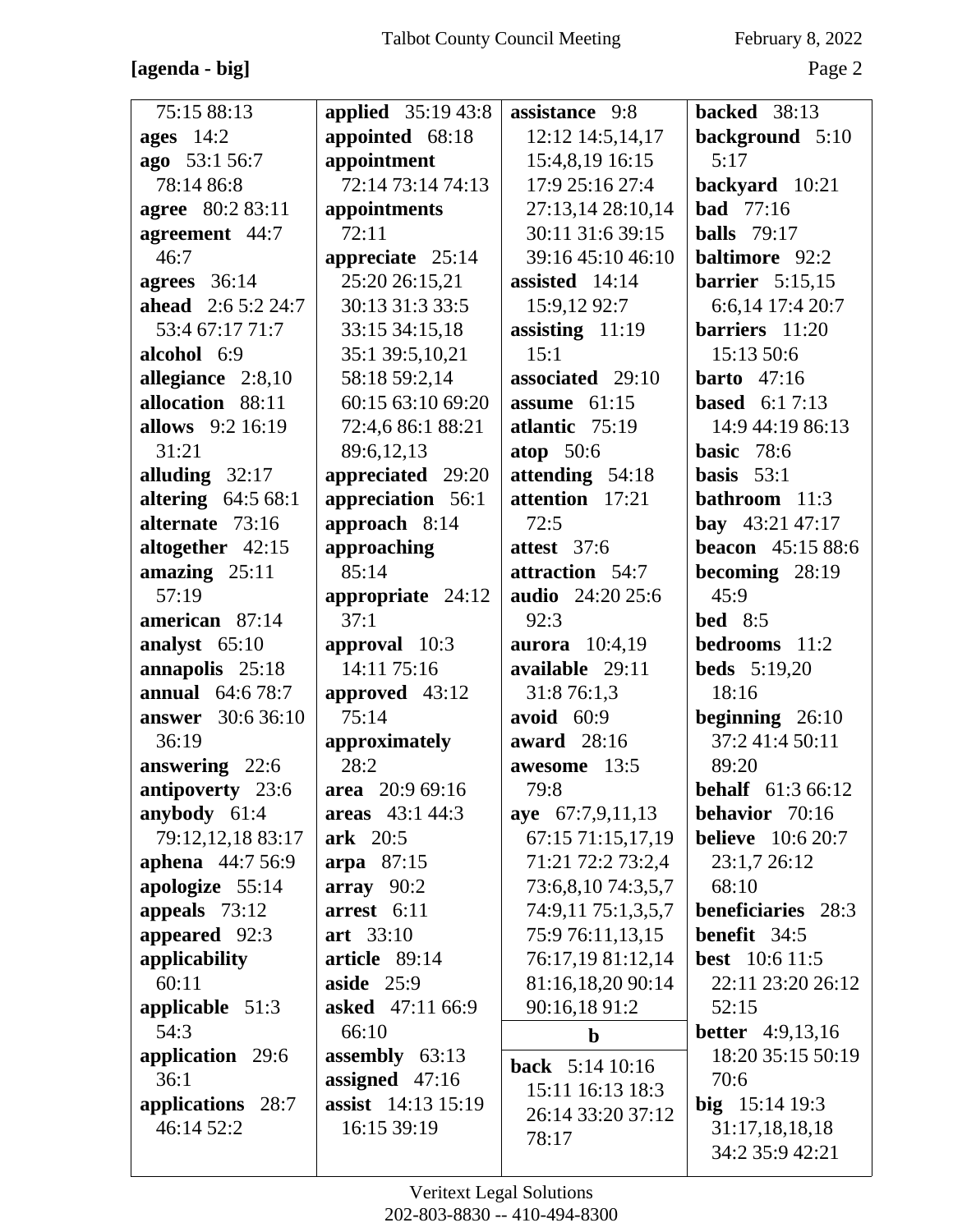## **[big - clearly]** Page 3

| 55:1 59:1 69:11            | <b>burial</b> 14:4,13,16 | 76:5,8,10,11 77:9  | certainly 24:15           |
|----------------------------|--------------------------|--------------------|---------------------------|
| 79:20                      | <b>business</b> 19:13,15 | 77:11,14,18,20     | 32:16 65:15 69:15         |
| bilingual 12:6             | 38:17 41:15 42:1         | 78:21 79:9,11      | 70:8                      |
| <b>bill</b> 59:8,10,10     | 42:3 45:4,4,10,12        | 80:2,8,10 81:1,5,7 | certificates 13:19        |
| 60:1 62:19 64:3,5          | 45:18 46:3,6,8,10        | 81:11,12 83:10,19  | certified 7:1             |
| 64:12 65:14,20             | 46:11,21 47:6,19         | 84:1 85:21 87:2,7  | certify 92:3,5,8,10       |
| 67:18,19 68:1              | 49:1,3 50:1,7,8          | 87:11 88:20 90:10  | chain 50:10 75:21         |
| 69:17 86:4                 | 52:5 53:2 54:4,10        | 90:13,14,20 91:3   | chains $50:11$            |
| bills $25:1731:5$          | 55:15 56:2               | called 34:10 35:19 | chair 2:18 3:4,11         |
| 32:11,11 64:2              | businesses 41:18         | 43:3               | chairman 54:14            |
| <b>birth</b> 13:19 85:9    | 42:15 43:1,5,7,12        | calls $52:20$      | chairwoman                |
| <b>bit</b> 4:8 36:12       | 43:16 46:1,2 47:4        | campus $44:17$     | 65:18                     |
| 49:18 50:12 59:18          | 47:7 48:8,10,17          | cap 19:8 23:15,17  | challenge 36:6,13         |
| 64:11 77:16 81:8           | 49:10 51:8 52:10         | capital 43:9       | challenges 34:16          |
| blanketed 44:2             | 53:8,17 56:5 58:2        | capped $12:15$     | challenging 20:16         |
| <b>block</b> 14:6          | 58:13,21                 | car 15:12          | 21:3 34:6,15              |
| blog $52:4$                | <b>button</b> 40:15,18   | cards $13:20$      | chance 3:1,8 9:10         |
| <b>board</b> 20:12 24:2    | <b>buy</b> 76:9          | care 9:15 82:14    | 17:3                      |
| 24:3 25:20 26:6            | $\mathbf c$              | career 14:2        | change 6:18 20:5          |
| 32:19 45:16 54:14          | cadmus 84:5,18           | carefully 22:10    | 65:1,5,11                 |
| 59:13 60:7 64:3,7          | call 4:12,13 34:13       | cares 14:6,19,20   | changed $61:12$           |
| 64:8 65:18,19              | 36:11 53:18 67:4         | 14:20,21 42:5,13   | 64:20                     |
| 66:11,13 67:21             | 71:12 72:20 73:21        | case 5:13 8:17     | changes $60:4,14$         |
| 68:3,5,9,11,18             | 74:19 81:9               | 13:4               | chapter 59:11,13          |
| 72:11,13,16 73:12          | callahan $1:142:3$       | cases $53:3$       | 60:9                      |
| 74:13,14 78:7              | $2:11$ 3:20 4:1,6,10     | cassandra 40:4     | charge $77:18$            |
| <b>box</b> $79:20$         | 4:14 5:1 18:6 21:7       | 54:21 57:16 82:6   | charities 19:9            |
| <b>break</b> 8:17 29:16    | 22:14,16 24:19           | 88:5               | check 33:21 34:12         |
| <b>brief</b> $87:14$       | 25:3 26:4,20 27:3        | catch $67:2$       | checklist 29:9            |
| <b>briefly</b> $42:2$      | 30:12,17 31:13,17        | categories 29:17   | checks 5:17 35:12         |
| <b>bring</b> $17:21\,27:5$ | 33:6 35:3 37:19          | category 28:13     | 37:3 38:1                 |
| 88:9                       | 39:21 40:8,17,21         | cause 50:15        | <b>child</b> 16:13        |
| bringing $45:172:4$        | 41:2,7 54:21 55:6        | causing 18:17      | chuck 1:14 77:17          |
| 79:3,8 88:18               | 55:20 57:10 58:17        | cdbg $14:20$       | citizens 16:20            |
| brought $56:14$            | 59:5,14,17 60:15         | center 3:16 5:4    | 23:19 25:13 29:4          |
| <b>budget</b> 28:4,10      | 60:20 61:7,9,10          | 8:2,9 10:2 13:3    | 29:21 41:13 84:2          |
| 47:10 75:14                | 61:18,21 62:9,17         | 20:12 21:14,18,21  | city $92:2$               |
| <b>budgeted</b> 75:20      | 63:4, 10, 17, 20         | 22:20,21 23:6      | clarification 60:5        |
| budgets 12:18              | 64:1,10,14 65:6          | 27:18 28:5 29:5    | <b>clarify</b> 22:9 62:20 |
| building $84:5$            | 66:14,19 67:2,6,7        | 30:2,4 38:1 39:19  | clarifying $21:10$        |
| <b>built</b> 10:18 49:7    | 67:16 68:15 69:19        | 45:13,19 46:6,11   | clearance 52:9            |
| bunch 38:5                 | 71:3,9,11,14,15          | 46:21 47:7         | clearly $22:10$           |
| burdened 32:2              | 72:3,19 73:1,2,20        | certain $68:5,7$   | 57:17                     |
|                            | 74:2,3,18,21 75:1        |                    |                           |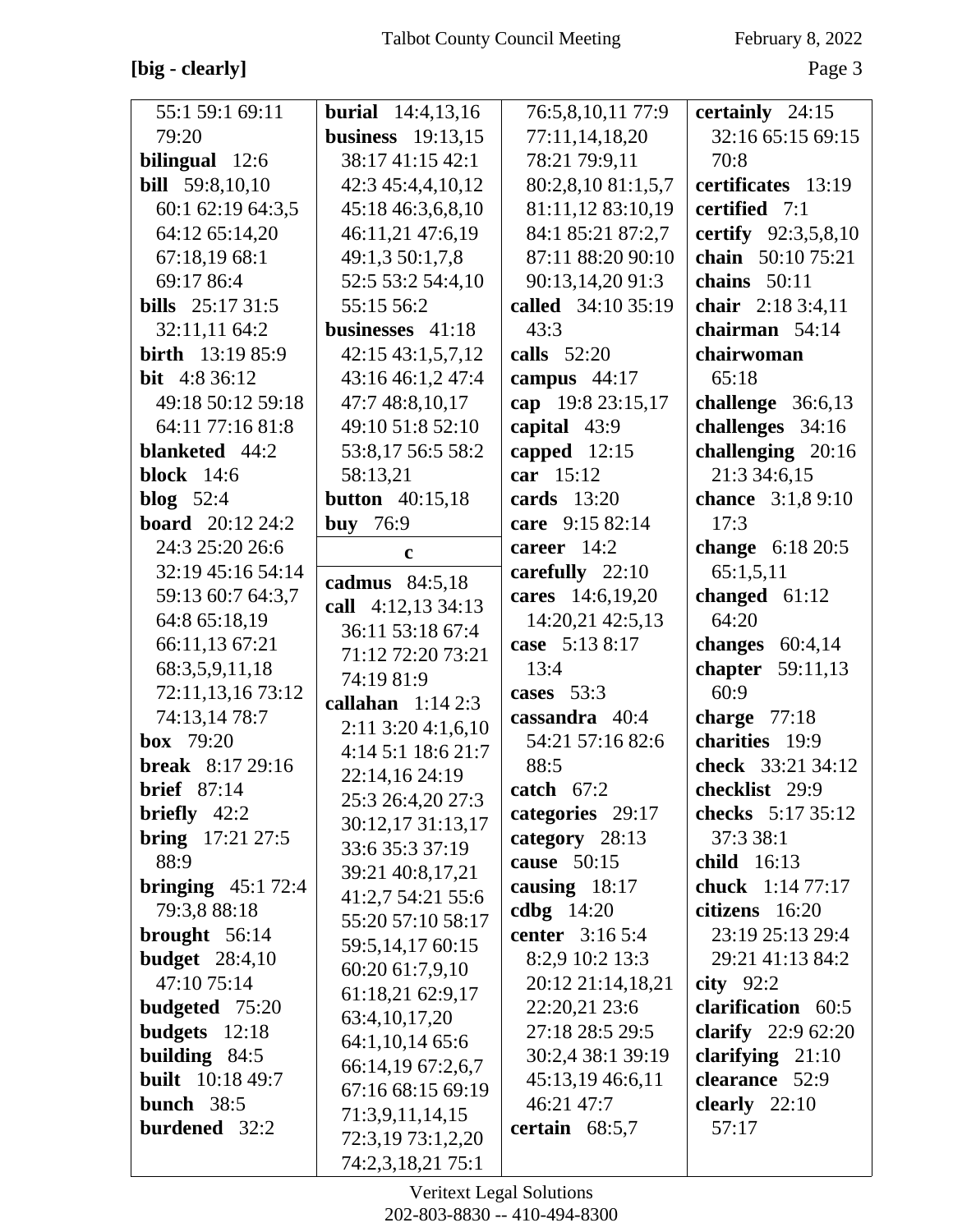## **[client - covid]** Page 4

| <b>client</b> 46:19 | 53:3 56:15,17           | continue 15:2      | counsel 92:4,9,10       |
|---------------------|-------------------------|--------------------|-------------------------|
| clients 13:18       | 79:18 82:9,18,20        | 21:14,18 28:13,17  | 92:11                   |
| 46:20               | 83:1,3,14               | 30:9 53:16 54:8    | counseling 45:21        |
| close 61:8 90:12    | compact 75:13,18        | 56:18 84:3,19      | 46:7                    |
| closed 83:5 90:3    | companies 57:5          | 85:11,12           | counselor 47:16         |
| closer 4:11,16      | compared 50:17          | continues 11:7     | counties 10:10          |
| closing $83:490:5$  | competitors 78:3        | continuing $30:3$  | 23:15 38:5 57:15        |
| closure 12:5        | 78:5                    | 45:3 56:19         | 57:21 58:4 64:19        |
| club $79:13$        | compiled 88:4           | continuum 9:15     | <b>county</b> 1:1,17:21 |
| coastal $43:144:3$  | complaint 34:8          | contract $12:16$   | 10:10 11:13 12:4        |
| code 59:12 60:9     | complete 8:4            | 57:5               | 15:13,15 16:1           |
| coin 41:11          | 27:19                   | contracts 57:4     | 19:7,11 22:1,5          |
| collaborated 56:8   | completed 44:14         | convening 89:21    | 23:4,5,19 27:17         |
| collaboration 7:20  | computer 2:13           | cooperative 45:15  | 27:21 28:16 29:14       |
| come 16:13 31:5     | 25:8 92:7               | coordinate 20:13   | 33:17 41:6 43:7         |
| 82:9                | concern $35:20$         | 82:15              | 44:3 45:6 46:1,15       |
| comes 6:5 10:9      | 50:10                   | coordinator 12:7   | 47:7,17 48:9            |
| 44:18               | concerned 50:12         | 12:9               | 50:20 51:3,7,9          |
| coming 14:5 19:1    | concerns 6:13           | corey $1:17$       | 52:11 56:4,8            |
| 20:5,9 49:15        | concluded 91:4          | correct $17:13$    | 57:14,16 59:12          |
| 88:12               | concludes 83:8          | corrected 63:5     | 64:3,7,8 66:13          |
| commend 37:20       | confidential 45:21      | corrections 2:17   | 69:15 70:3,4,5,5        |
| 89:5                | confidentiality         | 3:2,9              | 70:10,21 81:21          |
| comment 59:18       | 46:7                    | correctly 64:18    | 83:5,8 87:15            |
| 61:14,15,19 62:7    | confirmed 76:3          | 88:2               | 89:18 92:2,3            |
| 62:14 64:10 65:17   | conflicts 6:16          | cost $19:1627:16$  | couple $26:10$          |
| 83:16,20            | confusion 60:10         | 43:13 69:12 85:6   | 38:11 47:13 53:1        |
| comments 69:21      | congregant $7:11$       | costs 27:15        | 59:3 63:14 80:14        |
| commerce 45:17      | connecting 54:2         | <b>couch</b> 7:18  | 85:7 89:2               |
| commission 68:13    | connection 19:14        | council $1:1,4,13$ | course 13:14 15:3       |
| 90:2 92:20          | connections 19:21       | 2:3,5,21 3:7,11    | 22:19 31:1 40:16        |
| committee 18:9      | 25:6                    | 26:12 27:4,9       | 43:14 46:9 47:5         |
| 68:5 72:11 86:14    | connects 47:7           | 30:14 33:1 37:19   | 48:15 50:4,9            |
| 88:7                | consecutive 15:6        | 38:19 41:6 45:14   | 51:17,20 52:14,19       |
| committees 38:19    | <b>consent</b> 2:19 3:5 | 56:7 59:5,7 62:15  | 53:16 54:5 76:21        |
| communications      | 3:13                    | 65:6 66:15 69:21   | 77:3 78:16 79:21        |
| 51:18               | consistent 6:18         | 71:4 72:3,8,9      | 80:13 81:9              |
| communities 53:7    | consists $14:17$        | 75:10 76:20 82:2   | cove $52:8$             |
| community 7:21      | consumer 50:14          | 82:16 83:4,5,14    | cover $27:13$           |
| 14:5,8 18:1,2,21    | contained 92:9          | 83:20 85:20 88:9   | coverage $6:21$         |
| 19:13 20:16 22:12   | contingency 75:12       | 88:19 89:2,5,11    | covid 9:5 14:16,19      |
| 23:16 26:8 27:11    | 75:17 76:3              | 89:20 91:3 92:3    | 15:1 28:20 30:1         |
| 30:3 35:9,13        | continuation 12:6       | council's 89:18    | 32:2,3,4 48:13          |
| 41:15 42:1 50:1     | 12:9                    |                    | 49:15 50:2 51:21        |
|                     |                         |                    |                         |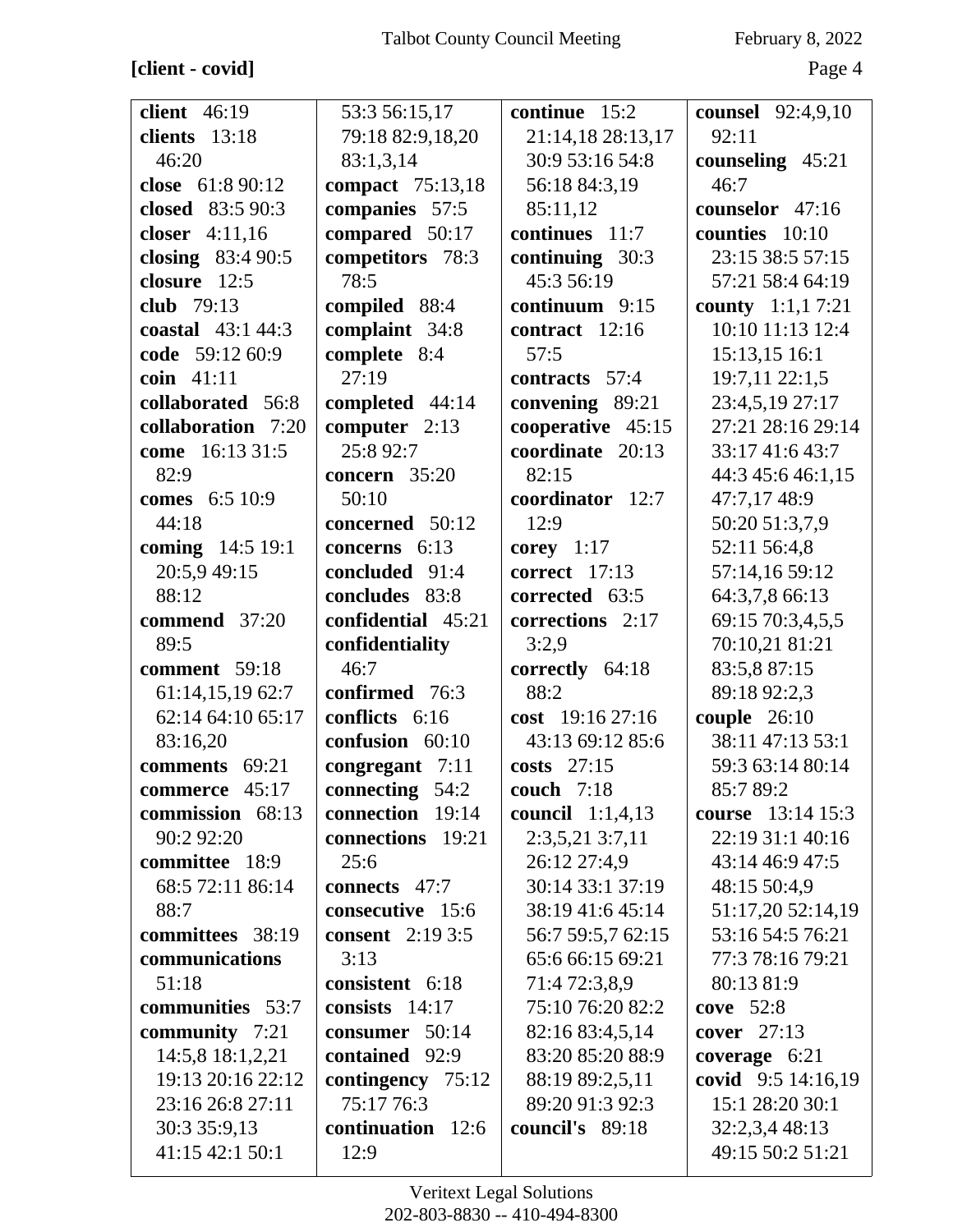## **[covid - enclosed]** Page 5

| 52:20 53:3 84:3       | delve 51:14                    | 67:8,9 70:1 71:3,7       | easton $43:20$           |
|-----------------------|--------------------------------|--------------------------|--------------------------|
| 85:15 87:17           | den 11:3                       | 71:16,17 72:17           | 44:12,20 56:6,8          |
| created 44:16 50:2    | department 27:11               | 73:3,4,18 74:4,5         | 69:6                     |
| creates 39:9          | 45:17 75:11                    | 75:2,3 76:7,12,13        | easy 65:14 82:20         |
| creations 48:13       | deposit 16:7                   | 79:7,14 81:3,13          | echo 33:8                |
| criminal 5:17         | designated 8:20                | 81:14 87:7,9 90:9        | eckardt's 66:8           |
| crossed 86:19         | 23:5                           | 90:15,16                 | economic 40:2            |
| $csgb$ 14:19          | desk 34:11 37:16               | documentation            | 44:19 52:16 53:6         |
| current 6:11          | determine 27:19                | 35:21 36:7,8 37:1        | 54:5                     |
| 12:14 13:7 15:1       | development 8:1                | documents 29:11          | edelman 73:14            |
| 60:8                  | 27:12 40:2 44:19               | doing $4:35:623:9$       | education $64:3,7,9$     |
| currently $5:6$ 12:3  | 45:13,16,19 46:6               | 24:14 25:11 26:6         | 65:18,19 66:11,13        |
| 13:248:2              | 46:11,21 47:6                  | 26:15 28:5 30:21         | 67:20                    |
| custom 48:7,12,13     | 52:16 54:6                     | 35:11 41:12,14           | efficient 85:4           |
| customers 7:2         | diane $1:21\,92:2,16$          | 48:11 53:5,13            | <b>effort</b> 26:15 39:5 |
| cutoff $28:20$        | difference 34:2                | 54:11 56:3 79:5          | efforts $30:1$           |
| cycle 8:18            | different 19:8                 | 83:14 87:12 88:17        | eight $9:13$             |
| $\mathbf d$           | 47:4 55:10                     | 89:5,11,15               | either 55:9 65:18        |
|                       | difficult 18:15                | dollars 45:6             | election $64:4,6,9$      |
| d.c. $54:15$          | 34:15 82:4                     | donated 21:21            | 65:12                    |
| daily 78:9            | difficulty 87:6                | donations 18:2           | electrical 21:5          |
| damage 43:17,18       | dining $11:1$                  | donors 17:13             | eligibility 27:20        |
| damages 43:14         | <b>dipped</b> 49:13,19         | dorsey 73:13             | 29:9                     |
| <b>data</b> 88:4      | direction 87:18                | $dr$ 53:2 84:21          | eliminating $11:10$      |
| <b>date</b> 26:7 28:1 | directly $53:254:2$            | drawbacks 6:6            | else's 33:9              |
| 35:19 65:5,11         | director 76:2                  | drive $44:20$            | emergency $9:1,7$        |
| 68:7 85:8             | disbursement                   | dropped $5:21$           | 9:20 12:7,16 15:2        |
| day $37:477:12$       | 57:7                           | drug $5:176:857:7$       | 27:4,12 43:5,6,8         |
| 82:4,5 83:7 92:13     | disbursements $3:6$ dryer 11:1 |                          | 86:5                     |
| days 36:21 37:7       | 3:8,10,12                      | <b>due</b> 12:13 28:9,20 | employed 15:16           |
| 37:12,14 77:16        | discuss $77:490:4$             | 75:21                    | 45:7                     |
| deal 15:15 31:17      | discussed 60:1,4               | duplex $13:15$           | employee 92:11           |
| 31:18,18,19           | 60:14                          | durham $61:4,6$          | employees 45:1           |
| december 28:15        | discussion 18:12               | 83:17,18                 | employment               |
| 42:6,13 49:9          | 63:12                          | dwelling 13:16           | 13:21 15:11 17:10        |
| 50:17 65:1,2          | disputes 6:10                  | dwindle 17:20            | 33:3                     |
| 87:20                 | distributed 28:1               |                          | empowering               |
| declared 43:4         | diversity 68:12                | e                        | 11:11                    |
| <b>deed</b> 21:19     | 70:17,18                       | 1:1867:1<br>$\mathbf{e}$ | ems 82:13                |
| deere 75:13,18        | divilio $1:1618:8$             | early 56:17 88:6         | enabled 43:5             |
| definitely $2:13$     | 18:10 21:7 24:1                | eastern 19:18            | enact 59:12              |
| 25:17 59:1            | 33:7,8 35:3 36:5               | 45:14 48:20 49:10        | enacted 23:9             |
| deletions $2:16,17$   | 38:12 55:3,4 61:9              | 50:20 51:2,6 53:5        | enclosed 10:21           |
| 3:2,9                 | 61:11,20 66:18                 | 70:3                     |                          |
|                       |                                |                          |                          |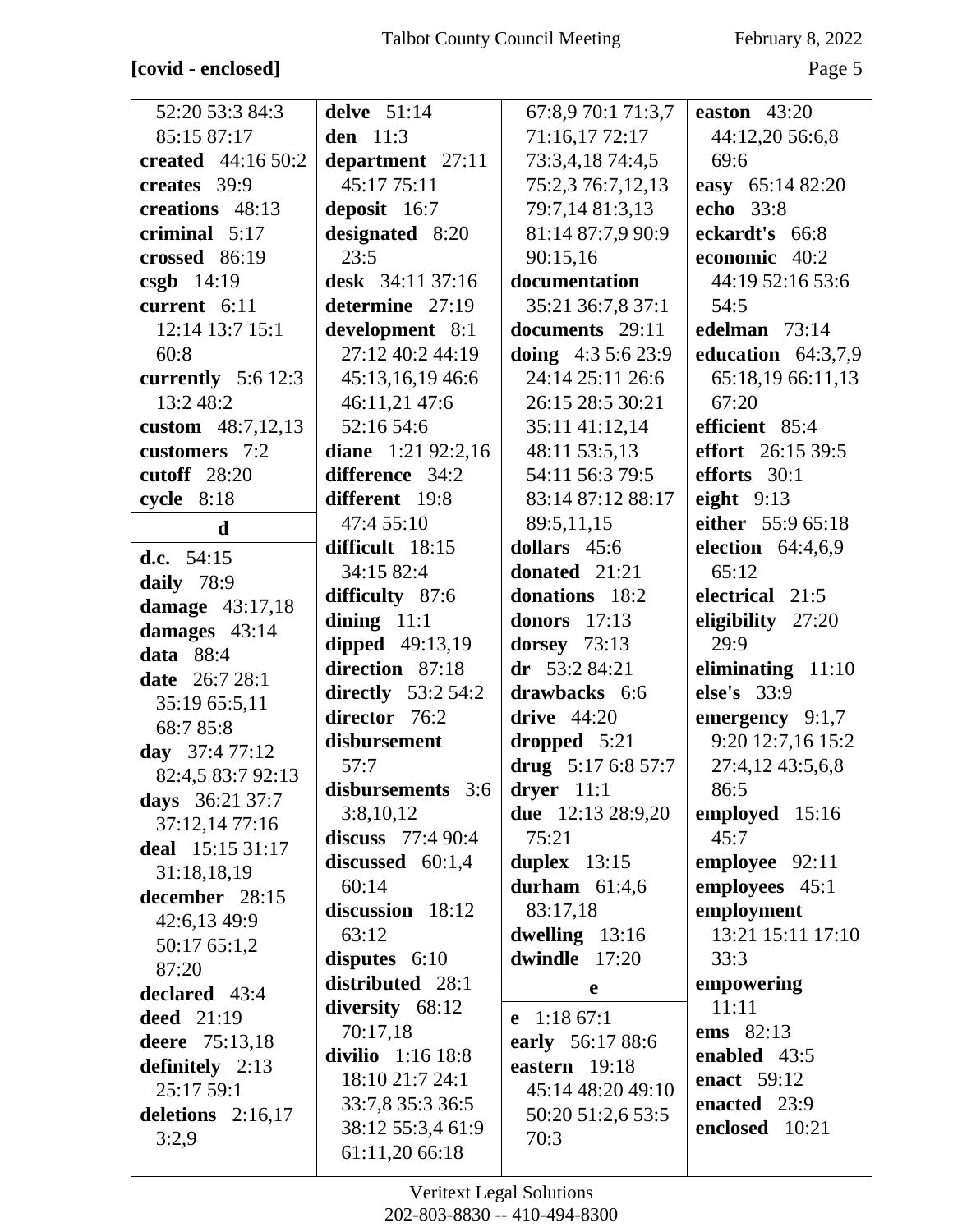### **[encourages - four]** Page 6

| encourages 38:9                     | eviction 11:16              | facilities 44:16                | <b>fine</b> $4:440:161:21$            |
|-------------------------------------|-----------------------------|---------------------------------|---------------------------------------|
| encouraging 35:8                    | 15:7                        | facility 24:6                   | fingers $86:19$                       |
| 56:13 58:12 84:19                   | exacerbated 50:3            | fact 32:18 33:11                | first $7:10$ 15:8                     |
| 85:11                               | exact $42:4$                | 33:13 85:17                     | 16:6 18:14 30:7                       |
| ended 52:20                         | exactly 79:9,9,11           | fairly $50:4$                   | 37:7 46:17 47:3,8                     |
| endemic 85:14                       | examination 92:5            | fall $2:1460:2$                 | 63:15 72:12 79:20                     |
| ends 17:17 53:12                    | exceeded 56:12              | families $8:9,14,16$            | 87:16                                 |
| energy 15:19                        | excellent 18:19             | 10:12 11:11,15,19               | firsthand $38:8,16$                   |
| english $29:12$                     | 20:20 40:9                  | 13:12 14:7 24:10                | fiscal $17:1645:19$                   |
| enhanced 10:14                      | excited 17:8                | 28:18                           | 46:18 65:8                            |
| enormous 87:21                      | executed 44:7               | family 7:18 8:6,19              | <b>fisted</b> 50:14                   |
| ensure $28:17$                      | executive 8:15              | 8:20 10:1,8 11:5                | $fit$ 78:4                            |
| entered 92:9                        | 80:13                       | 13:4,15 14:1 38:4               | five $9:146:1361:2$                   |
| entering $15:11$                    | exhaust 12:10               | fantastic 52:10                 | 70:20 84:8                            |
| enterprises 43:9                    | exhausted 29:3              | 57:1 79:16 83:14                | flag $2:9$                            |
| enthusiastic 49:16                  | exist $50:1$                | far $14:14$ 17:14,16            | flexible 87:18                        |
| entire 51:2,6                       | existence 23:1              | 34:8 36:18 70:20                | flood $42:21\,43:8$                   |
| entitled 59:13                      | existing 50:3               | faster $36:15$                  | flooded 43:2                          |
| environment 6:2                     | exited 16:14                | fathers $16:17$                 | flooding $44:1$                       |
| equipment 43:17                     | exiting $17:2$              | favorite 70:5                   | flu $84:11$                           |
| equipped 10:20                      | expand 11:8 47:21           | fear $87:9$                     | focus $54:8$                          |
| erap 12:12 15:3                     | expanding 50:7              | featured 52:5                   | focusing $54:9$                       |
| 29:10,19 31:17                      | expands 69:4                | february $1:72:16$              | <b>follow</b> 9:9 26:5                |
| 37:3                                | expansion 44:15             | 3:7,7 89:19                     | 70:1 86:15,17                         |
|                                     | 54:6 56:9                   | fed 5:11 21:4                   | following 11:6                        |
| erap1 $9:629:1$                     |                             | fee $77:3$                      | 34:20 35:10 41:9                      |
| erap2 9:6 28:17<br>28:21            | expecting 50:18<br>53:20    | feedback 57:19                  | food 12:9 15:2                        |
|                                     |                             | 88:11                           | 16:1                                  |
| especially 15:14                    | experience 38:16            |                                 | force 50:5 57:16                      |
| essentially 70:11<br>establishments | experiencing<br>28:19 39:17 | feel $65:6$<br>fees 78:8,9 79:3 | <b>forced</b> 19:7                    |
| 42:9                                |                             |                                 |                                       |
|                                     | expiration 28:21            | <b>feet</b> 10:20               | <b>forest</b> 73:15                   |
| estate $90:4$                       | expires 92:20               | ferry $52:8$<br>figured 36:3    | forget $82:21$<br><b>former</b> 84:21 |
| ethnicity 29:17                     | explain $21:15$             |                                 | forth 32:11 88:18                     |
| evening $2:54:5$                    | explanatory 17:12           | file $34:11$                    |                                       |
| 26:21 27:7 41:6                     | express 21:2 56:1           | fill 14:18                      | fortuitous 41:9                       |
| 72:10 77:1,5,7,8,9                  | extra 33:11 42:13           | final $62:12$                   | fortunate 38:4                        |
| events 1:10 46:12                   | 65:4                        | <b>finance</b> $42:1976:2$      | forward $13:11$                       |
| 48:6,7                              | extremely 34:16             | financial 12:19                 | 25:15 30:2,9 36:3                     |
| everybody $2:4,5$                   | 70:2                        | <b>financially</b> 9:4          | 88:9                                  |
| 4:15 21:4 33:9                      | f                           | 78:17                           | <b>found</b> 12:20                    |
| 36:14 39:10 62:11                   | $f \ 1:14$                  | <b>financing</b> $46:4$         | foundations 19:9                      |
| 70:14 77:7                          | face $40:3$                 | find 10:11 16:6                 | four $8:1311:17$                      |
| everybody's 39:5                    | facebook 52:16              | 29:18 43:3 80:7                 | 31:5 37:7,12                          |
|                                     |                             |                                 | 42:17 47:18 77:15                     |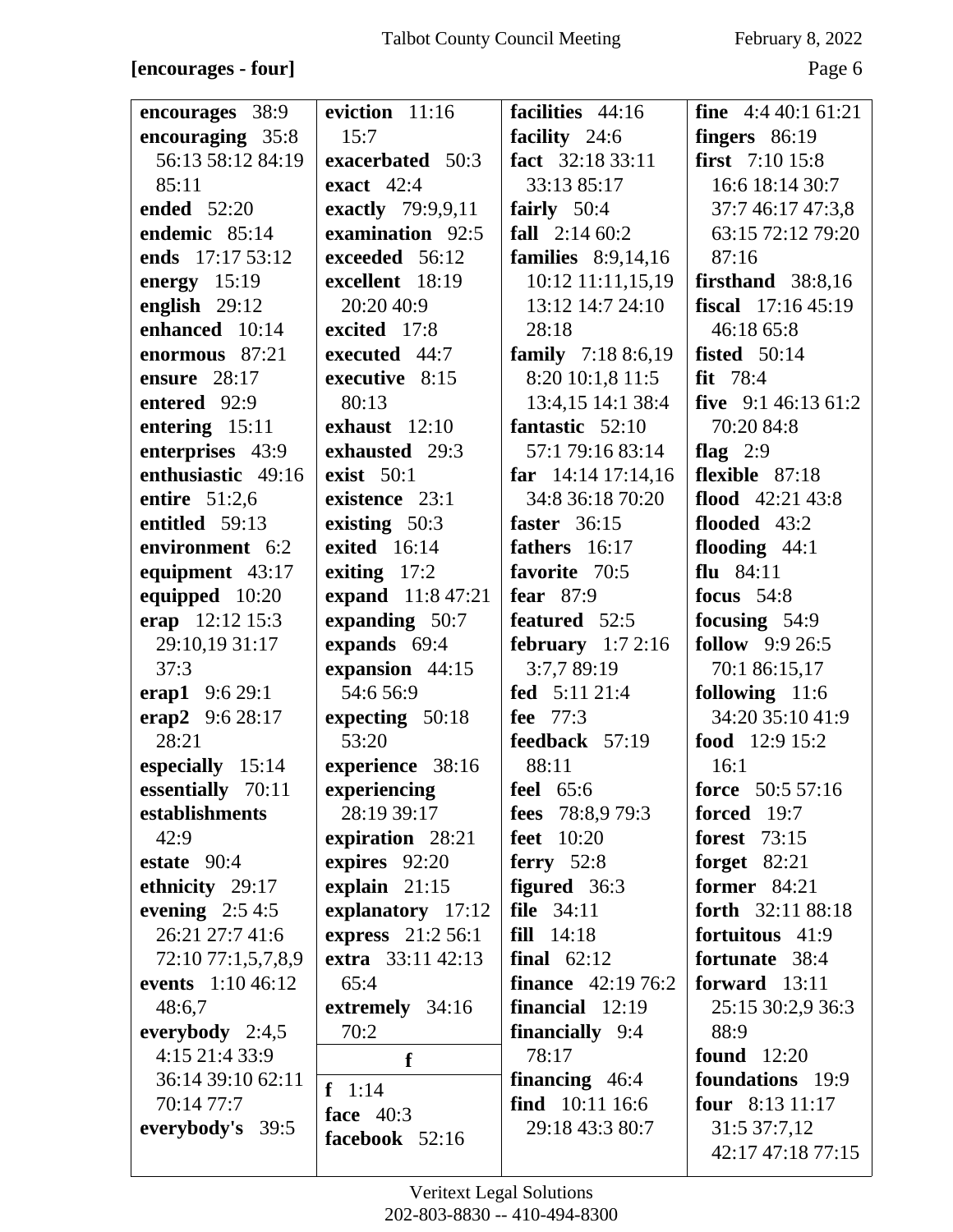## **[four - help]** Page 7

| 78:14 79:1                | generational 8:18       | $golly$ 37:2       | $greg$ 47:16                                          |
|---------------------------|-------------------------|--------------------|-------------------------------------------------------|
| <b>frank</b> $1:1625:20$  | generations 13:8,8      | good 2:5,12 3:3,14 | $group$ 88:6                                          |
| 26:5 41:16                | geographic 68:12        | 4:6 17:21 25:3,3   | growing 50:9                                          |
| frank's 35:11,17          | geographical            | 26:6 27:7 31:2,7   | 52:17                                                 |
| frankly $82:12$           | 70:17                   | 31:14 35:6 37:17   | growth $45:2$                                         |
| free 45:21 85:6           | <b>getting</b> 16:12,13 | 39:12,13 41:6      | guard 84:6,17                                         |
| fresh $35:6$              | 19:3 28:6 34:5,18       | 51:12 60:16 63:4   | guess 25:7 61:7                                       |
| <b>front</b> 82:13        | 35:12 38:1 58:12        | 63:8 65:7 66:16    | guys 58:20                                            |
| fruition $56:17$          | 64:13 65:3 84:3         | 72:3 77:7,8,9,11   | $gym$ 85:2                                            |
| full 11:1 55:15           | 85:11 86:21             | 80:5,10,10 81:1    | gymnasium $85:2$                                      |
| 56:1,17 73:13,15          | $g$ is 45:14            | 83:21 85:9 87:10   | $\mathbf h$                                           |
| 88:19                     | give 12:2 27:8          | 88:17 89:6,12,15   | hair $4:11$                                           |
| function 23:18            | 44:8 47:12 48:5,5       | goods 79:19        |                                                       |
| fund $9:144:5$            | 49:4 56:19 61:1         | gosh $69:1$        | <b>half</b> $7:542:10,17$<br><b>hand</b> $34:1092:13$ |
| 47:9                      | 61:16 66:7              | government 23:10   |                                                       |
| funded 12:3               | given $42:3,11$         | governor 8:15      | hands $31:21$                                         |
| funding $12:3,5,6,8$      | gives $51:11,12$        | 43:4 68:6,18       | happened 64:17                                        |
| 12:10,15 14:4,6           | giving 19:9 54:10       | granicus $63:21$   | happening 36:14<br>87:9                               |
| 18:1 32:20 87:17          | go $2:65:2,910:16$      | grant $8:1,2$ 12:7 |                                                       |
| 87:18                     | 21:6 24:7 29:12         | 14:6 27:12 28:21   | happy 30:5 51:15<br>71:1                              |
| funds 14:12 17:19         | 31:21 40:19,21          | 33:10 37:8 44:7    |                                                       |
| 27:13,20 28:12            | 41:20 46:19 49:8        | 44:10,11,13 53:21  | hard 10:11 15:15                                      |
| 29:3 31:7,21              | 56:21 67:17 70:20       | 54:9               | 34:16,18 37:21                                        |
| 34:20 38:20 75:12         | 71:7 77:21 81:8         | granted 10:3       | 58:10,10,11,17                                        |
| 75:17 76:3 87:15          | 84:12,13,20 85:9        | 14:15              | 79:2 82:15 83:3                                       |
| 88:1,11                   | goal 8:17 56:12         | grantees 17:14     | 89:3                                                  |
| <b>further</b> 55:13 92:5 | goals 10:13 11:18       | grants 31:1 42:4,5 | head $31:20$                                          |
| 92:8,10                   | goes 33:11,17           | 42:7,12,14 43:6,8  | <b>health</b> 7:3 82:14                               |
| fy21 $75:14,20$           | going 3:15,16           | 43:11,12,19 44:3   | hear 4:15 24:21                                       |
| fy22 $75:12$              | 13:11 20:6,8,10         | 52:3               | 30:17 40:7,8                                          |
| g                         | 20:14 21:15 25:17       | gratitude $21:2$   | 77:10<br><b>heard</b> 21:1 36:17                      |
|                           | 27:5 30:14 33:13        | $gray$ 40:16       |                                                       |
| $\gamma$ gainful $13:20$  | 34:3 37:8 38:9          | great $4:15:1$     | hearing $2:183:4$                                     |
| game $23:2$               | 40:2,11 46:17           | 16:21 18:7 26:17   | 3:11 25:15 59:6<br>60:21 61:8 62:18                   |
| gaps 6:17 14:18           | 49:1,3 53:7 54:12       | 26:21 28:6 30:6    | 63:1                                                  |
| geared 13:6               | 56:10,18 60:20          | 30:13,21 32:15     | hearthstone 85:2                                      |
| gen 8:13,20 13:4          | 62:6 68:17 70:13        | 34:5 40:8 45:3     | heat $21:5$                                           |
| gender $29:16$            | 79:19 80:15,19,19       | 51:11 54:21 55:10  |                                                       |
| general 19:11<br>63:13    | 85:15,16 86:12          | 56:20 59:19 63:7   | heating $15:8$<br><b>held</b> 89:19                   |
|                           | golf 59:13 60:7,7       | 63:10 69:17 77:12  |                                                       |
| generally 64:7<br>68:7    | 76:21 77:2,13           | 78:19 80:1,6 83:3  | help $4:17$ 13:18                                     |
|                           | 78:15 79:13,17,19       | 83:10,13 86:3      | 16:5 19:10,11                                         |
| generated 66:4            | 79:21 81:9              | 89:8,9,14          | 33:2 46:3,3 58:20<br>63:12 70:17 83:13                |
| generation 13:9           |                         |                    |                                                       |
|                           |                         |                    |                                                       |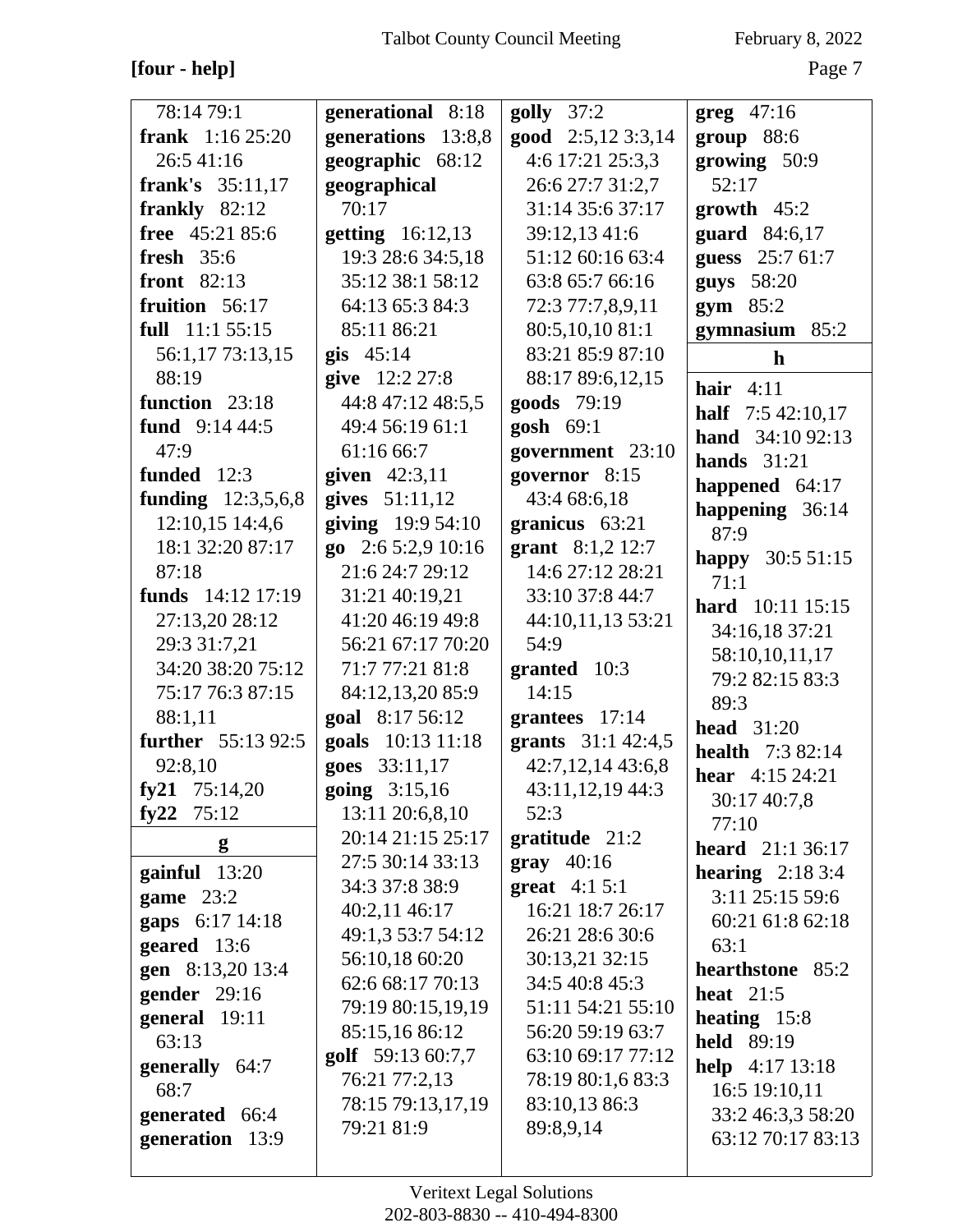## **[helped - jump]** Page 8

| helped 47:9                | <b>housed</b> 5:11 8:11 | inclined 36:10           | interfaith $11:7$         |
|----------------------------|-------------------------|--------------------------|---------------------------|
| <b>helping</b> $14:1828:6$ | 11:15 17:6              | includes 42:8            | international 52:8        |
| 45:689:8                   | households 8:5          | including $43:16$        | interrogated 92:4         |
| helps $9:14$ 11:17         | houses 7:15             | inclusion 7:10           | intimidating 80:7         |
| hey $41:157:12$            | housing $6:5,10$        | <b>income</b> 7:13 8:5   | introduced 66:12          |
| hiccups 36:17              | 7:19 8:4,7 9:17         | 9:3 11:15 18:3           | introduction              |
| high $12:1428:9$           | 10:1,7,9 11:4,14        | 29:17 32:8               | 68:21                     |
| 57:3                       | 11:19 13:13 16:6        | incomplete 36:1          | invest $41:15$            |
| highly $79:19$             | 17:2,4,521:13           | incorporates 60:3        | invested $44:11,12$       |
| hire 45:3 56:19            | 22:4 27:11,14           | 60:13                    | investment 41:21          |
| <b>hired</b> 44:21         | 28:12,18 38:6           | <b>increase</b> 6:7 78:6 | 45:16 46:15               |
| hog $77:2$                 | 39:16 89:11             | increases 77:3           | involved 25:21            |
| hogan $8:15$               | hsp $9:1714:20$         | increasing $11:18$       | 26:7 33:16                |
| hold 21:14,19              | <b>huge</b> 86:20       | 69:12                    | <b>issue</b> $27:2075:21$ |
| 53:15 62:7 63:16           | hundred 43:21           | incredibly 20:15         | <b>issues</b> 24:20 39:17 |
| 80:15                      | hunger $23:12$          | 69:2                     | 82:11                     |
| holidays 6:19              | $\mathbf{i}$            | individual 18:17         | <b>item</b> $69:1172:12$  |
| <b>home</b> 15:9 31:10     | <b>idea</b> 12:2 86:12  | 19:16 35:18,20           | 73:11                     |
| 33:18,19 39:3              | identification          | 61:2                     | items $14:13$             |
| homeless $6:48:2$          | 13:19                   | individuals $6:4,11$     | j                         |
| 9:3,13,16,17               | identified 65:13        | 7:15 8:6 9:3 11:11       | jafari 54:14              |
| 10:13 11:8 16:2,5          | imagine 66:3            | 16:3 19:9 28:7,18        | <b>january</b> $2:2165:1$ |
| 22:1 28:19 29:15           | immediately 36:4        | 82:11                    | 77:16,18 87:20            |
| homelessness 7:7           | impact 35:9             | <b>industrial</b> 44:20  | 92:13                     |
| 7:17 9:4,17 11:18          | impacted $32:4,5$       | inflation $50:9,13$      | jeffrey $73:14$           |
| 23:3,11                    | impacts 28:20           | 50:15                    | jess $4:14$               |
| homeowners 32:5            | 65:12                   | influx $7:2$             | jessica $4:21$ 10:16      |
| <b>homes</b> $7:1831:9,9$  | implement 70:15         | information $12:19$      | 10:17 40:10               |
| 32:7 38:21 89:10           | implementation          | 25:14 27:21 29:9         | <b>job</b> $2:12\,16:2$   |
| <b>hope</b> $7:12,13$      | 67:21 68:3,4,9,11       | 29:18 37:15 51:12        | 18:20 23:9 26:6           |
| 13:14 22:6 24:6            | important 25:19         | 51:12 53:8,10            | 26:17 28:6 30:21          |
| 47:21                      | 41:14,15 47:8           | 54:1 55:17 58:1,6        | 54:21 72:3 79:5           |
| hopefully 57:20            | 52:1 58:1               | infusion 35:6            | 79:16 80:11 83:10         |
| 58:5                       | impossible 33:19        | initiative $8:2,14$      | 83:15 89:6,15             |
| hopes $13:8$               | improvements            | 8:16 86:11               | <b>jobs</b> $41:1646:13$  |
| <b>hotel</b> 9:20 15:20    | 70:18                   | initiatives 86:5         | 47:5 56:11,14             |
| houlihan 1:21              | <b>inaudible</b> 14:21  | instructions 29:6        | <b>john</b> $75:13,18$    |
| 92:2,16                    | 52:7 56:5 61:18         | insurance $14:9,10$      | join $54:1665:15$         |
| hourly $44:21$             | 79:13 86:11 87:1        | 43:15                    | joye $76:2$               |
| hours $47:15$              | incarceration           | interest 88:16           | juggernaut 44:18          |
| <b>house</b> 10:11 21:11   | 17:2,7                  | interested 92:12         | juggle $30:19$            |
| 21:12,19 67:19             | incentive 44:5          | interesting $57:8$       | july $17:18$              |
| 86:7                       | inclement 6:19          | interestingly 44:2       | jump $40:13$              |
|                            |                         |                          |                           |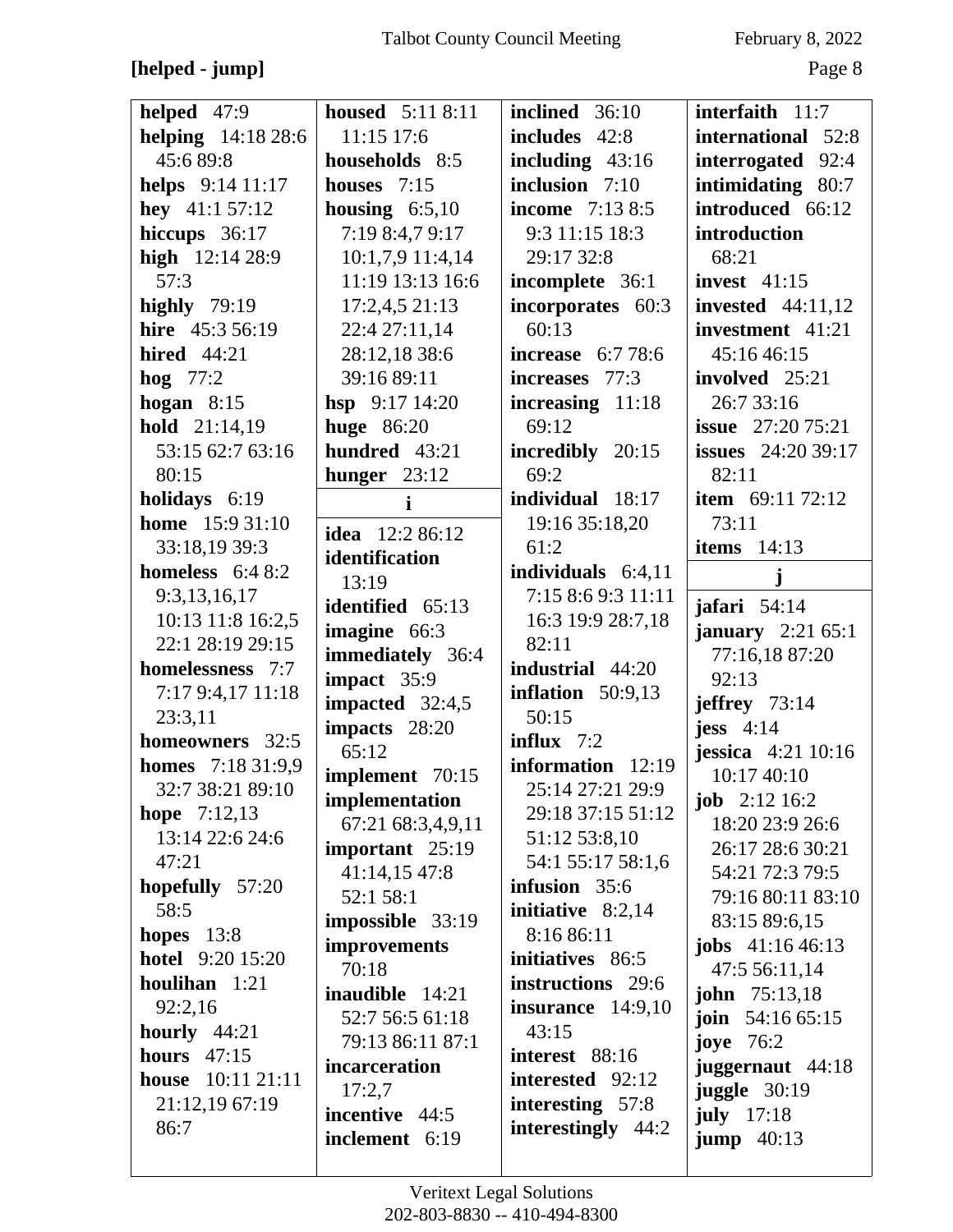## **[june - marketing]** Page 9

| <b>june</b> $17:17,1842:5$                                                                  | lack $7:1$                                                                                    | lesher's $36:19$                                                                                          | <b>lot</b> $26:2033:16,20$                                                                     |
|---------------------------------------------------------------------------------------------|-----------------------------------------------------------------------------------------------|-----------------------------------------------------------------------------------------------------------|------------------------------------------------------------------------------------------------|
| 49:6,13 50:17                                                                               | ladies 80:7                                                                                   | <b>letter</b> $65:1571:8$                                                                                 | 34:7 38:6,21 39:4                                                                              |
| 52:21 53:12,13                                                                              | laid 23:13 24:17                                                                              | levels $5:21$                                                                                             | 39:10,14 43:10                                                                                 |
| jurisdiction 69:9                                                                           | <b>landlord</b> 34:8 36:7                                                                     | leveraging 45:9                                                                                           | 51:11,18 55:5,6                                                                                |
| 69:16                                                                                       | 38:9                                                                                          | liaison $25:21$                                                                                           | 58:21,21 83:1                                                                                  |
| jurisdictions 69:2                                                                          | landlord's 36:10                                                                              | life $85:17$                                                                                              | 86:17 89:8,9                                                                                   |
| 69:3                                                                                        | landlords 32:1                                                                                | line $14:1261:4$                                                                                          | <b>louis</b> 73:13                                                                             |
| $\bf k$                                                                                     | 34:4 38:3                                                                                     | 70:12 82:13                                                                                               | love $55:270:3$                                                                                |
| kay 9:9 27:5 30:12                                                                          | large $10:1,8,21$                                                                             | <b>linked</b> 52:17                                                                                       | 80:9                                                                                           |
| 30:20 31:14 33:4<br>37:6,10,20 38:20<br>39:12 41:10 58:18<br>82:5<br><b>keep</b> 17:6 23:19 | 11:3,4 57:5 69:8<br>90:2<br>largely $48:11$<br>larger 10:11 24:10<br>69:3<br>laura 1:18 24:21 | list $50:6$<br><b>listed</b> $45:1290:5$<br>listen $25:4$<br>listening $54:16$<br>literally 64:21<br>65:5 | loved $14:8$<br>low $5:15,156:5,14$<br>8:5 9:3 11:15 18:3<br>46:19<br><b>lowe's</b> 43:16<br>m |
| 26:7 32:18 33:21                                                                            | 64:10                                                                                         | <b>little</b> $4:85:10$                                                                                   | maco 31:6                                                                                      |
| 38:9,21 40:17                                                                               | law $92:4$                                                                                    | 35:14 36:12 40:3                                                                                          | maco's 86:4                                                                                    |
| 46:9 52:14 84:2                                                                             | laying $22:19$                                                                                | 42:13 49:18 50:12                                                                                         | <b>madam</b> 59:8 62:1                                                                         |
| 84:14 89:10                                                                                 | leader $20:19$                                                                                | 59:17 64:11 77:16                                                                                         | 63:8 67:4,16 71:5                                                                              |
| keeper $60:18$                                                                              | leadership 82:3,8                                                                             | 80:7 81:8                                                                                                 | 71:12 72:20 73:21                                                                              |
| keeping $33:3,18$                                                                           | 82:17                                                                                         | <b>living</b> $7:11\,11:2$                                                                                | 74:19 76:9 81:8                                                                                |
| 45:7 54:1 85:12                                                                             | leads $20:1950:5$                                                                             | <b>loan</b> $46:1453:19$                                                                                  | 84:13 90:11                                                                                    |
| keeps $31:19$                                                                               | learned 17:5                                                                                  | loans $47:4$                                                                                              | maguire 53:2                                                                                   |
| <b>keith</b> 72:15                                                                          | leave $61:1362:6$                                                                             | local 9:14 19:14                                                                                          | 84:21                                                                                          |
| kellogg 74:14                                                                               | 62:13 63:5 77:17                                                                              | 79:21                                                                                                     | mail $67:1$                                                                                    |
| kids 89:10                                                                                  | lefler $47:17$                                                                                | <b>located</b> $7:148:3,9$                                                                                | <b>making</b> 18:3 21:4                                                                        |
| <b>kind</b> $25:1857:19$                                                                    | <b>left</b> 8:11 17:14                                                                        | 10:4,19 13:16                                                                                             | 84:12 88:17                                                                                    |
| 62:10 82:21                                                                                 | 42:14                                                                                         | 43:10 51:7                                                                                                | manage 32:19                                                                                   |
| kirwin $69:11$                                                                              | $\text{legal } 90:4$                                                                          | lodging $42:8$                                                                                            | management 5:13                                                                                |
| kirwin's 68:13                                                                              | legislation 59:19                                                                             | $log$ 29:4,7                                                                                              | 8:17 13:5                                                                                      |
| kitchen $11:1$                                                                              | 63:13                                                                                         | logo 80:3,4                                                                                               | manager $76:21$                                                                                |
| <b>know</b> $10:9 15:14$                                                                    | legislature 65:10                                                                             | long $25:1153:18$                                                                                         | 82:1 83:8                                                                                      |
| 18:13,15,19 24:1                                                                            | length $60:1$                                                                                 | longer $5:16$                                                                                             | manner 92:7                                                                                    |
| 31:7 33:16 34:3,7                                                                           | lesher $1:152:7,11$                                                                           | look $3:1,1030:2$                                                                                         | manning $84:7,17$                                                                              |
| 34:13 37:4 40:14                                                                            | 4:16 21:9,10 22:8                                                                             | 45:18 51:15 55:12                                                                                         | manufacturer                                                                                   |
| 54:3,5 55:6 62:11                                                                           | 35:4,5 36:5 37:17                                                                             | 57:12 58:5 78:1,1                                                                                         | 57:6                                                                                           |
| 64:11 66:6 69:11                                                                            | 55:20,21 57:10                                                                                | 78:2                                                                                                      | manufacturing                                                                                  |
| 69:12 78:14 80:18                                                                           | 62:6 65:8 66:3,5                                                                              | <b>looked</b> 3:3 65:8                                                                                    | 44:17 57:6                                                                                     |
| 84:10 85:8                                                                                  | 67:10,11 71:18,19                                                                             | looking $18:20$                                                                                           | <b>marilyn</b> $3:17\,25:9$                                                                    |
| known $7:11$                                                                                | 73:5,674:6,7,17                                                                               | 25:15 30:9 78:6                                                                                           | 27:17 35:15 36:2                                                                               |
| $\mathbf{l}$                                                                                | 75:4,5 76:14,15                                                                               | 79:18                                                                                                     | 41:10 82:6                                                                                     |
| $1a \quad 72:15$                                                                            | 81:15,16 87:13                                                                                | looks 17:15 41:19                                                                                         | marketing $51:17$                                                                              |
| labor $50:5$                                                                                | 89:18 90:17,18                                                                                | <b>lose</b> $33:1937:11$                                                                                  | 53:21                                                                                          |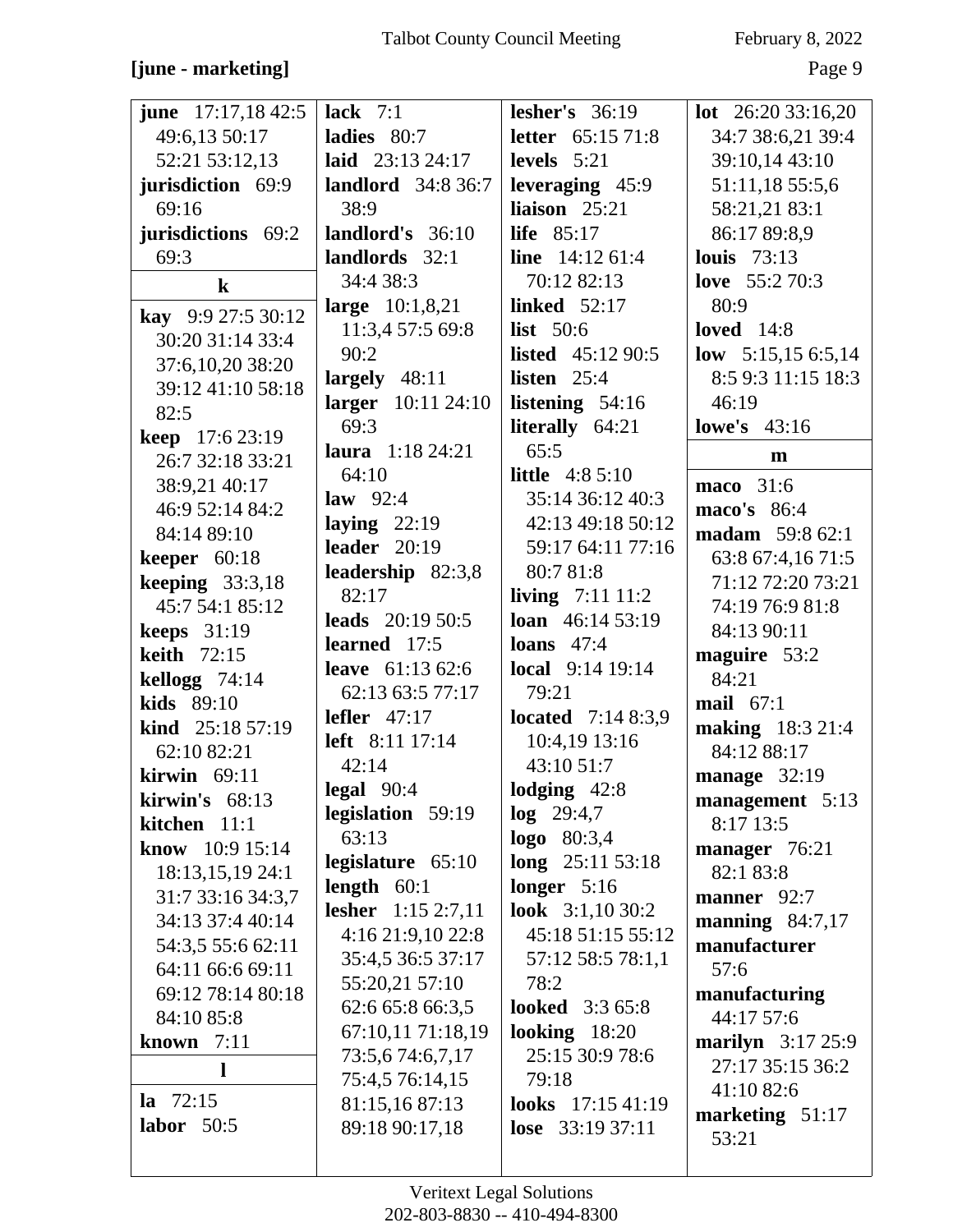### **[marketplace - notified]** Page 10

| marketplace              | mentioned 31:4           | months 16:9,11,16          | <b>needed</b> 13:20      |
|--------------------------|--------------------------|----------------------------|--------------------------|
| 78:19                    | 48:15 60:12              | 38:14 49:12                | 35:21 37:10 52:21        |
| marsh 78:2               | michael's $43:20$        | <b>mood</b> 86:14          | <b>needs</b> 7:2 15:1,12 |
| mary 9:8 27:5            | michelle $72:14$         | mornings 78:10             | 20:16 22:12 32:18        |
| 30:12,20 31:14           | micro 43:11              | 78:11                      | 47:19 82:7 87:5          |
| 33:4 37:6,10,20          | mid 45:13                | morris 4:18 40:12          | negative $65:12$         |
| 38:20 39:12 41:10        | midday $78:10$           | <b>motion</b> 66:17,18     | negatively 29:21         |
| 58:18 74:14 82:5         | mike 4:17 87:4,5         | 67:3 71:6,8,11             | neighborhood             |
| maryland $1:1$           | <b>million</b> 28:2 30:7 | 72:17,19 73:20             | 3:165:48:1,8             |
| 11:13 15:19 29:13        | 30:8 32:20 35:7          | 74:16,18 76:6,8            | 10:2 13:2 20:11          |
| 43:9 44:11 45:16         | 42:4,11 44:15            | 81:2,3,7 90:7,11           | 21:13,18,21 22:20        |
| 68:13 69:7 92:1,2        | 87:17                    | move 2:20 6:3              | 22:21 23:5 27:18         |
| matched 44:10            | $mind \quad 63:15$       | 14:12 39:8 40:2            | 28:5 29:4 30:2,4         |
| matching $44:10$         | $minimum$ 16:9           | 83:16,19                   | 37:21 39:18              |
| <b>matter</b> 84:8 85:5  | minor 15:9               | moved 7:15 73:17           | neighbors 20:13          |
| 92:7                     | minutes $2:20,20$        | 74:15 90:9                 | network 14:1             |
| matters 90:5             | 3:3 61:1,2 84:8          | moves 2:18 3:4,11          | <b>never</b> 80:20       |
| mean 38:20 58:5          | 85:5                     | moving $36:3$              | $new$ 50:2 53:19         |
| 69:11                    | missing $69:3$           | $\mathbf n$                | 56:11 59:13 60:9         |
| meaningful 58:8,9        | $mission 10:12$          | nagle 76:2                 | 78:2 80:2,4 81:4         |
| means 38:6 39:3          | 11:10                    | <b>name</b> 32:12,13       | news 35:6 56:20          |
| 92:7                     | mistake 17:13            | 85:8                       | newsletter 52:5          |
| media $52:15$            | mobile 16:1              | named 92:3                 | newsletters 52:12        |
|                          |                          |                            |                          |
| medical 14:17            | <b>model</b> 10:14       |                            | nice 30:20 56:16         |
| meet 11:17 47:20         | moderate 50:11           | national 84:6,17           | 58:19 77:14              |
| <b>meeting</b> 1:4 20:12 | moderated 49:17          | <b>neal</b> 3:18,19,21     | <b>night</b> 62:18 89:3  |
| 25:5 61:11,14            | modification             | 4:4,9,12,205:3             | nights 89:2              |
| 62:14 63:3,6 89:3        | 28:11                    | 18:6,19 19:5,14            | nine 9:21 43:11          |
| 89:18 90:6,8,12          | <b>moment</b> 49:20      | 20:19 21:17 22:13          | nominating 68:5          |
| 91:4                     | 82:1                     | 22:17 26:3,9,19            | nominees 68:6            |
| meetings 53:15           | moments 85:7             | 27:2,17 32:17              | <b>nonprofits</b> 42:9   |
| member 66:15             | monday 83:6              | 34:7,11 36:19              | normally 36:20           |
| 69:5,6,7 71:4            | <b>money</b> 33:13       | 58:19 82:6                 | <b>north</b> 10:4,19     |
| 73:14,15                 | 34:10,16 42:13           | nearly $35:18$             | notary $92:2,17$         |
| members 1:13             | 44:5 47:14 50:14         | <b>neck</b> 77:2           | note 39:14 52:1          |
| 68:2,17 69:1,5,5         | 69:13                    | <b>need</b> 4:18 6:9 7:3   | 55:21 65:9 85:10         |
| 72:9 83:4                | monitoring 33:12         | $11:13$ $12:4,5,13$        | 89:16                    |
| membership               | 56:4                     | 16:14 22:4 25:6,7          | <b>noted</b> 65:10 90:8  |
| 67:21 68:2,8,12          | month 7:12 34:1          | 26:13 30:11 32:16          | <b>notes</b> 92:6        |
| 69:4 78:7                | 37:7,12 46:20            | 32:20 34:7 36:6,8          | notice 33:1              |
| men 5:12,20 80:6         | 52:13 61:13 65:4         | 38:2 41:13 46:2,3          | <b>noticed</b> 6:7 14:6  |
| 80:9                     | 77:17                    | 46:4 48:8 59:1             | notified 27:9            |
| mention 20:4             | <b>month's</b> 15:8 16:6 | 60:18 69:18 78:13<br>78:18 | 28:15                    |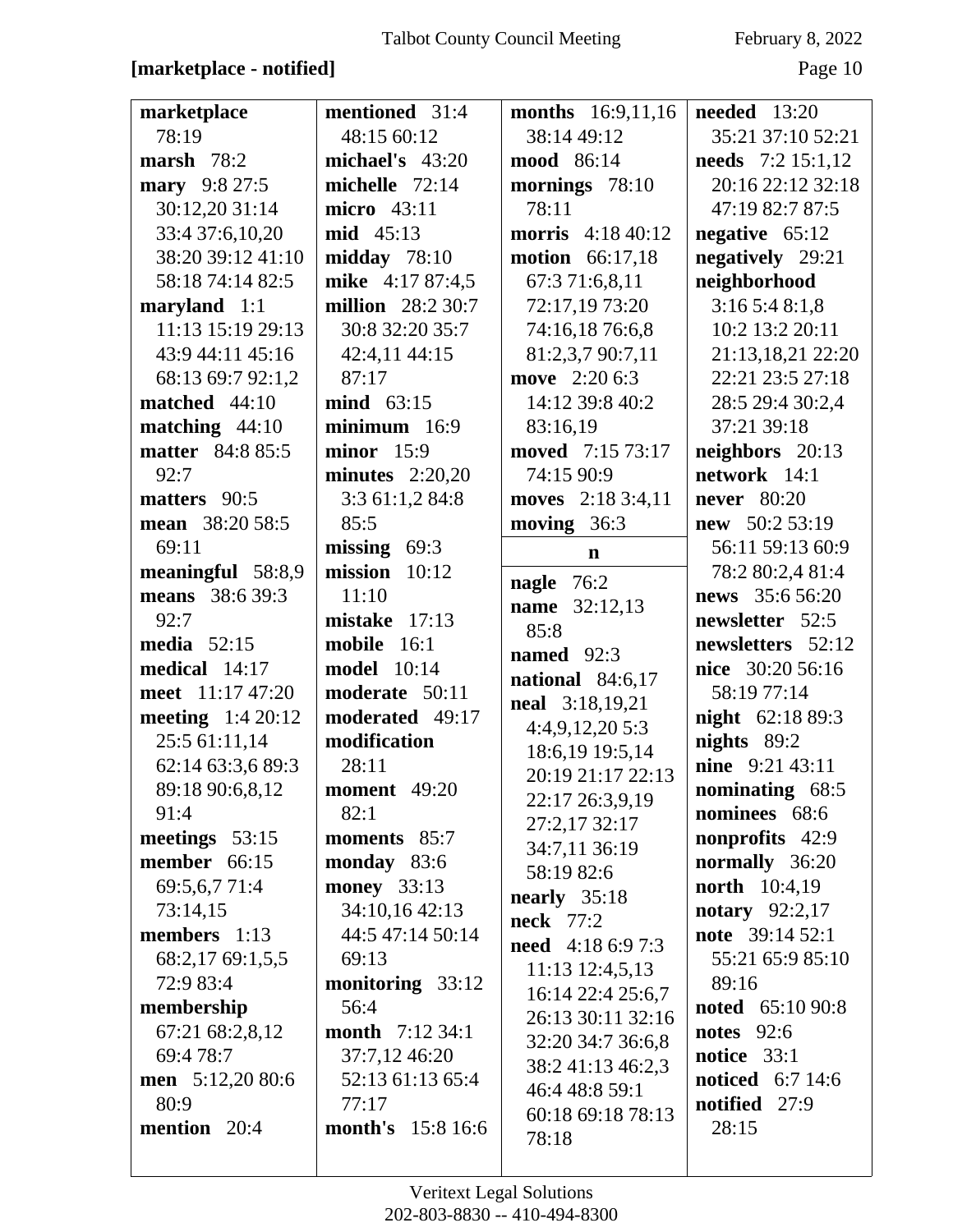### **[notorial - persons]** Page 11

| notorial $92:13$<br><b>nsc</b> 7:6 11:17 12:4<br>19:10<br>nsc's 10:13 11:10 | 83:15,19 87:2,11<br>88:20<br>once 16:13 22:18<br>36:13 46:19 84:9 | overtook 50:10<br><b>owner's</b> 32:13<br>owners $32:1,5$<br><b>oxford</b> 43:20 | partners 45:11<br>88:5<br>partnership 23:16<br>30:3 |
|-----------------------------------------------------------------------------|-------------------------------------------------------------------|----------------------------------------------------------------------------------|-----------------------------------------------------|
|                                                                             | ones 14:9 50:3                                                    |                                                                                  | partnerships                                        |
| nsctalbotmd.org<br>29:5                                                     | <b>online</b> 42:9 52:2                                           | $\mathbf{p}$                                                                     | 45:10                                               |
| <b>number</b> 8:13 9:1                                                      | 83:17                                                             | p.m. 1:7 89:21                                                                   | <b>pass</b> 86:11,13                                |
| 9:13,21 23:12                                                               | open 30:14 34:11                                                  | 91:4                                                                             | passion 25:12                                       |
| 24:3 31:19 42:3,7                                                           | 60:20 61:14,19                                                    | pack 1:17 22:15                                                                  | passionate 83:2                                     |
| 43:1,16 46:19                                                               | 62:7 63:6 77:15                                                   | 22:16 31:13,14                                                                   | pat 26:14                                           |
| 47:5 56:7 59:10                                                             | 87:4 89:21                                                        | 33:6,8 38:3 55:7,8                                                               | pathways 14:2                                       |
| 72:10                                                                       | opened 5:11                                                       | 55:19 60:17,19                                                                   | <b>patient</b> 38:11,14                             |
| numbers 45:11                                                               | opening $2:77:19$                                                 | 62:16 65:17 66:2                                                                 | patients 14:16                                      |
| numerous 48:6                                                               | operate 51:8                                                      | 66:5,10,19,21                                                                    | patrick 73:15                                       |
| nurture 89:10                                                               | operating 12:18                                                   | 67:14,15 72:1,2                                                                  | paving 56:8                                         |
| $\bf{0}$                                                                    | opinion 85:17                                                     | 72:18 73:9,10,17                                                                 | pay 16:6 32:9,10                                    |
|                                                                             | opportunities                                                     | 74:10,10,11,15                                                                   | 32:14                                               |
| o'clock 89:20,21                                                            | 48:5                                                              | 75:8,9 76:18,19                                                                  | payments 15:7                                       |
| obtaining 13:19                                                             | opportunity 5:7                                                   | 77:8 80:12,18                                                                    | pending $63:13$                                     |
| obviously 20:21<br>25:12                                                    | 27:8 29:20 30:6                                                   | 81:19,20 83:20,21                                                                | people 9:16 16:12                                   |
| october 42:21                                                               | 61:17 86:6,21                                                     | 85:21 87:4 91:1,2                                                                | 31:8 32:20 33:3                                     |
| 45:20                                                                       | opposed 65:3                                                      | package 15:3 57:5                                                                | 33:18 36:9 38:2                                     |
|                                                                             | 79:20                                                             | packaging 57:6<br>packet 9:11 12:21                                              | 38:18,18,19,21                                      |
| offering 20:7<br>office 12:12,17                                            | opposition 86:18                                                  | 75:15                                                                            | 39:2,3,8 42:17                                      |
| 42:19 47:15 48:1                                                            | options 18:20                                                     | page 51:20                                                                       | 45:7 48:17 49:16                                    |
| 48:3 66:8                                                                   | order 8:15 37:9                                                   | pandemic $5:13,19$                                                               | 50:12,18 51:6                                       |
| officers 64:4,6,9                                                           | 62:17 63:18                                                       | 5:21 45:5                                                                        | 54:2 58:21 62:14                                    |
| 64:21 65:12                                                                 | organization 20:1                                                 | pantry 11:1 12:9                                                                 | 64:19 83:2,13                                       |
| <b>offices</b> 47:21 83:5                                                   | 20:18 61:3                                                        | 16:2                                                                             | 84:20 85:11 89:8                                    |
| <b>offset</b> 43:13                                                         | organizations                                                     | paper 89:14                                                                      | 89:9                                                |
| okay 2:3,3,12,14                                                            | 19:10 53:9 82:9                                                   | par 79:3,7,8                                                                     | <b>percent</b> 7:16 28:3                            |
| 2:14,193:3,5,10                                                             | 82:18                                                             | parcels 32:6                                                                     | 45:2 51:5 57:14                                     |
| 3:144:1,15,205:3                                                            | originally 75:20                                                  | <b>park</b> 44:20                                                                | <b>percentage</b> 28:9                              |
| 18:6 25:1,3 26:20                                                           | ourself 85:18                                                     | parks 59:11 75:11                                                                | <b>perfect</b> 22:8 41:2                            |
| 27:3 39:11,21                                                               | outcome 92:12                                                     | part 38:7 48:21                                                                  | permanent 6:4                                       |
| 40:7 59:5,6,17                                                              | outcomes 56:2                                                     | 55:1                                                                             | 7:19 19:2                                           |
| 60:15,20 61:21                                                              | outdone 22:18                                                     | participants 61:5                                                                | <b>person</b> $14:15 16:5$                          |
| 62:15 63:4,4,7,10                                                           | outlined 12:20                                                    | participate 58:13                                                                | 17:6 18:18 38:15                                    |
| 63:11,16,20 64:14                                                           | outlook 49:11,12                                                  | participation 58:7                                                               | 48:6                                                |
| 66:2,14 67:2                                                                | 49:17 50:19                                                       | particularly 48:13                                                               | <b>personally</b> 92:3                              |
| 68:15 69:19 71:5                                                            | outreach 9:19                                                     | <b>parties</b> 92:11,11                                                          | personnel 32:18                                     |
| 71:9,11 72:3,7,19                                                           | 53:5,14                                                           | partnered 27:18                                                                  | 90:4                                                |
| 73:20 74:18 76:5                                                            | <b>overall</b> 12:17,17                                           | 42:19                                                                            | persons 31:19                                       |
| 76:8 77:10 78:21                                                            | 49:10                                                             |                                                                                  |                                                     |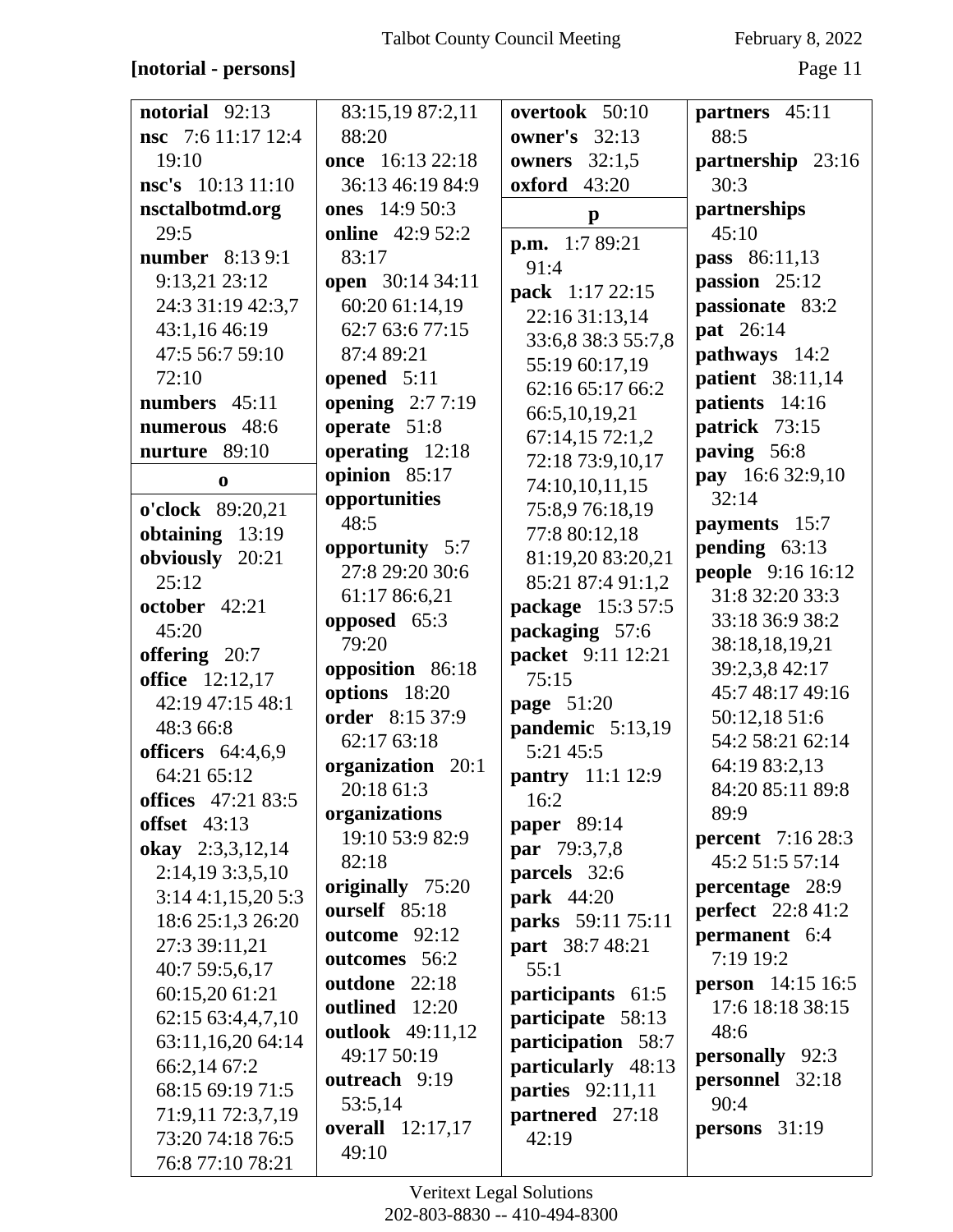**[pete - quarter]** Page 12

| <b>pete</b> 1:15        | possible 7:20          | 69:19 71:10,20,21        | property 8:20             |
|-------------------------|------------------------|--------------------------|---------------------------|
| pharma 44:7             | possibly 23:20         | 72:4 73:7,8,19           | 10:7 24:5,9,10            |
| pharmaceutical          | posts $52:15$          | 74:8,9,16 75:6,7         | 32:1,5,10,13              |
| 44:17                   | poverty 8:18           | 76:6,16,1781:6           | proposing 23:21           |
| pharmaceutical's        | 11:11,21 13:6,9        | 81:17,18 86:2,3          | proud 19:6 20:15          |
| 56:9                    | 23:3,11                | 87:2 89:13 90:19         | 26:18 38:6 70:2           |
| philanthropic           | powder 11:2            | primarily 9:14           | 82:19                     |
| 41:17                   | powerpoint 40:10       | printed 92:6             | provide 17:1              |
| <b>phone</b> 24:20 25:5 | prayer $2:8,10$        | prioritizing 88:1        | 19:15 27:20 28:13         |
| 36:10 54:15 90:20       | pre 5:13,19            | private 23:17            | 29:13 41:16,18            |
| place 21:5 47:19        | precautions 85:18      | 52:19                    | 45:10 47:20 55:17         |
| 92:4                    | predictable 49:14      | pro 79:16                | 68:12 87:14 89:11         |
| placement 9:20          | 50:4                   | probably 17:3            | provided $5:12,19$        |
| placements 15:20        | prepared 65:9          | 18:13 35:14              | 12:14 20:3 45:21          |
| plan 46:3 53:10         | prescriptions          | problem 6:20 63:5        | 46:12                     |
| 87:15                   | 14:18                  | 63:17 87:3               | provides $8:460:5$        |
| planning 8:17           | <b>presence</b> $6:10$ | problems 39:9            | providing 13:2            |
| 90:1                    | 31:16 52:17 92:9       | 40:17 50:1,3 58:3        | 14:12 25:13               |
| <b>plans</b> 84:13      | presentation           | proceedings 2:1          | proving $33:12$           |
| platforms 52:15         | 18:11 22:18 23:13      | process 35:16 36:4       | provisions 60:7           |
| <b>play</b> 80:13       | 30:13 41:19 55:10      | 36:15 37:5               | <b>public</b> 23:15 30:10 |
| <b>please</b> 5:9 22:7  | presented 24:3         | processed 28:8           | 53:5,14,15 59:6           |
| 59:9 60:18 67:5         | 55:11                  | program $9:2,8,13$       | 60:21,21 61:8,19          |
| 67:18 71:13 74:16       | president 41:7         | 12:13 13:5 15:4,5        | 62:7,18 63:1 82:6         |
| 81:10 84:13,13          | 59:21 65:2 72:9        | 15:19 16:14,17,19        | 83:16 87:21 88:1          |
| 90:12                   | 83:4 87:11 88:21       | 16:21 17:10 25:16        | 88:10,15 89:4,9           |
| pleasure 26:3           | 89:16                  | 27:13,15 28:4            | 92:2,17                   |
| pledge $2:8,10$         | presidents 83:6        | 29:19 32:15 35:8         | <b>purchase</b> 75:12,17  |
| <b>pocket</b> 32:9      | pressure 31:15         | 37:9 42:16 53:21         | purchased 44:15           |
| point 35:17 36:5        | <b>pretty</b> 80:4     | 56:14,16                 | purpose $6:310:5$         |
| 47:21 61:8 62:16        | prevent $11:16$        | programs 9:18            | 64:5 68:1 76:4            |
| 66:5                    | preventing 11:18       | 14:21 53:20              | <b>put</b> 6:15 14:8 33:2 |
| pointed $41:16$         | prevention 7:7         | progress $88:17$         | 44:5 66:6 70:12           |
| police 6:9              | 10:13 15:7 23:3,3      | <b>project</b> 8:3 20:10 | 87:20                     |
| policy 65:9             | 23:11                  | 44:14 45:6 48:19         | <b>puts</b> 60:6          |
| popular $52:4,6$        | previously 60:14       | 48:21 49:2 53:6          | putting 38:15             |
| population 18:4         | 68:16                  | 53:12 90:3               | 86:10                     |
| <b>porch</b> 10:21      | <b>price</b> 1:18 21:8 | promise $80:12,17$       | $\mathbf{q}$              |
| port 8:10 20:6          | 22:14 24:19 25:1       | promised 49:4            |                           |
| position $12:7,10$      | 25:4 26:4 30:15        | promote 48:11            | qualifications            |
| 12:20 78:12             | 30:18 57:11,12         | proper 85:18             | 68:2                      |
| positioned 78:19        | 58:16 64:12,13,15      | properties 8:10          | qualify 43:6              |
| positive 41:21          | 65:11 66:17 67:12      | 13:16 17:1 24:13         | quality<br>56:13          |
| 49:11,13 50:19,20       | 67:13 68:14,15,16      |                          | quarter 46:17             |
|                         |                        |                          | 47:3                      |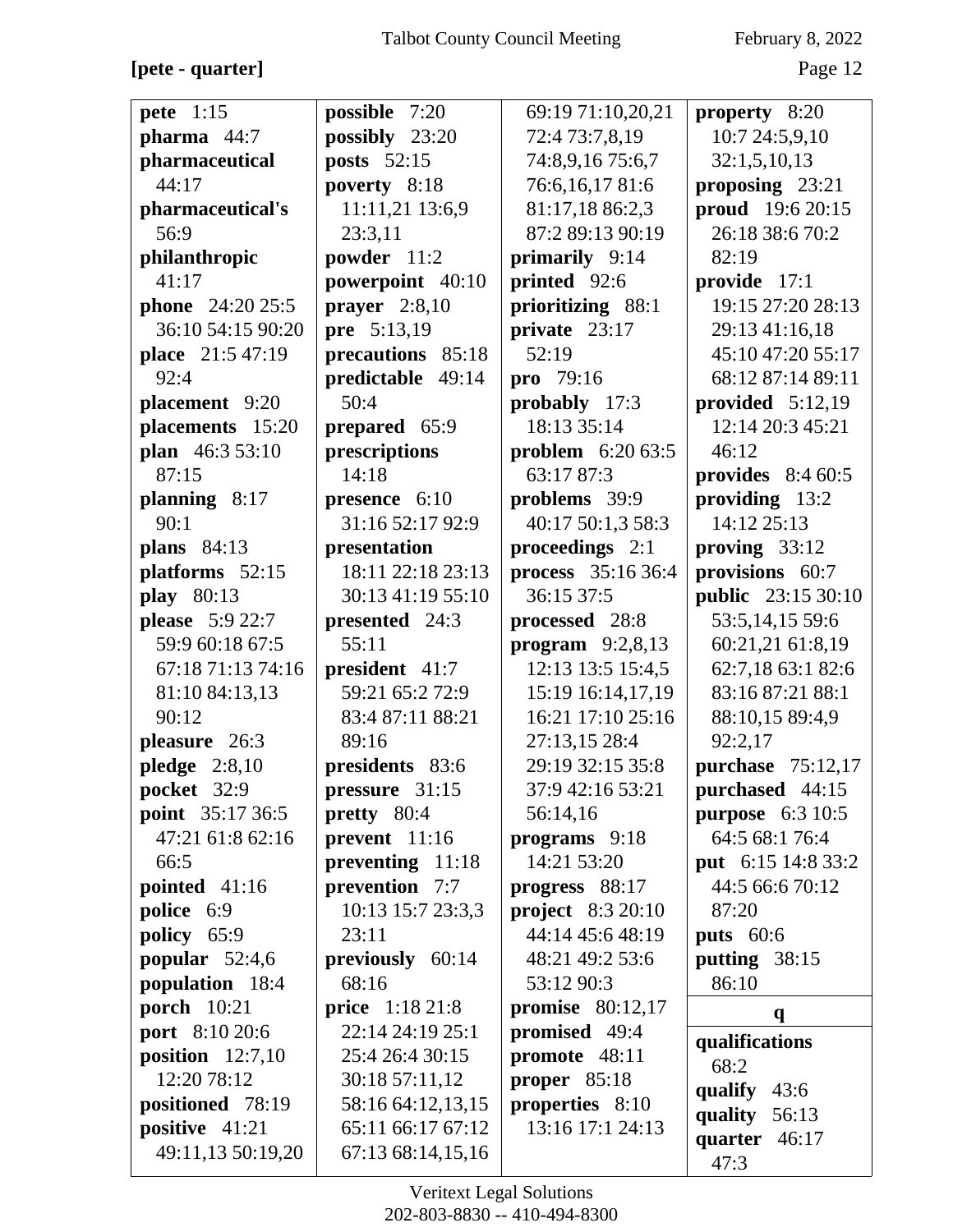## **[quasi - ridgeway]** Page 13

| quasi $23:10$            | reasons 11:6              | relates $64:4$             | request $33:247:10$        |
|--------------------------|---------------------------|----------------------------|----------------------------|
| queenstown 78:3          | 31:19                     | relating $64:868:7$        | 66:4 75:10 77:2            |
| question 21:10           | recall $42:21\,44:4$      | released 49:7              | requesting $28:10$         |
| 35:15 36:20 51:10        | 56:6                      | 53:21                      | 72:14 73:12 74:13          |
| 66:20                    | <b>receive</b> 8:17 65:17 | relevant 7:4               | 75:16                      |
| questions 18:5,14        | 65:21                     | <b>relief</b> 14:19,20     | require 5:16               |
| 20:21 30:5 51:13         | received $27:10$          | 82:15 87:17                | requirement                |
| 54:19 55:4,8             | 30:7 34:8 43:12           | relocation 12:3            | 19:18                      |
| 86:13,15,17              | 87:16                     | remaining 69:8             | requiring 68:4             |
| quick 79:15              | receiving $14:4$          | remains 50:5               | <b>resident</b> 6:1,8,8,10 |
| ${\bf r}$                | 28:16 46:10               | remember 32:3              | 6:137:2                    |
| <b>race</b> 29:16        | reckoned 57:17            | 64:18 88:2                 | residents 6:16             |
| raising 78:8             | recognize $82:2,16$       | remind 83:1                | 41:13                      |
| range $7:3$              | recommend 79:19           | reminded 82:7              | resolution 23:8            |
| rapid 9:19 16:4          | recommendations           | removes 17:4               | resolve 6:10               |
| rates 77:21 78:1,1       | 88:10,19                  | removing 11:20             | resource 22:11             |
| 78:2,8,12 79:8           | reconvene 90:8            | <b>rent</b> 7:12 15:8      | resources 51:21            |
| 81:4,9                   | <b>record</b> 59:9 67:18  | 16:7 38:14 39:14           | 53:17,19 54:3              |
| <b>reach</b> 39:18       | recorded 92:6             | <b>rental</b> $9:7 17:1,9$ | respondents 50:2           |
| <b>read</b> 9:11 59:8    | recovery 48:21            | 21:13 24:10 25:16          | 50:8                       |
| 67:17 75:15              | 53:687:14                 | 27:4,12,13 28:9            | response 30:16             |
| reader $62:3,21$         | recreation 59:12          | 28:12 31:6 72:13           | 87:21                      |
| 63:7                     | 75:11                     | 72:16                      | responses 88:2             |
| readier 63:2             | reducing 18:16            | rentals 38:5               | responsible 16:17          |
| reading $63:15$          | reenact 59:11             | renter $32:4$              | <b>rest</b> 43:3 70:7      |
| <b>ready</b> 4:21 62:2   | reentering 17:7           | renter's $32:12$           | 78:12                      |
| 62:12                    | refer $46:5$              | <b>renting</b> $31:1032:6$ | restaurants 42:8           |
| <b>real</b> 44:1 79:15   | referred 48:4             | rentrelief.maryl           | <b>result</b> 56:11 57:13  |
| 90:4                     | refers $73:11$            | 29:8                       | <b>results</b> 49:7 51:1   |
| reality 18:16            | regarding 31:6            | reopened 77:13             | 88:14                      |
| realize 36:13            | 60:5,7,10 72:12           | repairs $15:10,12$         | retention 54:6             |
| reallocate 28:11         | 90:2                      | repeal $59:11$             | return $54:8$              |
| <b>really</b> 19:6 21:20 | regional $45:13,14$       | <b>report</b> 27:21 44:8   | returning 16:20            |
| 25:21 31:2 33:4          | 69:16                     | 55:15 82:1 83:9            | returns $41:21$            |
| 34:2 35:8 38:20          | regular 48:16             | reported 1:20              | <b>reuse</b> 9:21 11:9,17  |
| 39:5 41:9 43:17          | regulation 60:10          | reporting 37:8             | revenue 19:8               |
| 44:2 45:9 49:18          | regulations 60:6          | reports $37:10$            | <b>review</b> 3:8 72:13    |
| 52:1,10 56:13            | 60:11                     | representation             | 72:16                      |
| 57:1,8 58:11,19          | rehousing 9:19            | 68:19 69:9,14              | reza $54:1455:1$           |
| 58:19 69:18 83:3         | 16:4                      | repurpose 5:7              | rich $47:1776:20$          |
| 86:9,15,19,20            | reintroducing 5:4         | 10:15 24:8                 | 78:21 79:15                |
| 89:2                     | related $27:15$           | repurposing                | ridgeway $5:7,10$          |
| reappointment            | 28:12 82:11 87:17         | 24:16                      | 5:11,14,16,19              |
| 73:13                    | 92:11                     |                            | 8:12 9:21 10:3,15          |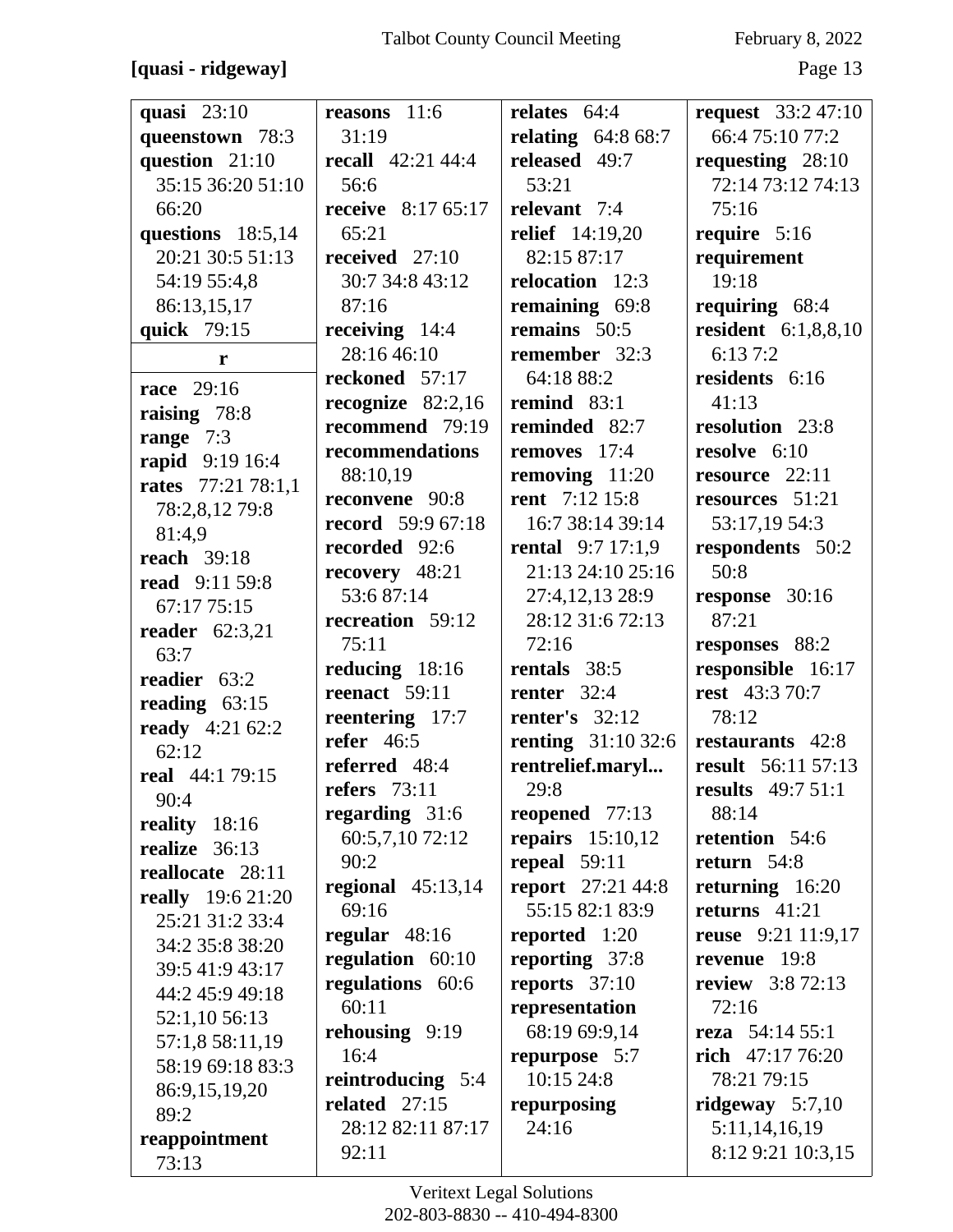### **[ridgeway - situation]** Page 14

| 10:18 12:5 18:12          | scale $90:2$         | seek 53:17         | setter 76:20 77:6,7 |
|---------------------------|----------------------|--------------------|---------------------|
| 21:11 24:1,9,17           | school 15:5          | seeked 14:11       | 77:10,12,15,21      |
| <b>right</b> $2:143:14$   | schools $70:2,15$    | seen 24:15 45:8    | 79:6,10 80:6,9,15   |
| 24:7 40:3 41:1,5          | scoot $4:19$         | selection 79:16    | seven 20:7 68:17    |
| 49:15 59:5 60:16          | scooting $4:20$      | 80:1               | 69:4                |
| 65:3 66:14 70:11          | screening $27:19$    | self 7:16 11:12,20 | shame $70:15$       |
| 70:13 77:12,14,19         | sea 52:8             | 13:11 17:12        | share 40:10,11,12   |
| 78:13 81:1 87:7           | seal $92:13$         | sell 22:2          | 40:15,20 48:2       |
| risk $6:15,159:4,16$      | season 77:3 84:11    | selling 80:4       | 53:9                |
| 28:19                     | second 15:6,21       | sells 80:6         | sharing $48:253:7$  |
| river $78:1$              | 16:18 28:16 30:8     | senate 64:2 86:6   | 54:1                |
| <b>rocca</b> 72:15        | 35:7 62:21 66:18     | senator 66:8       | shelter 5:8,15,16   |
| <b>role</b> 23:7          | 67:3 71:10,12        | send 71:8          | 6:2,3,6,14,178:12   |
| <b>roll</b> 81:10         | 72:18,20 73:18,19    | senior 17:9        | 10:4,6 11:7,8       |
| <b>roof</b> 31:20         | 73:21 74:17,19       | seniors 14:18      | 18:13 19:2,2        |
| room 6:1 $11:1,2,2$       | 76:7,9 81:5,6,8      | 15:21              | shelters 7:18       |
| <b>rooms</b> $13:143:2:6$ | 90:10,11             | sense $22:8$       | shirts 79:17        |
| 43:18                     | secondly 7:19        | sensible 65:14     | shop 79:17 85:3     |
| <b>round</b> 30:8,9 35:7  | secretary $59:8,10$  | sentences 26:10    | shore 15:16 19:19   |
| row 80:16                 | 62:1,4 63:8,9,16     | sentiment 49:1,4   | 45:13,14,15 48:20   |
| run $12:8,1070:14$        | 63:18,21 64:2        | 55:16 56:2         | 49:11 50:21 51:2    |
| running $24:5,6,14$       | 65:21 66:8,12        | september 12:8     | 51:6 53:5 69:6,6    |
| 46:5                      | 67:4,6,8,10,12,14    | 29:1,2 45:20       | 70:3                |
| runs $17:17\,45:20$       | 67:16,19 71:5,12     | 92:20              | short 72:13,16      |
| rural $69:1$              | 71:14,16,18,20       | serious $82:10$    | shortly 88:19       |
| $rx = 57:7$               | 72:1,20 73:1,3,5,7   | serve 9:2 18:21    | show 41:4 49:19     |
| S                         | 73:9,21 74:2,4,6,8   | 22:11 72:15        | showing $46:16$     |
| safe 84:15                | 74:10,19,21 75:2     | served 29:15       | shows 17:15         |
| safely $53:14$            | 75:4,6,8 76:9,10     | service 3:16 5:4   | <b>shut</b> 37:9    |
| safety 6:13               | 76:12,14,16,18       | 5:21 8:1,8 10:2,14 | sick 16:12,13       |
| salaried 44:21            | 81:8,11,13,15,17     | 13:2 20:12 21:13   | <b>side</b> 86:7,7  |
| salaries 12:15            | 81:19 90:11,13,15    | 21:18,21 22:20,21  | sides $41:11$       |
| sales $42:9$              | 90:17,19 91:1        | 23:6 27:15,18      | sign $37:346:6$     |
| salisbury $43:10$         | section 60:6         | 28:5 29:5 30:2,4   | signature $92:15$   |
| 88:6                      | sector 52:19         | 38:1 39:19         | signed $37:16$      |
| sat $21:1$                | security $6:21$ 16:7 | services 5:13 6:18 | single 13:15 69:15  |
| saturday $43:2$           | see 9:8 17:13,19     | 7:4,21 9:1,18 11:8 | 69:15               |
| saw $64:1567:1$           | 17:20 18:1 38:8      | 12:7,14,16,17      | $\sin$ 21:17 22:13  |
| saying $66:21$            | 39:19 45:8 47:13     | 13:1 14:6 20:2,17  | 79:6 84:13          |
| 70:20 80:18 89:1          | 50:18 51:5 56:16     | serving $25:20$    | site 6:8,217:1      |
| says 31:18 62:5           | 57:2,3,8,13,21       | session $60:2,4$   | sites 29:8          |
| 65:11                     | 58:2 82:5,6,6        | 89:21 90:1,3       | sitting $37:16$     |
| sbdc 47:15                | seeing 31:15 37:2    | set 11:14 12:8     | situation 16:5      |
|                           | 57:17                | 55:11 85:2 92:4    | 39:7 56:4           |
|                           |                      |                    |                     |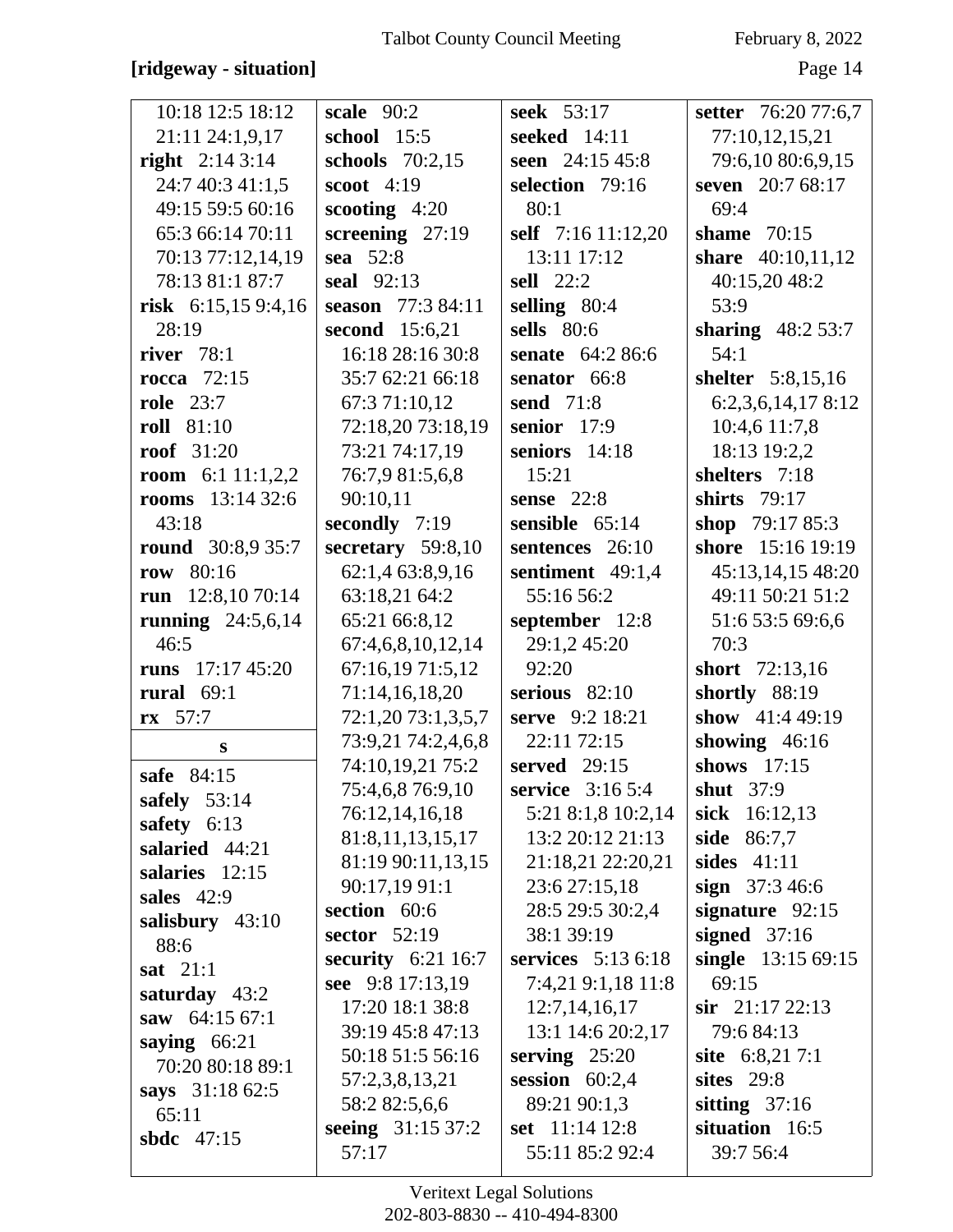### **[situations - talking]** Page 15

| situations 22:1                    | spring $84:12$               | story $9:1052:6,11$        | supportive 86:16          |
|------------------------------------|------------------------------|----------------------------|---------------------------|
| six 89:20                          | square $10:20$               | street 7:14 8:3,10         | supports 38:4             |
| <b>slate</b> 68:6                  | st $43:20$                   | 8:19 10:4,19               | supposed $54:7,10$        |
| slide $5:97:912:1$                 | stability 28:18              | 13:17 20:6 24:5            | sure 18:3 20:1            |
| 12:2,20 17:11,12                   | stabilizing 9:18             | 47:18                      | 21:4 26:16 30:10          |
| 23:13 41:4 46:16                   | staff $6:13,15,20$           | stress 84:16               | 39:2 48:17 59:20          |
| 49:19 50:16 55:11                  | 31:2 33:17 42:18             | stretched 34:14            | 60:19 63:18 69:13         |
| slides $55:17$                     | 82:8 83:13 88:7              | striving $19:4$            | 78:4 79:5 86:10           |
| slows $37:5$                       | staffing $6:19$              | strong $20:2$              | surfing $7:18$            |
| small 8:9 33:21                    | stages $56:17$               | struggling 78:16           | surrounding               |
| 42:3 44:4 45:12                    | stamp $72:7,8$               | stubbornly 50:6            | 10:10 38:5                |
| 45:18 46:2,5,11                    | 73:11 74:12 75:10            | stuff $25:1870:15$         | survey 49:1,4,6           |
| 46:21 47:6                         | 76:20 81:21 83:10            | 72:5 80:3                  | 51:1,7,9,10 55:16         |
| smiling $40:3$                     | 89:7                         | submit $68:5$              | 56:3 57:13 58:12          |
| social $52:14$                     | stand 2:6 16:8               | submitted 36:1             | 87:21 88:1,14             |
| solar $90:2$                       | start 18:8 41:4              | subsidiary 8:8             | survive $82:12$           |
| solutions $9:13,18$                | 83:20 84:12                  | substance 7:3              | sustained 43:17           |
| somebody 19:1                      | started $7:13\,42:5$         | successful 16:18           | switched 25:1             |
| 34:1                               | 78:15                        | 42:16 46:14 52:2           | sworn 64:19,20            |
| somebody's 31:10                   | starting $50:7$              | sufficiency 7:16           | 65:3                      |
| soon $20:1037:15$                  | state 13:7 14:11             | 11:20                      | system 57:7               |
| 53:14,21 57:1,9                    | 37:11 42:7 43:4              | sufficient 11:12           |                           |
| sooner 37:14                       | 44:10,13 70:5,7              | 13:11                      | $\mathbf t$               |
| sorry 62:20 66:19                  | 70:14 84:6 92:1,2            | suited $52:16$             | take 3:1 16:4 18:5        |
| sort 5:5 17:12                     | stated $27:17$               | sum 89:1                   | 33:1 54:19 55:12          |
| 37:8                               | statement 90:5               | summer 15:4 60:2           | 57:1 82:1 85:17           |
| south 7:14 8:3,19                  | station $84:7,17$            | sunday $89:14$             | taken 23:14 88:7          |
| 13:17 24:4                         | statistics 29:13             |                            | takes 33:20 39:1          |
|                                    |                              | supplements<br>43:14       | <b>talbot</b> $1:17:21$   |
| southern 69:7<br>space 7:11 11:5,9 | stay 31:8 32:13<br>40:1 56:3 |                            | 11:7,13 12:4 14:1         |
| 48:1                               |                              | supply $50:10,11$<br>75:21 | 19:6,11 23:4,5            |
|                                    | staying $25:21$<br>48:17     |                            | 27:17 43:7 46:1           |
| spanish $29:12$                    |                              | support $7:1,89:14$        | 46:15 47:7,17             |
| speak 25:7,7 53:2                  | stays $10:12\,20:1,2$        | 12:13,16,17 17:21          | 48:9 51:3,7,9,19          |
| 53:9 61:1,2 66:15                  | stellar $22:17$              | 20:17 24:16 29:21          | 52:5 57:14,15             |
| spectacular 79:5                   | stenographic 92:6            | 41:12,17 44:13             | 59:12 64:3,7,8            |
| sped 36:15                         | stenographically             | 45:6 46:13 58:2            | 66:13 70:3,4,4,9          |
| <b>speed</b> 5:5 27:6              | 92:6                         | 65:14,16 66:16,17          | 70:21 92:3                |
| spend $50:14$                      | step $17:6$                  | 66:21 69:10,18             | talbotcovid19.org         |
| spending $17:16$                   | steps $20:18$                | 70:19 71:1,8               | 29:7                      |
| spent 28:4 29:15                   | stipulations 92:8            | 79:21                      | talk $49:2,361:5$         |
| 47:14                              | stop $13:6,1054:12$          | supported 88:10            | <b>talked</b> 39:14 48:19 |
| spike $53:3$                       | store $85:1$                 | supporting $47:5$          | talking $41:11$           |
| spill 9:9                          | <b>stores</b> 79:21          | 65:7                       | 50:16 87:3 88:5           |
|                                    |                              |                            |                           |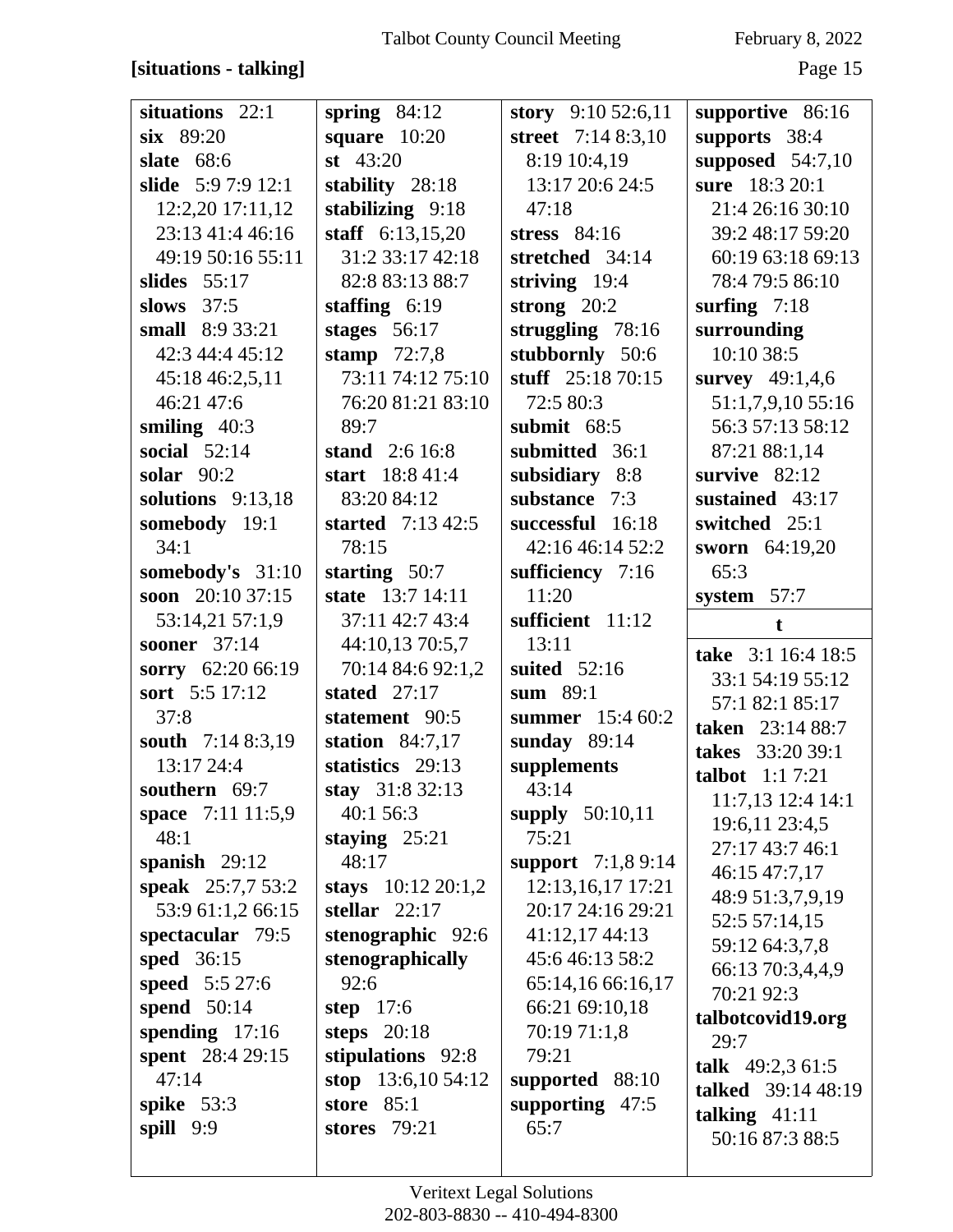### **[tax - updating]** Page 16

| $\textbf{tax} \quad 32:10$ | themself 19:17            | title $21:14$          | transport $19:17$                    |
|----------------------------|---------------------------|------------------------|--------------------------------------|
| team 20:20 26:13           | thin $34:14$              | today 77:13 84:5       | 86:5,20                              |
| 26:14 37:11 39:2           | <b>thing</b> $19:620:4$   | 86:7                   | transportation                       |
| 58:19 79:4 83:12           | 37:5 39:6 54:13           | told 56:10             | 15:14,17 19:20                       |
| 84:21                      | things 23:12 32:14        | tonight $24:17\,49:3$  | trappe $89:4$                        |
| tech $57:4$                | 49:15 50:18 61:12         | 54:18 62:2,21          | true $92:7$                          |
| technical 87:6             | 70:6 72:10 82:4           | 87:10,12 89:7          | truly $82:19$                        |
| teleworking 42:10          | 85:6                      | tonight's $2:15$       | try $6:1840:12$                      |
| tell 35:10 46:18           | think $3:174:13,14$       | tools $49:7$           | trying $24:2025:4$                   |
| 70:8,13                    | 4:18 19:7 24:4,12         | top 31:20 56:3         | 32:19 84:11                          |
| <b>telling</b> 49:21 52:11 | 27:5 49:14 51:14          | 72:5                   | tuesday $47:18$                      |
| 77:19                      | 57:15 60:2 62:1           | total 14:15 16:15      | 89:19                                |
| temporary 15:20            | 62:16,17,19 63:13         | 43:7,13 45:1           | turn $4:787:5$                       |
| ten $43:7$                 | 64:15,21 69:17            | 46:14                  | turnaround 35:12                     |
| tenant 36:8                | 70:4,6,9,10 78:12         | touch $42:2$           | 36:20                                |
| term 24:8 72:13            | 78:18 80:7,20             | touched 43:19          | two 8:5,13,20 11:9                   |
| 72:16                      | 82:20 90:20               | <b>tour</b> $57:1,9$   | 13:4,8 16:9,10                       |
| terminate 29:2             | thinking $62:9,10$        | tourism $74:13,14$     | 24:13 34:1 38:14                     |
| test $84:3$                | <b>third</b> $62:263:2,7$ | <b>town</b> $23:256:6$ | 41:11 44:16 47:4                     |
| <b>tested</b> 84:9,14      | thomas $59:15,16$         | 85:1 89:4              | 47:9 51:20 78:3,5                    |
| 85:13,18                   | 59:20 62:4,20             | towns $43:19$          | 78:8 80:16 82:8                      |
| testify 86:6               | thought $18:14$           | track 36:2 48:16       | typically 46:2                       |
|                            | 22:10                     | 48:18                  |                                      |
| testimony 86:14            |                           |                        | u                                    |
| testing $5:17$             | three 5:19,20 8:5         | tracking 33:14         |                                      |
| text $56:2$                | 11:2,13 13:7              | 34:20                  | <b>unable</b> 14:8 54:15             |
| <b>thank</b> $2:114:4$     | 16:10 31:5 37:7           | tractor 75:13,18       | unanimous $2:19$                     |
| 10:16,17 18:6,10           | 38:14 59:1 61:1           | 75:19 76:1,9           | 3:5,12                               |
| 18:10 21:6,7 22:9          | 80:16 89:21               | training 16:2          | unchanged 60:8                       |
| 22:12,13,16,17,19          | <b>thrive</b> 11:16 18:4  | 46:12 48:4             | underneath 78:4                      |
| 24:18 25:9 26:2,4          | ticket 69:11              | tranche $87:16$        | underscores 32:17                    |
| 26:19 27:2,7               | tight $50:14$             | transcribed 92:6       | underselling                         |
| 30:12,20 31:11,11          | tilghman $44:1$           | transcript $2:1$       | 78:15                                |
| 33:6 35:1,3,5,5            | time 8:21 16:10           | transcription 92:7     | understanding                        |
| 37:17,19 40:5              | 18:5 20:16 23:1           | transferred 32:12      | 22:2                                 |
| 41:7 51:8 54:18            | 24:7,12 34:9              | transition $21:15$     | unfortunate 58:4                     |
| 55:13 57:10 58:14          | 35:12,20 36:20            | 24:8,16                | unit 8:6,19                          |
| 58:16 59:4,20              | 51:10 55:4 59:1           | transitional 6:5       | units 8:7 11:14,19                   |
| 71:3 72:8 79:2,6           | 60:17,18 73:13            | 10:5 19:1              | 20:7,9                               |
| 82:2 83:9,21 84:6          | 77:17 85:7 92:4           | transitioned 5:14      | unmute $61:6$                        |
| 84:16 85:20,21             | times 6:21 18:15          | 7:17                   | upcoming 88:12                       |
| 87:10 88:20 91:3           | 21:3 24:4 38:10           | transitioning          | update $3:15,17$                     |
| <b>thanks</b> $26:2033:4$  | 80:14                     | 21:11                  | 25:15 27:8 31:12                     |
| 34:4 39:10 55:19           | timing $64:5,17$          | transparency<br>88:16  | 48:16 49:5 87:14<br>updating $88:16$ |